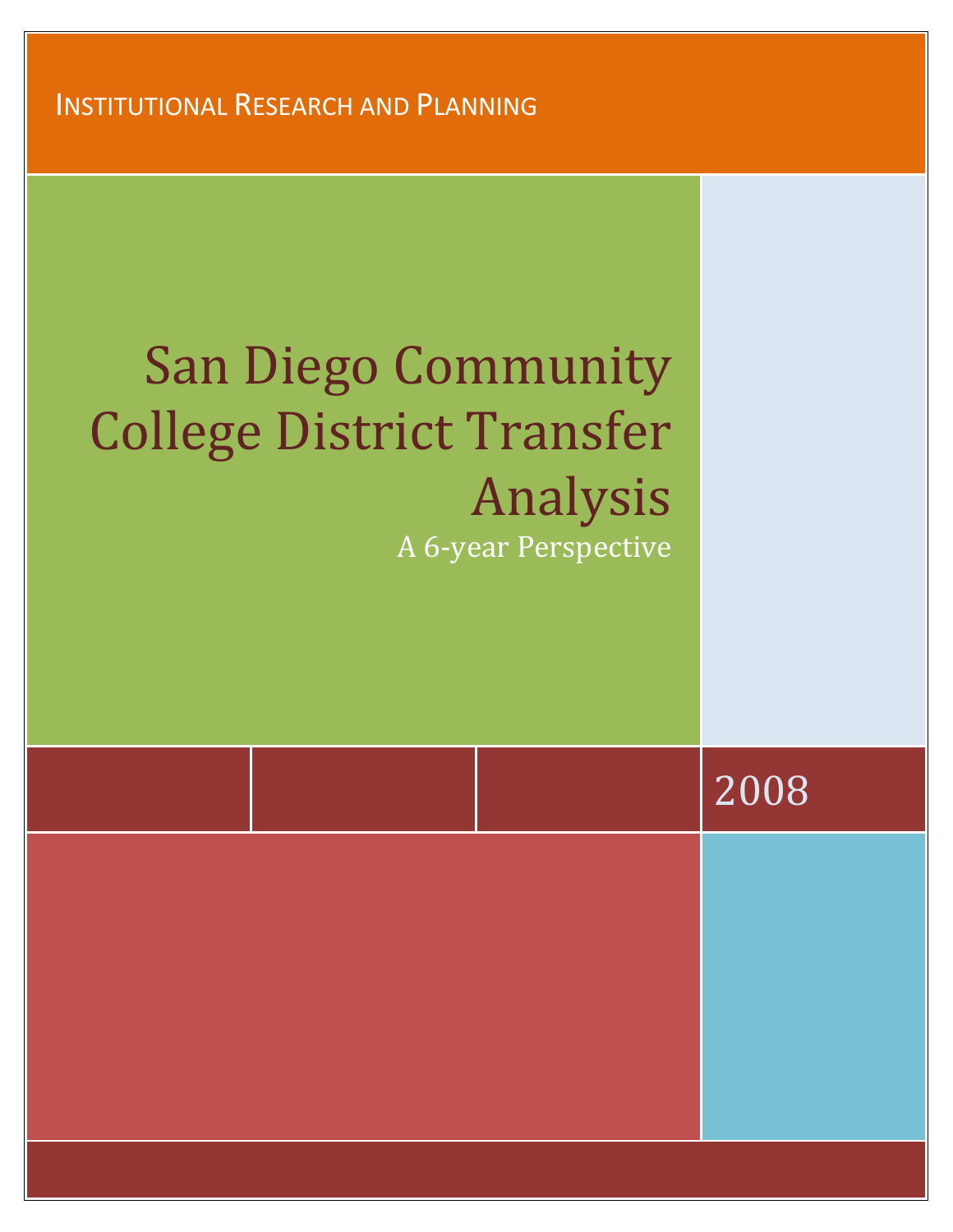## **Table of Contents**

| <b>EXECUTIVE SUMMARY</b>                                                                                                                                                    | $3 - 5$   |
|-----------------------------------------------------------------------------------------------------------------------------------------------------------------------------|-----------|
| <b>RESEARCH NOTE</b>                                                                                                                                                        | 6         |
| <b>INTRODUCTION</b>                                                                                                                                                         | 7         |
| <b>DATA AND METHODS</b><br><b>Measures and Definitions</b>                                                                                                                  | $7 - 8$   |
| <b>SDCCD STUDENTS &amp; TRANSFER STUDENTS</b><br>Demographics<br><b>Differences</b>                                                                                         | $9 - 10$  |
| <b>RESULTS</b><br>San Diego Community College District<br><b>Transfer Volume and Student Outcomes</b><br>$\circ$<br>Percentage of Transfer Students and Outcomes<br>$\circ$ | $11 - 17$ |
| <b>City College</b><br><b>Transfer Volume and Student Outcomes</b><br>$\Omega$<br>Percentage of Transfer Students and Outcomes<br>$\circ$                                   | 18-27     |
| Mesa College<br><b>Transfer Volume and Student Outcomes</b><br>$\Omega$<br>Percentage of Transfer Students and Outcomes<br>$\circ$                                          | 28-37     |
| Miramar College<br><b>Transfer Volume and Student Outcomes</b><br>$\circ$<br>Percentage of Transfer Students and Outcomes<br>$\circ$                                        | 38-47     |
| <b>SUMMARY AND CONCLUSIONS</b><br><b>Predictors of Transfer Success</b>                                                                                                     | 48-51     |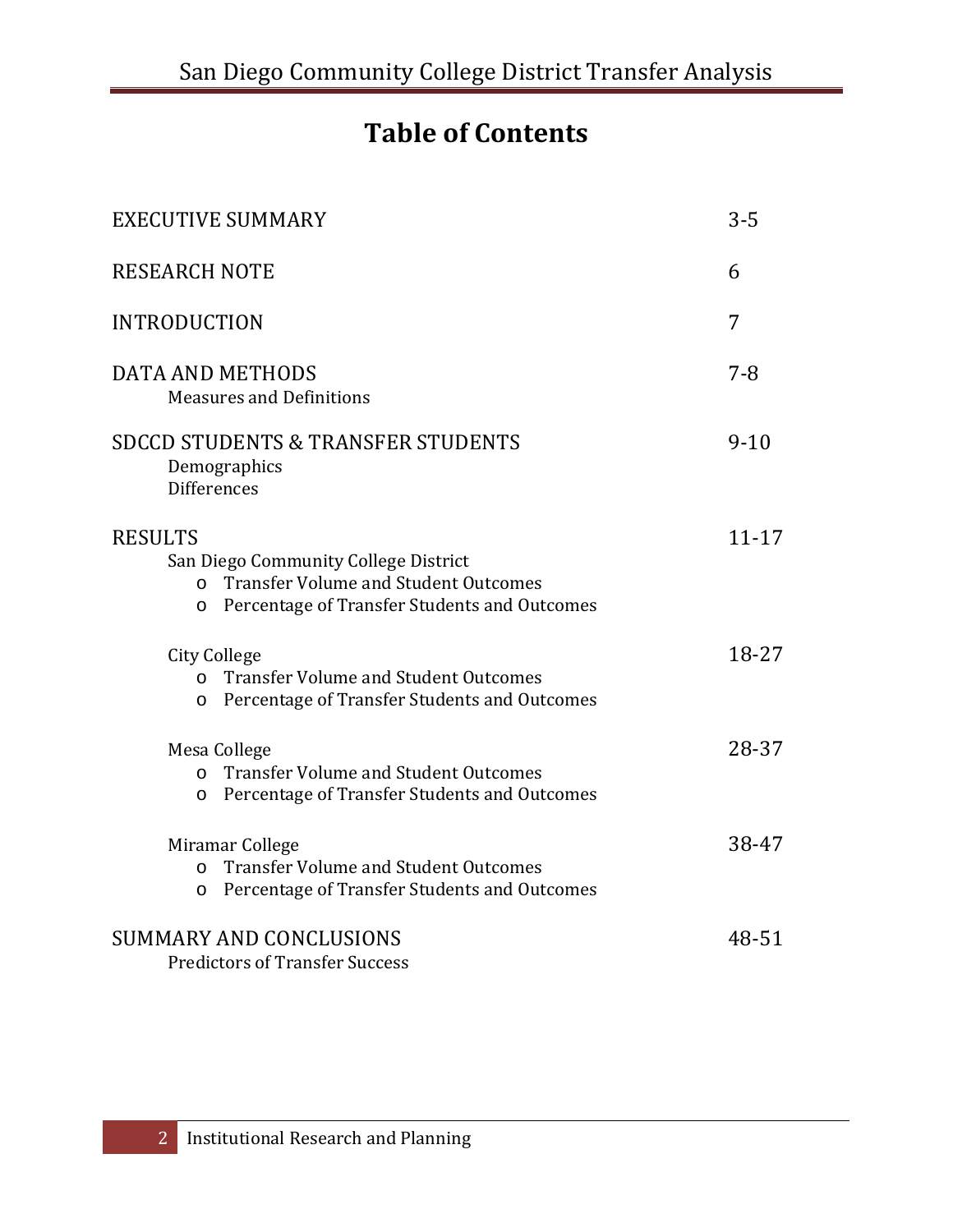#### **EXECUTIVE SUMMARY**

In an effort to better understand the transfer patterns of students who attend City, Mesa, and Miramar Colleges, the office of Institutional Research and Planning developed a comprehensive transfer report using data from the National Student Clearinghouse (NSC), a national reporting of higher education enrollments. The goal of the transfer report is to find out the characteristics of transfer students along with which institutions the students are transferring.

In the summer of 2007, the Research and Planning Office sent 10 years (1997‐2007) of student enrollment data to the NSC. The NSC then matched this data with their records and sent back information on City, Mesa, and Miramar students that had attended other colleges or universities. This data was used to determine the District-wide transfer student population. After restricting the data to only include students who transferred to a 4‐year college and had completed at least 12 units in residence, a total of 28,841 students were included in the study.

The following report is divided into four major sections - District-wide, City College, Mesa College, and Miramar College – to give a more comprehensive view of transfer student subpopulations. Each section includes a comparison of the College's (or District's) general population to the transfer population, transfer student volume, and the percentage of transfer students to various four‐year institutions. The conclusion section summarizes the findings from the four major sections and explains some of the predictors of SDCCD transfer student success.

Below is a summary of the key findings of each section:

 *Districtwide*: There is a larger percentage of white and Asian transfer students compared to the general District population. Moreover, women are overrepresented in the transfer population.

District‐wide, the *volume* of transfers has increased considerably over the past 6 years. Both UC's and CSU's have seen considerable growth in the total number of students transferring to these institutions with an increase rate of 80% since 2001. However, both UC and CSU have seen a drop in the *percentage* of City, Mesa, and Miramar students transferring to these institutions. This is largely due to the increase in the percentage of students transferring to the University of Phoenix.

 *City College*: There is a larger percentage of white and Asian students, and fewer Latino students in the transfer population compared to City's general student population. There is, however, a representative proportion of African Americans transferring to four‐year institutions.

The *volume* of transfers has consistently increased at City College. In the 2001‐2002 academic year, 714 students transferred compared to 1, 596 in 2006‐2007, an increase rate of 124%. SDSU is the most popular destination for City students followed by University of Phoenix. However, over the past 6 years SDSU has seen a 9% decrease in the *percentage* of City college student transfers while University of Phoenix has seen a 7% increase.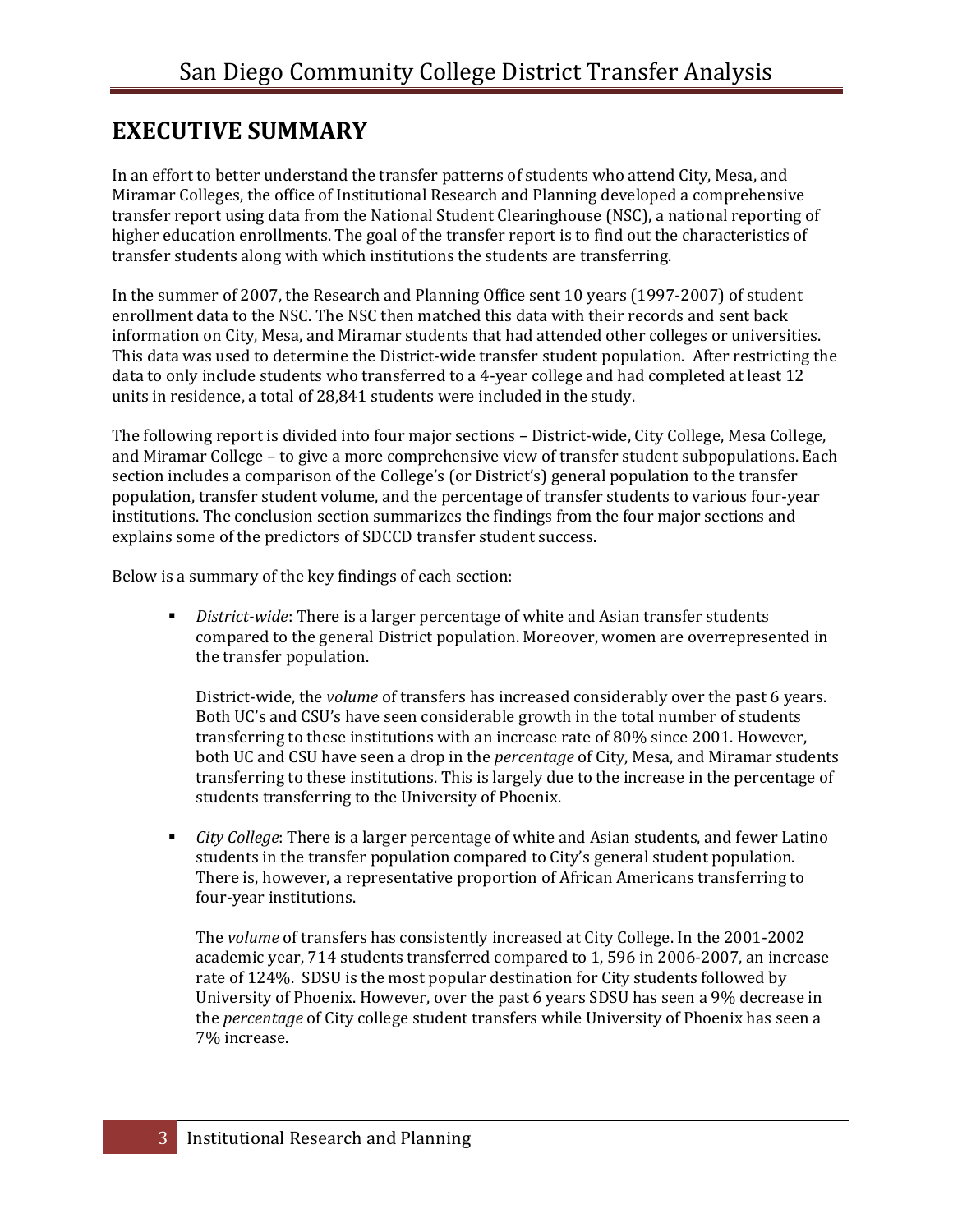*Mesa College*: White and Asian students are overrepresented in Mesa's transfer population. African American students are slightly underrepresented and Latino students are the most underrepresented given their proportion in the general population.

The *volume* of transfer students has consistently increased at Mesa College. In the 2001‐ 2002 academic year 2,338 students transferred compared to 3,798 in 2006‐2007, an increase rate of 62%. SDSU is the most popular destination for Mesa students followed by UCSD. However, over the past 6 years both SDSU and UCSD have seen decreases in the *percentage* of Mesa students transferring to these institutions (10% and 2% respectively).

 *Miramar College*: There is a larger percentage of Asian and Filipino students in the transfer population compared to Miramar's general student population. The proportion of white and Latino students is lower than what would be expected given their numbers in the general population. There is, however, a representative proportion of African Americans transferring to four‐year colleges.

The *volume* of transfer students has consistently increased at Miramar College. In the 2001‐2002 academic year, 622 students transferred compared to 1,230 in 2006‐2007, an increase rate of 98%. SDSU is the most popular destination for Miramar students followed by UCSD. However, over the past 6 years both SDSU and UCSD have seen decreases in the *percentage* of Miramar students transferring to these institutions (14% and 5% respectively).

- *Predictors of transfer student success*
	- *UC*: Younger students, Asian and white students are more likely to transfer to a University of California than older students and underserved minority students. In addition, students with G.P.A.'s greater than a 3.3 are more likely to attend a UC rather than a CSU or any other college.
	- *CSU:* Female students and white students are more likely to transfer to a California State University than male students and minority students. In addition, students with G.P.A.'s less than a 2.8 are more likely to attend a CSU campus. However, this pattern does not hold true for more highly impacted campuses such as San Diego State and Cal Poly.
	- *University of Phoenix:* Black and Latino students are far more likely to go to University of Phoenix than white students even when their G.P.A. and cumulative units earned are similar. Older students are more likely to attend University of Phoenix than younger students, with the average age of a University of Phoenix transfer being 31 years old. University of Phoenix students transfer with less units completed and lower G.P.A.'s than most other transfer students. The likelihood of a student with a G.P.A. below 2.8 transferring to University of Phoenix is more than 60% higher than for a student with a G.P.A. above 2.8.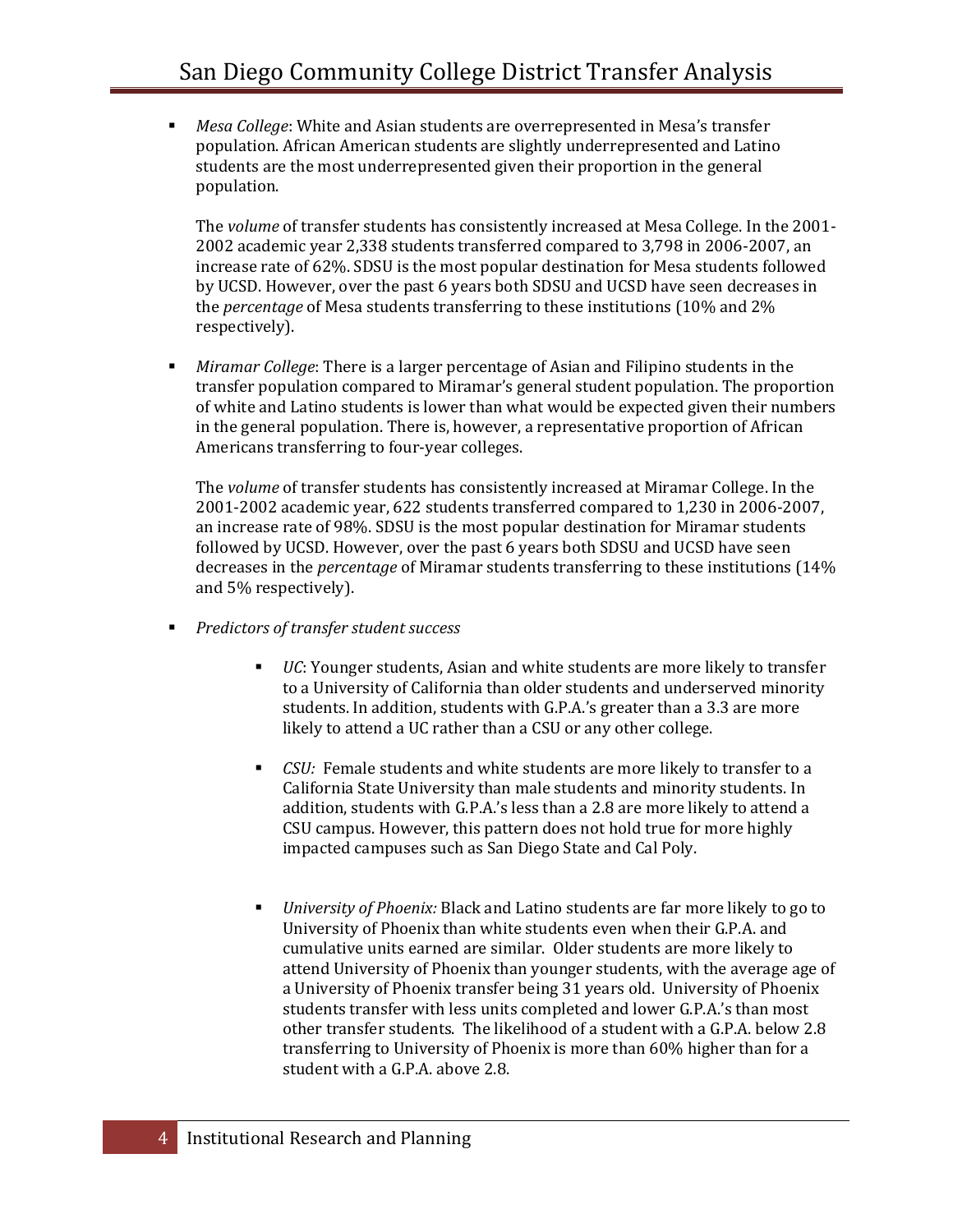Much of what is reported here is consistent with the trends that have been observed at the state level and presented by the California Community College Chancellor's Office. First, there is an overall increase in the *volume* of students transferring from City, Mesa, and Miramar. The total volume of students transferring has been steadily increasing since the 2001‐2002 academic year with a rate of growth of 124% at City, 62% at Mesa, and 98% at Miramar. Second, there is a net decline in the overall *percentage* of students transferring to UC and CSU campuses. This is largely due to the increase in the percentage of transfers to the University of Phoenix and other private, for profit institutions. In the last 6 years, University of Phoenix has seen the most growth in the percentage of students transferring. While some CSU's are showing an increase in the percentage of transfers, this is minimal compared to the large increases seen at the University of Phoenix. Third, the report indicates that the patterns of transfer behavior differ between City, Mesa, and Miramar. The top 5 transfer destinations differ for each college. Finally, as shown from the descriptive and predictive statistics, there is still a considerable amount of ethnic and racial disparity in transfer success. Underserved minority students are less likely to go to one of the University of California campuses or one of the California State University campuses, rather many opt to transfer to the University of Phoenix.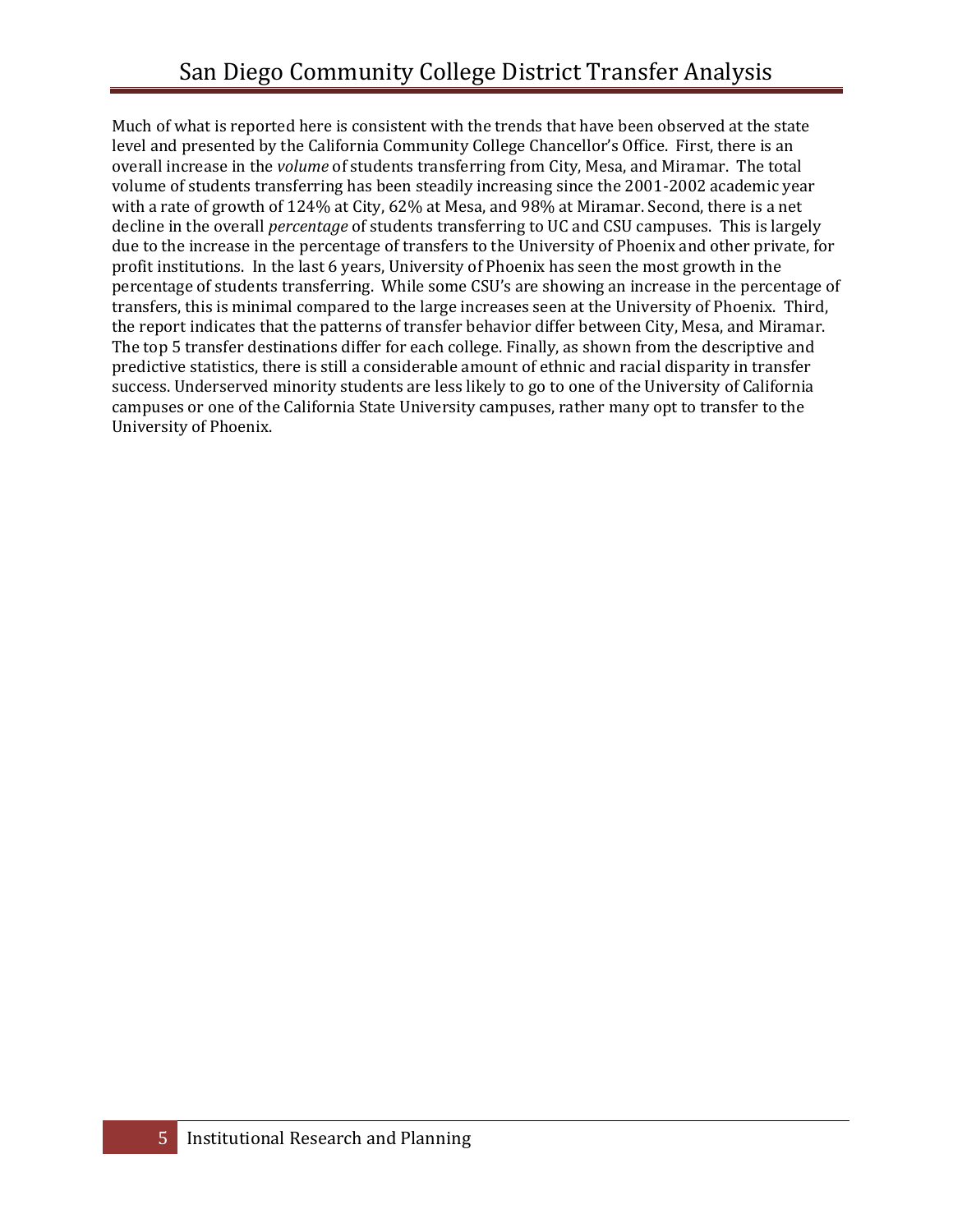#### **RESEARCH NOTE**

The data presented in this report departs from previous transfer studies by the office of Institutional Research and Planning. A different approach and a different definition of "transfer" are used in the current study. As a result, the current data suggest different patterns of transfer behavior, volume, and growth.

Several definitional variations account for the differing results. For example, earlier studies included any student who had taken *.05 units* or more at City, Mesa, or Miramar and then transferred to a 4‐year degree granting institution where this study is limited to students who completed *12 units* at City, Mesa, or Miramar and then transferred. Moreover, previous studies excluded *multiple transfers* (i.e., student who attended City, Mesa, or Miramar and two or more 4‐ year institutions) while this study includes the *first* transfer institution on record for multiple transfers. Finally, previous studies did not eliminate *"reverse"* transfers (i.e., students who started at a 4‐year college and then attended City, Mesa, or Miramar) from the transfer population where this study eliminates reverse transfers. These definitional differences account for the discrepancies found between the current findings and previous reports.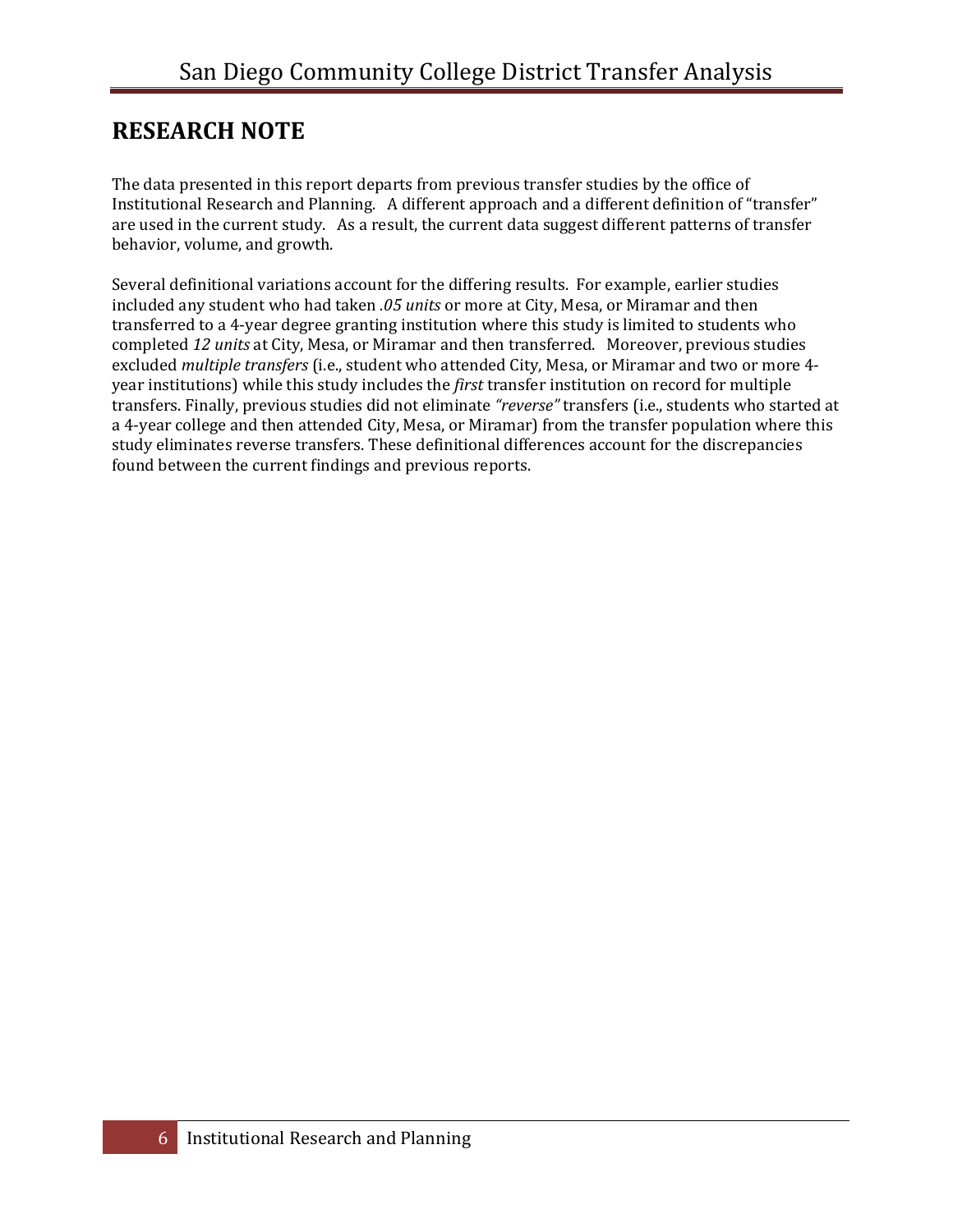## **INTRODUCTION**

In an effort to better understand the transfer patterns of students who attend City, Mesa or Miramar Colleges the office of Institutional Research and Planning has developed a comprehensive transfer report using data from the National Student Clearinghouse (NSC), a national reporting of higher education enrollments.

Prior analyses and California Community Colleges Chancellor's Office (CCCCO) studies inform the design of the present study. The office of Institutional Research and Planning has used the 2007 NSC data to develop a 6‐year look at transfer students enrolled at City, Mesa, and Miramar in the past 10 years.

The current study includes an overview of transfer students from City, Mesa, and Miramar, including demographic information, and campus level analyses. The first section provides an in‐ depth look at the demographics and performance of transfer students compared to the general population of students. The second part of the report focuses on where students have transferred over the past 6 years. These data are presented at the district and college level. Particular attention is given to the most popular transfer destinations, including UC and CSU campuses, as well as in-state and out-of-state comparisons and public vs. private comparisons. The final section provides a compressive summary of the factors that predict transfer success.

### **DATA AND METHODS**

 A population of 321,886 students who attended any one of the District's three Colleges –City, Mesa, Miramar – was sent to the National Student Clearing House (NSC) and matched against their transfer student database. After restricting the data to only include students who transferred to a 4‐year institution and had completed at least 12 units in residence, a total of 28,841 students were included in the study spanning from 2001 to 2007. Those who transferred to other community colleges, or were reverse transfers were excluded from the analyses. A breakdown of the students sent for matching and the resulting transfer populations are broken down by college below.

The distribution of students sent for matching by college:

- A total of 96,692 students from *City* were submitted to NSC for matching.
- A total of 154,154 students from *Mesa* were submitted to NSC for matching.
- A total of 65,515 students from *Miramar* were submitted to NSC for matching.

The distribution of transfer students by college:

- 6,334 students from *City* transferred to a 4‐year college or university.
- 17,492 students from *Mesa* transferred to a 4‐year college or university.
- 5,015 students from *Miramar* transferred to a 4‐year college or university.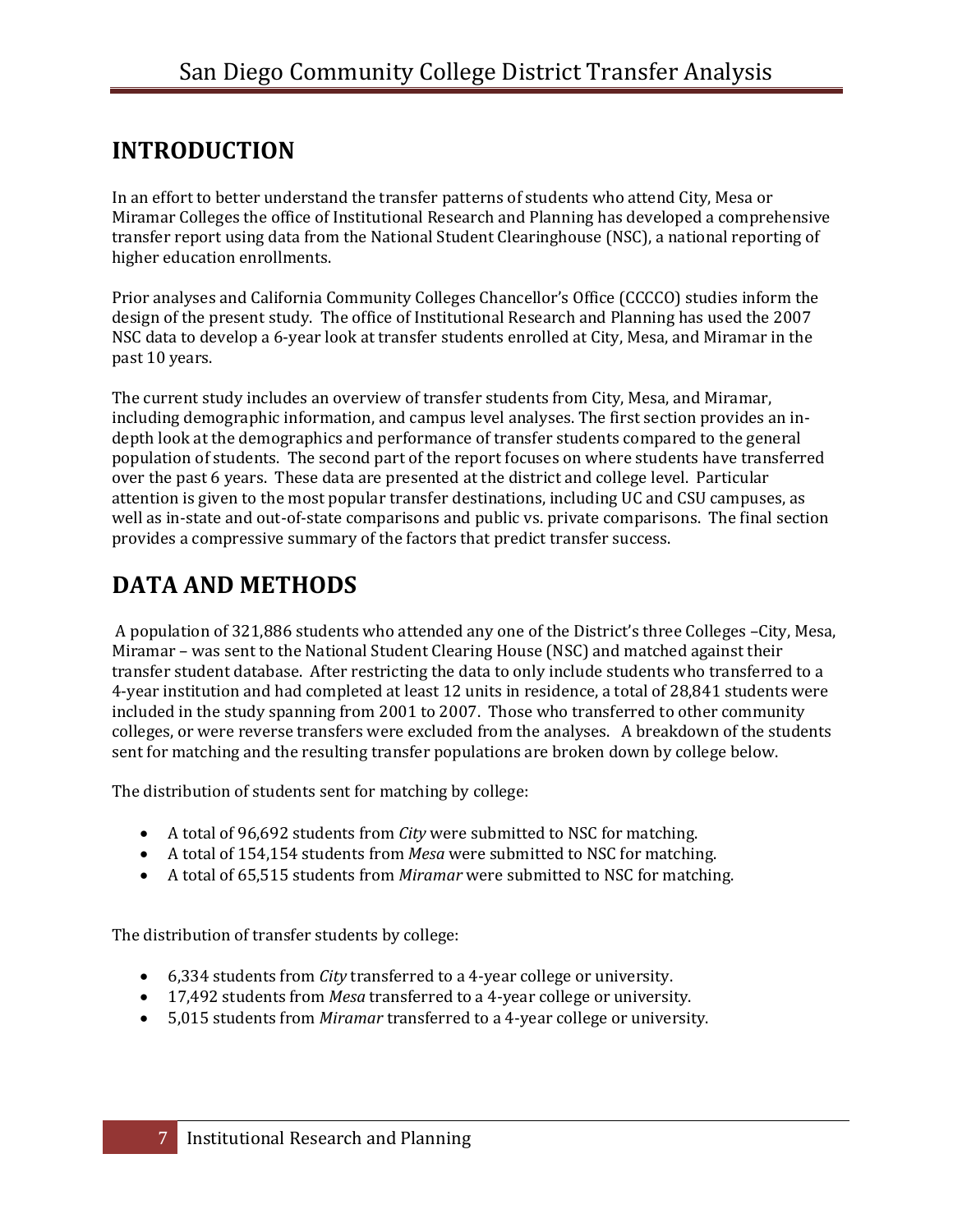#### **Measures and Definitions**

Several different models were employed to provide the best descriptors of transfer students. Some of these models serve as the basis to predict transfer student success. Additionally, several sub‐ populations of interest were investigated. The definition of special populations and other terms used in this study are described below:

**Transfer Student:** Any student who completed 12 units at City, Mesa, or Miramar and then transferred to a 4‐year degree granting college between the Fall of 2001 and the Summer of 2007.

**Reverse Transfer:** Any student who started at a 4‐year degree granting university and transferred to City, Mesa or Miramar. These students are excluded from the analysis.

**Historically UnderServed Students:** While some studies focus on minorities, given the results of the preliminary analyses, this study focuses on students that have been historically under‐served. This would include: American Indians, African Americans, Latinos, Filipinos, and Pacific Islanders. Both scholarly literature and our data suggest that Asian students do as well, if not better than many white students, and therefore are not considered under‐served.

**NonTraditional Students:** For the purposes of this project, students over the age of 26 were considered "non‐traditional" students. This determination was made by looking at the overall distribution of transfer students' ages and identifying where an appropriate cut off would be. Furthermore, this distinction allows for a meaningful comparison of older and younger students.

**Transfer Volume:** This measure illustrates the total number of students transferring to specific 4‐ year degree granting institutions without taking into consideration the increase in overall transfers.

**Percentage of Transfers:** The percentage of transfers provides a more compressive look at transfer student behavior by controlling for the variation in the number of students who transfer in a given year. For example, to calculate the percentage of transfers for a specific year, the total number of students who transferred to a specific 4‐year college is divided by the total number of transfers for that year. This provides stable year to year comparison of transfer student outcomes.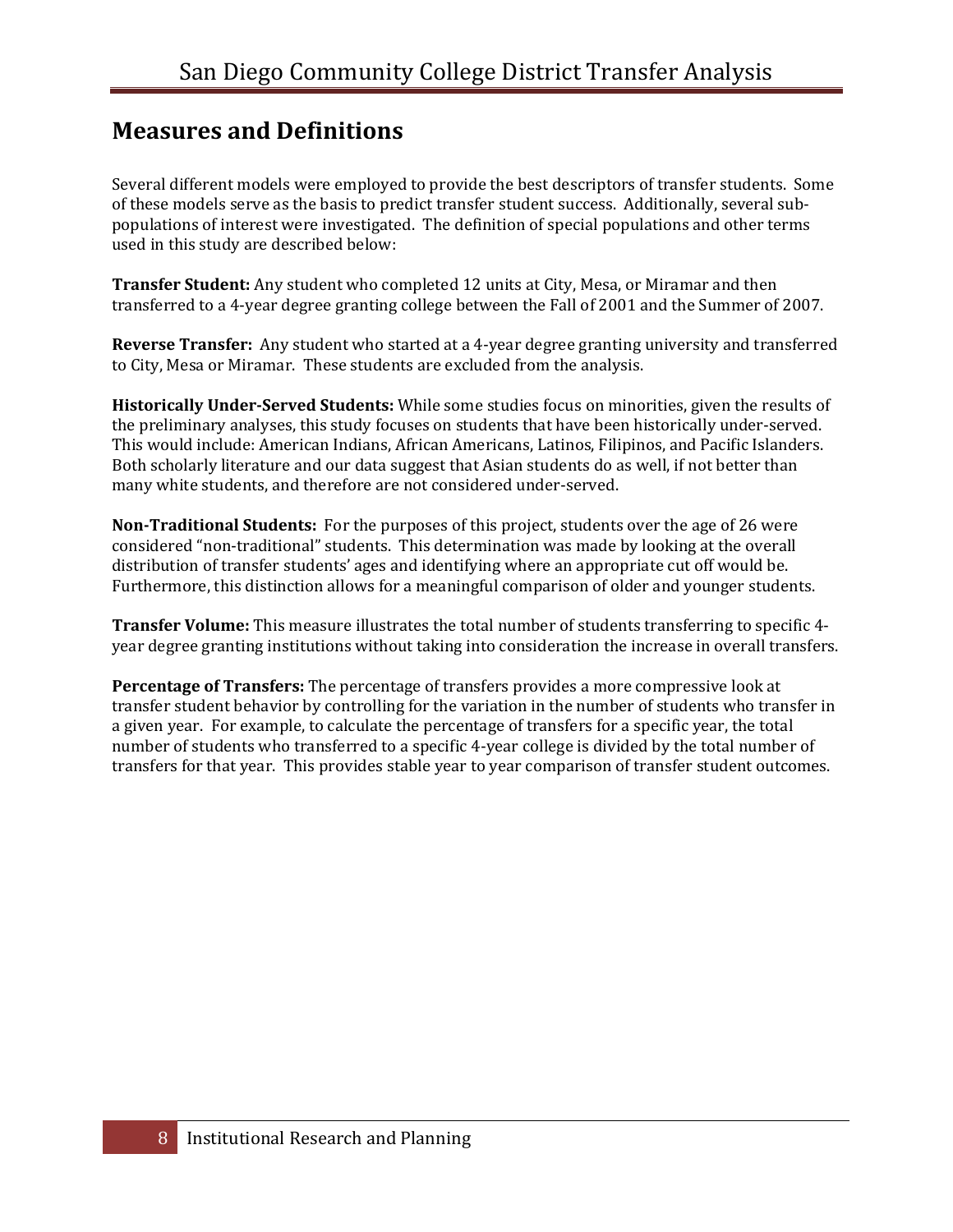#### **SDCCD TRANSFER STUDENT& GENERAL STUDENT DEMOGRAPHICS (1997 to 2007)**

SDCCD serves an increasingly diverse group of individuals. Students come from multiple ethnic and racial backgrounds and speak many languages. Additionally, students take many different kinds of classes and have different academic and personal objectives. In this section, a comparison of the transfer students and the general population are presented. The transfer students are included in the general population.

Racially and ethnically, there are several notable differences between the general population and the transfer student population at the district level. For example, there is a larger percentage of Asian and Whites in the transfer population than in the general population, and fewer African Americans and Latinos. In addition, women are overrepresented in the transfer population.

• The ethnic composition of the students included in the study is as varied as the general population enrolled at the San Diego Community College District; however, on average under‐served minorities are not proportionally represented among the students who transfer.



#### **Transfer vs.District Ethnicity**

District Transfers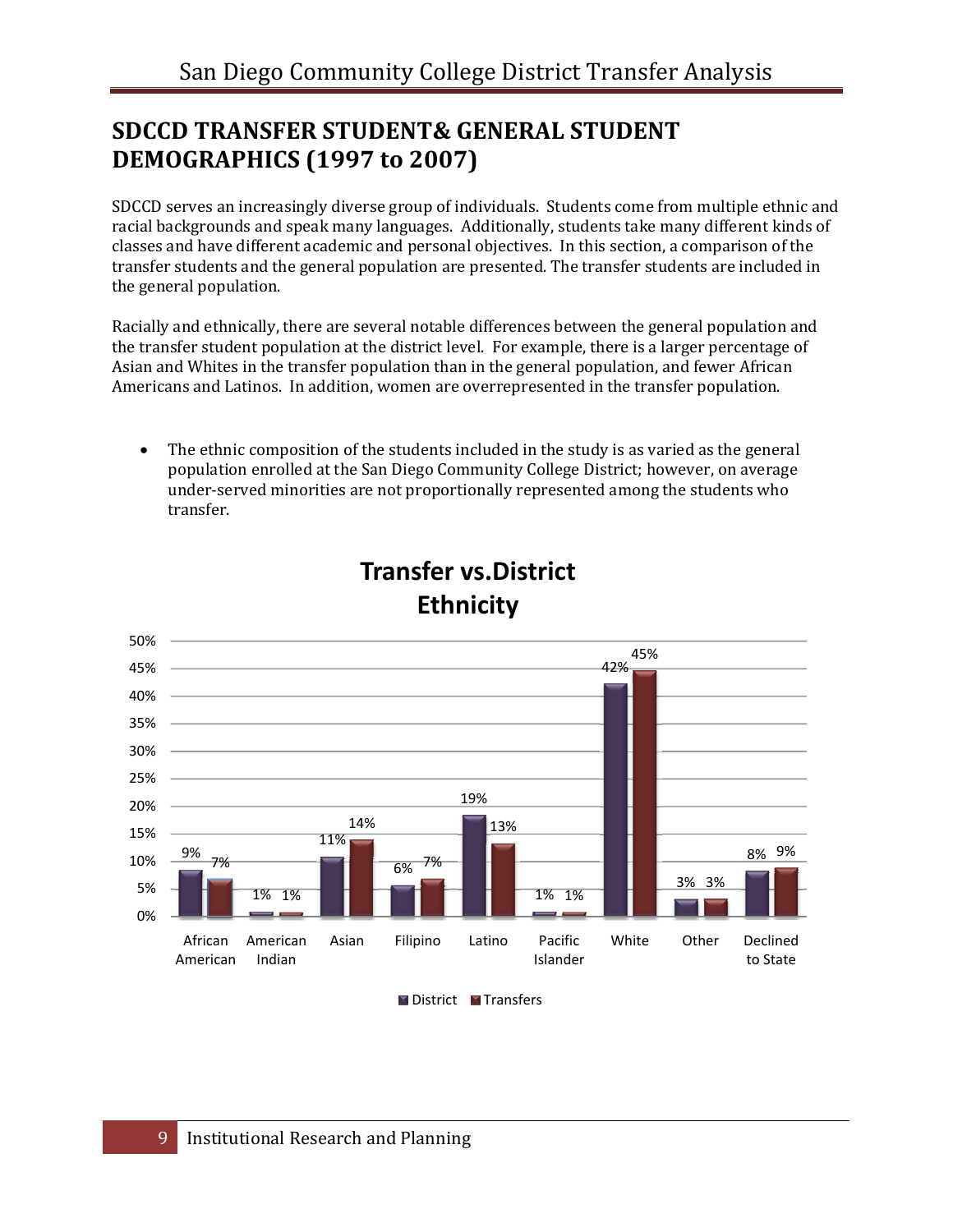• Women are overrepresented in the transfer population as compared to the general District population. Women make up 51% of the general population and 54% of the transfer student population.

**Transfer vs. District**



#### • The average age of students included in this study is 27 years old. However, the majority of students transferring are between the ages of 18 and 24.



#### **Age at Time of Transfer**

Note: Age was calculated at the time of transfer, since there is not an equivalent point in time for the general *population, age is not reported for the total population of SDCCD students.*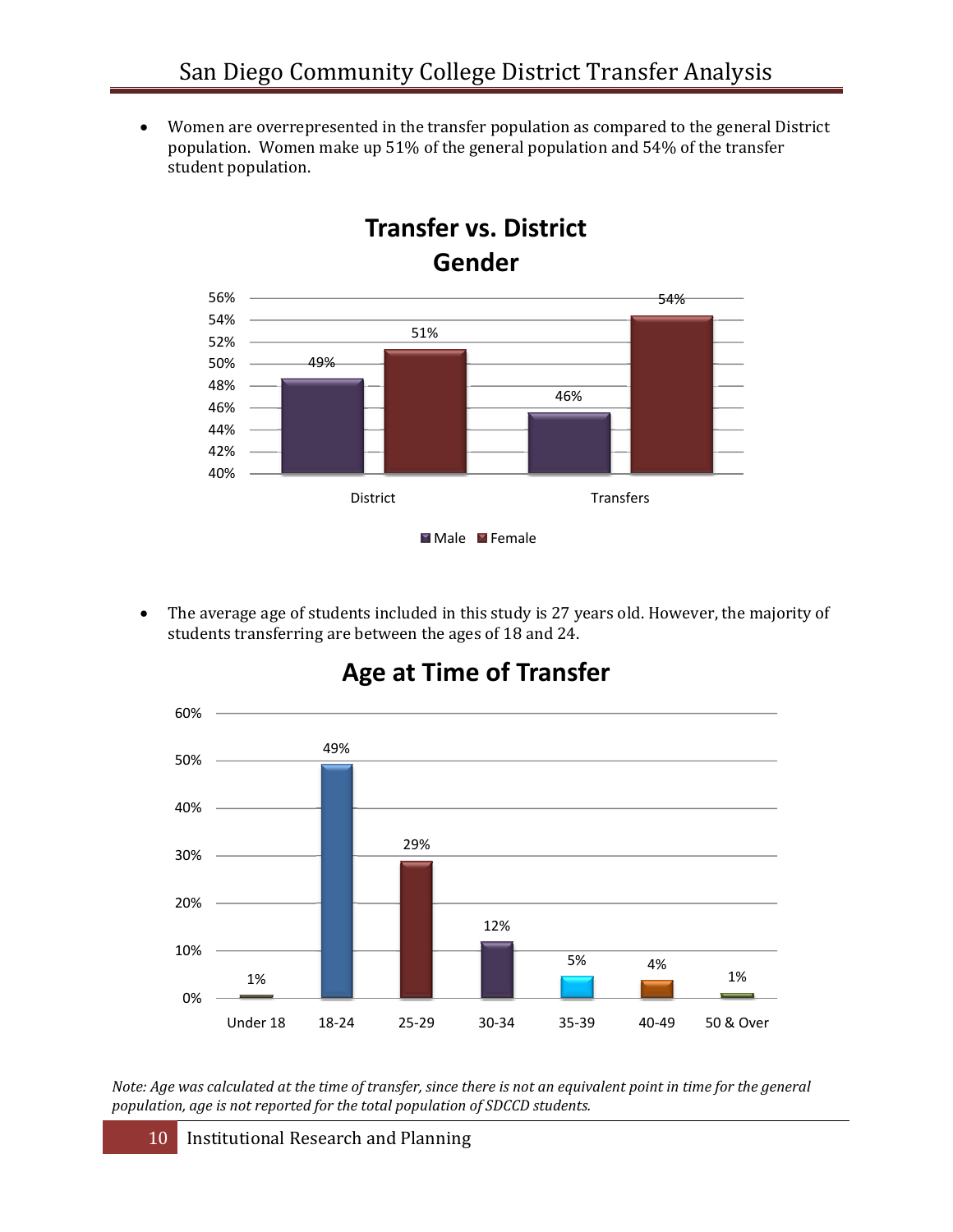#### **ANALYSIS OF TRANSFER DESTINATIONS**

The results of the district level transfer analysis are included in this section. An illustration of the differences in the student population and those who successfully transfer to a 4‐year degree granting institution was provided in the previous section. Following this illustration, insight into the transfer patterns of students over the past six years is provided. Special attention is given to the top transfer destinations and comparisons between CSU and UC, public and private, and in‐state and out‐of state‐ transfers.

## **SAN DIEGO COMMUNITY COLLEGE DISTRICT**

*Transfer Volume and Student Outcomes*

There are several noteworthy trends in transfer behavior that have occurred at the district level over the past 6 years. First, the overall number of students transferring to 4‐year colleges has significantly, and consistently, increased. The transfer student population has almost doubled in the past 6 years while the growth of the general population has stayed fairly consistent. This increase in transfer volume is apparent at all types of transfer institutions – UC's, CSU's, private colleges, public colleges, in‐state colleges, and out‐of‐state colleges.

• In the 2001-02 academic year only 3,674 students transferred to 4-year degree granting institutions. Last year (2006‐07), 6,624 students transferred to 4‐year degree granting institutions, an increase rate of 80% compared to a 4% decrease rate in the overall districtwide population.

| <b>Year</b>  |                       | <b>Transfers</b> | <b>General Population</b> |
|--------------|-----------------------|------------------|---------------------------|
|              |                       |                  |                           |
|              | 2001-02 Academic Year | 3,674            | 44,560                    |
| 2002-03      | Academic Year         | 4,007            | 46,531                    |
|              | 2003-04 Academic Year | 4,503            | 43,343                    |
| 2004-05      | Academic Year         | 4,749            | 43,111                    |
| 2005-06      | Academic Year         | 5,284            | 42,053                    |
| 2006-07      | Academic Year         | 6,624            | 43,015                    |
|              |                       |                  |                           |
| <b>Total</b> |                       | 28,841           | 262,613                   |

## **Volume of Students**

*Note: The general population numbers are the unduplicated head count from City, Mesa, and Miramar at Fall Census.*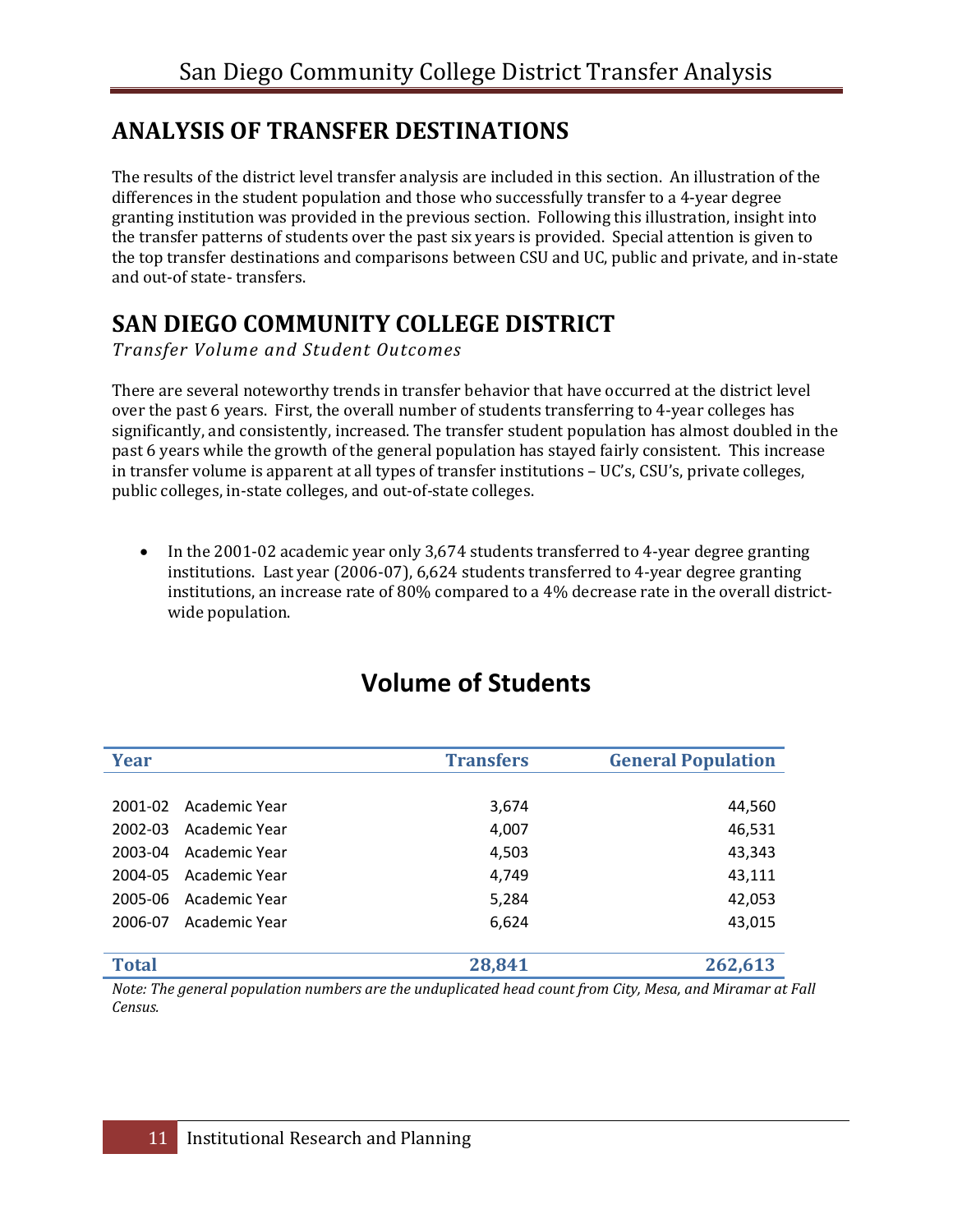- The majority of students who transfer from City, Mesa, or Miramar went to San Diego State University, followed by University of California, San Diego.
- There has also been an increase in the volume of students transferring to the top 5 transfer institutions: San Diego State University (SDSU), University of California, San Diego(UCSD), University of Phoenix, California State University, San Marcos (CSUSM), and National University.
- Over the 6 years of this study, there has been a considerable growth in the volume of students transferring to the University of Phoenix, San Francisco State University, and California State University, Fullerton.



## **Top 5 Transfer Institutions: District 2001‐2007**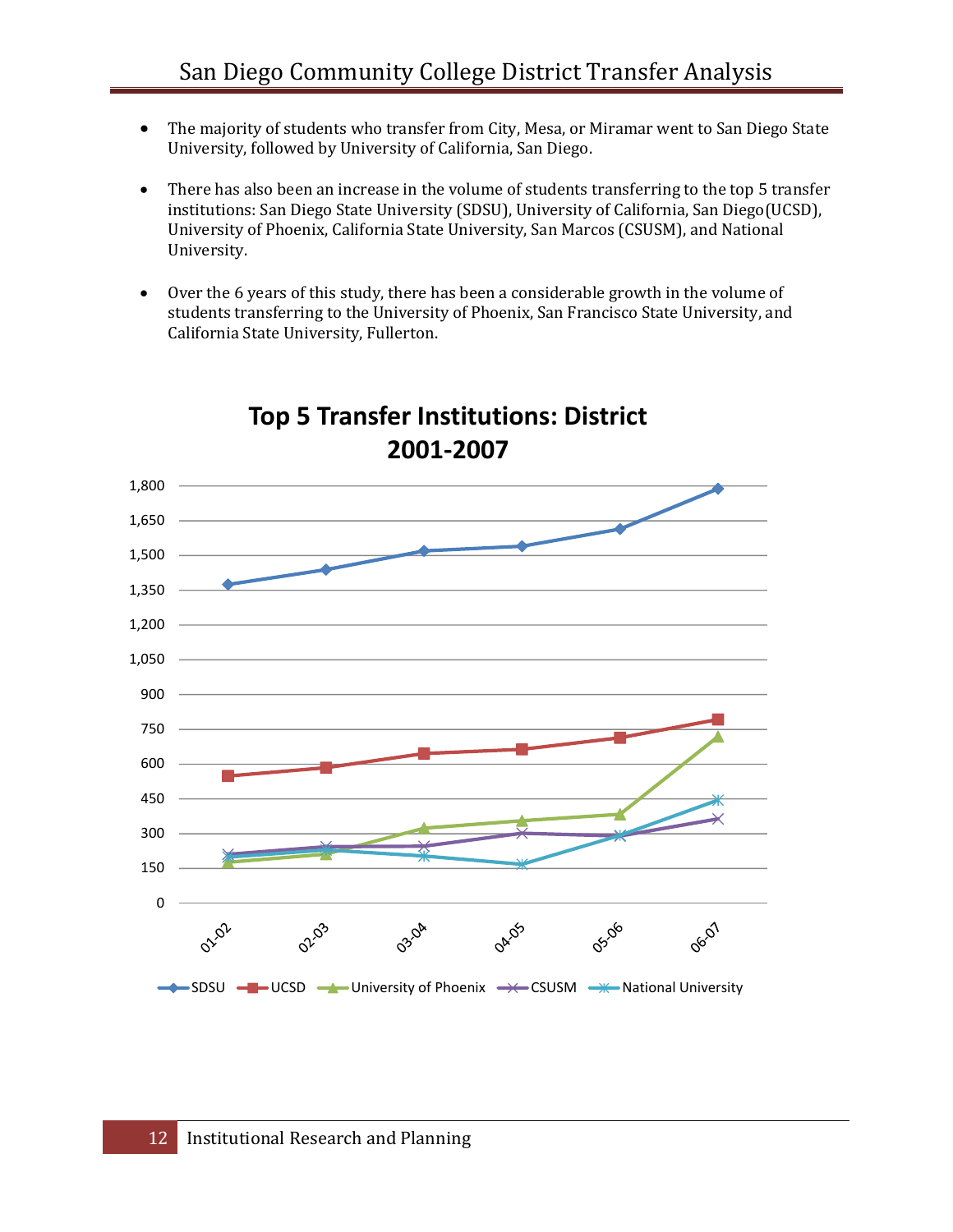|    | <b>College</b>                          | $01 - 02$ | $02 - 03$ | 03-04 | $04 - 05$ | 05-06 | $06 - 07$ |
|----|-----------------------------------------|-----------|-----------|-------|-----------|-------|-----------|
| 1  | SDSU                                    | 1,375     | 1,439     | 1,520 | 1,540     | 1,614 | 1,788     |
| 2  | <b>UCSD</b>                             | 549       | 585       | 646   | 664       | 714   | 793       |
| 3  | University of Phoenix                   | 177       | 212       | 324   | 356       | 384   | 719       |
| 4  | <b>CSUSM</b>                            | 211       | 244       | 246   | 302       | 290   | 364       |
| 5  | <b>National University</b>              | 199       | 230       | 204   | 168       | 293   | 445       |
| 6  | University of California, Berkeley      | 54        | 75        | 79    | 81        | 80    | 90        |
|    | San Francisco State University          | 42        | 49        | 53    | 70        | 99    | 112       |
| 8  | University of California, Los Angeles   | 50        | 64        | 53    | 61        | 55    | 83        |
| 9  | California State University, Fullerton  | 28        | 17        | 39    | 36        | 51    | 158       |
| 10 | California State University, Long Beach | 33        | 33        | 50    | 48        | 53    | 50        |

## **Top Ten Transfer Institutions by Year**

The increase in the volume of transfers has occurred at many different levels. UC's, CSU's, private colleges, public colleges, in‐state, and out‐of state colleges have all seen increases in transfer volume over the past 6 years. However, CSU's, private colleges, and out‐of‐state colleges have grown at a faster rate than their counterparts. The notable increases in transfers to out‐of‐state colleges and private colleges are largely due to the University of Phoenix which is a private college and considered out‐of‐state (Arizona).

• There has been a steady increase in both University of California (UC) and California State University (CSU) transfers. However, the California State University system had the largest growth, with an increase rate of 58% as compared to 46% for UC between 2001 and 2007.

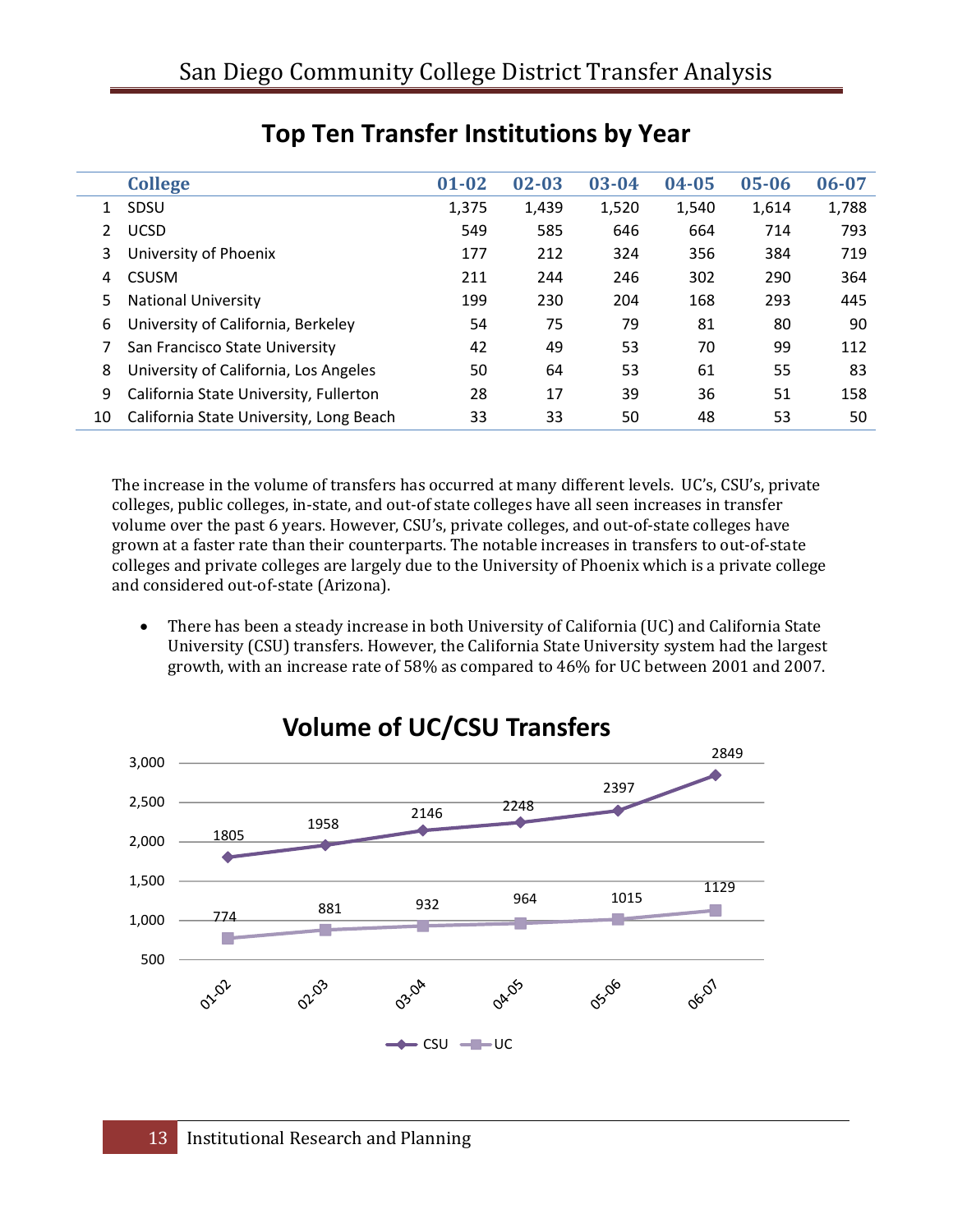• There has also been an increase in the volume of students transferring to both public and private institutions. However, private colleges have had a larger increase in attendance. The population of students transferring to private colleges has more than doubled since the 2001‐2002 academic year. During the same time period, public colleges saw an increase rate of 60%.



#### **Volume of Public/Private Transfers 2001‐2007**

• Finally, there has been an increase in the number of in‐state and out‐of‐state transfers. However, transfer volume to out-of state colleges has almost tripled over the past six years. This increase can be attributed to the significant increase in the number of students transferring to the University of Phoenix, which is considered out‐of‐state.



#### **Volume of In‐State/Out‐of‐State Transfers 2001‐2007**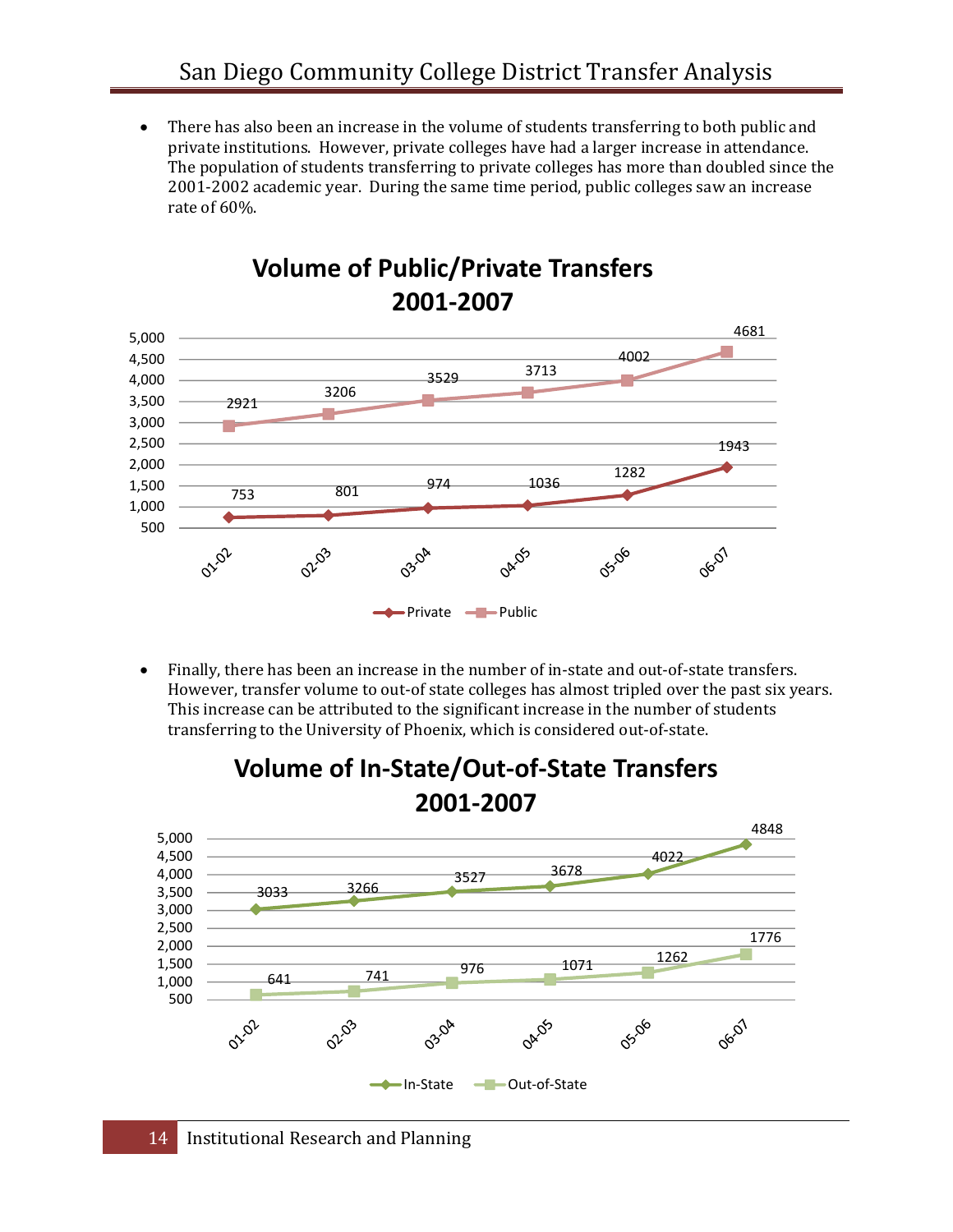#### **SAN DIEGO COMMUNITY COLLEGE DISTRICT**

*Percentage of Transfer Students and Outcomes*

In order to get a more comprehensive look at transfer student behavior, this section presents additional analyses that go beyond looking at volume alone. When looking at the volume of transfers, only the raw number of students going to a particular college is portrayed. An alternative way to understand transfer behavior is to look at what percentage of the total number of transfer students is attending a particular college in a given year. This kind of analysis allows for a year by year comparison and illustrates changes in the distribution of students transferring to various colleges. The results show a dramatically different picture of transfer student behavior than volume alone.

- The illustration below shows an overall decrease in the percentage of students transferring to SDSU and UCSD and an increase in the overall percentage of students transferring to the University of Phoenix.
- A similar pattern holds true for the top 10 transfer destinations. Since 2001-02 academic year to 2006‐07, there has been a 10% decrease in the percentage of students transferring to SDSU, and a 3% decrease in the percentage of students transferring to UCSD. Alternatively, there has been a 6% increase in the percentage of students who are transferring to the University of Phoenix.

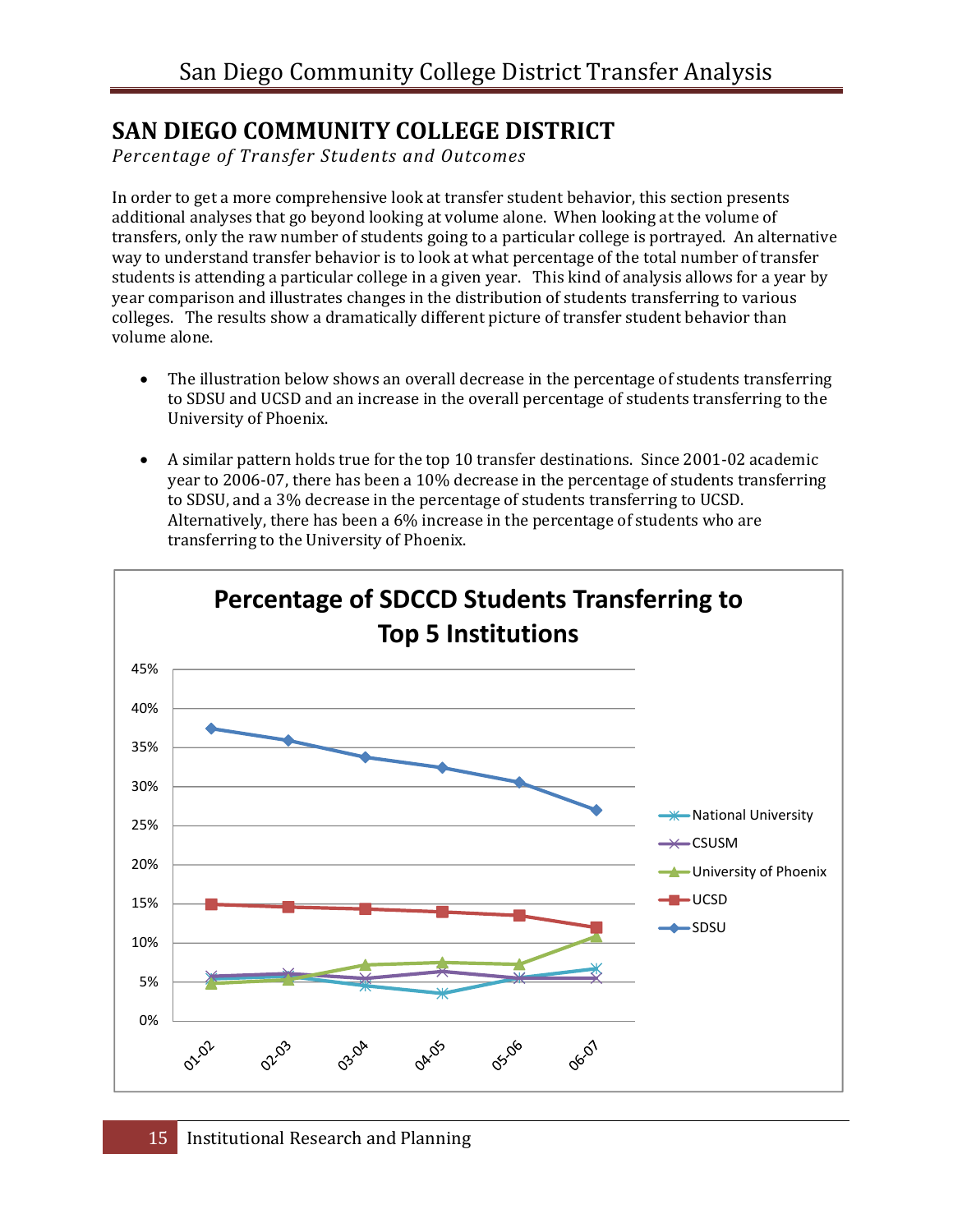|              | <b>College</b>                          | $01 - 02$ | $02 - 03$ | 03-04 | 04-05 | $05 - 06$ | 06-07 |
|--------------|-----------------------------------------|-----------|-----------|-------|-------|-----------|-------|
| $\mathbf{1}$ | <b>SDSU</b>                             | 37%       | 29%       | 34%   | 32%   | 31%       | 27%   |
|              | <b>UCSD</b>                             | 15%       | 12%       | 14%   | 14%   | 14%       | 12%   |
| 3            | University of Phoenix                   | 5%        | 4%        | 7%    | 7%    | 7%        | 11%   |
| 4            | <b>CSUSM</b>                            | 6%        | 5%        | 5%    | 6%    | 5%        | 5%    |
| 5            | <b>National University</b>              | 5%        | 5%        | 5%    | 4%    | 6%        | 7%    |
| 6            | University of California, Berkeley      | 1%        | 1%        | 2%    | 2%    | 2%        | 1%    |
|              | San Francisco State University          | 1%        | 1%        | 1%    | 1%    | 2%        | 2%    |
| 8            | University of California, Los Angeles   | 1%        | 1%        | 1%    | 1%    | 1%        | 1%    |
| 9            | California State University, Fullerton  | 1%        | 0%        | 1%    | 1%    | 1%        | 2%    |
| 10           | California State University, Long Beach | 1%        | 1%        | 1%    | 1%    | 1%        | 1%    |

## **Percentage of Student Transfers by 4‐Year Institution and Year**

*Note: The percentages do not total 100% since only the top 10 transfer institutions are reported.*

• There has also been a notable decrease (9%) in the percentage of students attending public institutions over the past 6 years, with a corresponding increase (9%) in the number of students transferring to private institutions. This is largely due to the increase in students who are transferring to the University of Phoenix.



## **Percentage of Public/Private Transfers by Year**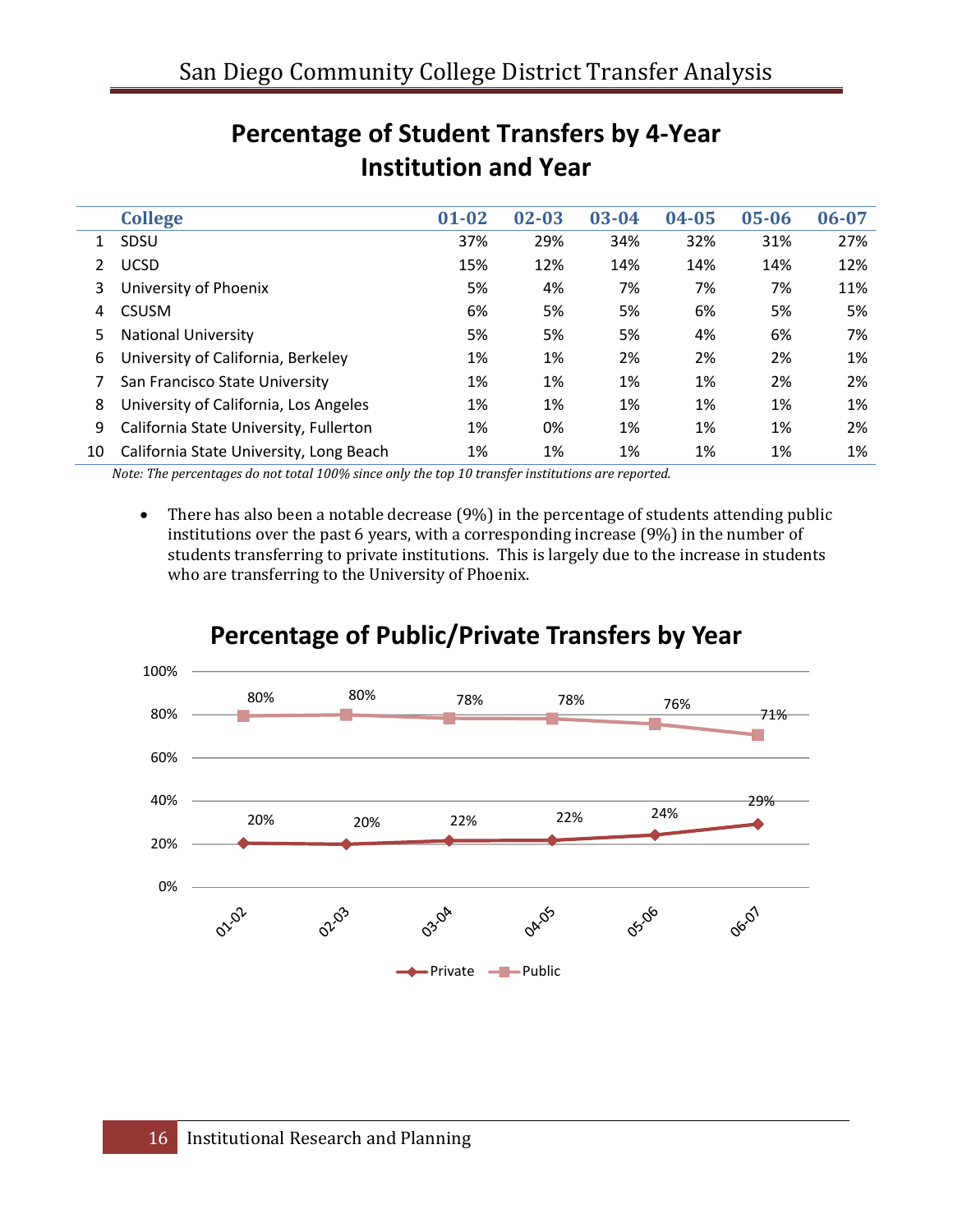• During the 6‐year span of this study, a 10% decrease in the percentage of students who transferred to an in‐state institution and a 10% increase in the percentage of students who transferred out-of-state was observed. The substantial increase in students attending outof-state institutions is due to a large increase in the percentage of students attending University of Phoenix. Although the University of Phoenix has campuses in California, it is identified as an out‐of‐state college (Arizona).



#### **Percentage of In‐State/Out‐of‐State Transfers by Year**

#### **Summary**

- The volume of transfers considerably increased over the past 6 years, with a growth rate of 80%.
- The most popular transfer destination has been San Diego State University, followed by University of California, San Diego.
- The percentage of student transfers does not reflect the same patterns indicated in the analysis of transfer volume.
- Most notably, there has been an overwhelming increase in the percentage of students who are transferring to the University of Phoenix as compared to SDSU or UCSD. Furthermore, this parallels trends seen statewide.
- The increase in University of Phoenix transfers also reflects a shift in the percentage of students transferring to private, out‐of–state colleges.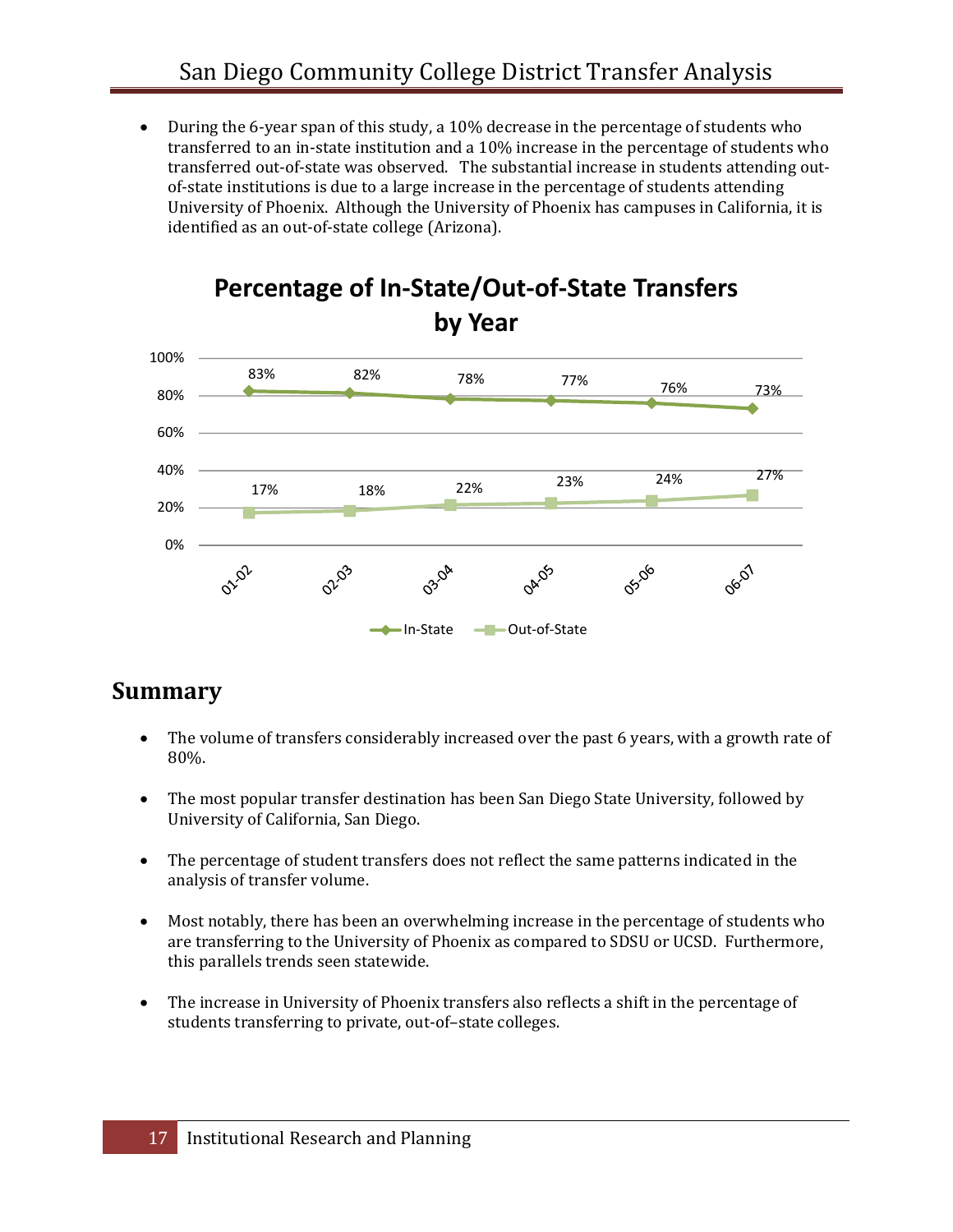### **CITY COLLEGE TRANSFER STUDENT & GENERAL STUDENT DEMOGRAPHICS (1997 to 2007)**

*City College* serves the most diverse group of students in the San Diego Community College District. Moreover, the students who successfully transferred from *City College* to a 4‐year degree granting institution also represent the most diverse transfer group of any of the District's Colleges. This section compares the students who transferred from *City College* to a 4‐year degree granting institution to the general City College student population between the Fall of 2001 and the Summer of 2007. First, demographic information will be provided for the transfer population and City's general population. Then, information on the academic performance of City's transfer students is provided.

• The ethnic composition of the City transfer students is almost as diverse as its general population. African Americans are proportionally represented among the students who transfer. However, white and Asian students are overrepresented and Latino students are underrepresented in the transfer population.



### **City: Ethnicity**

City City Transfers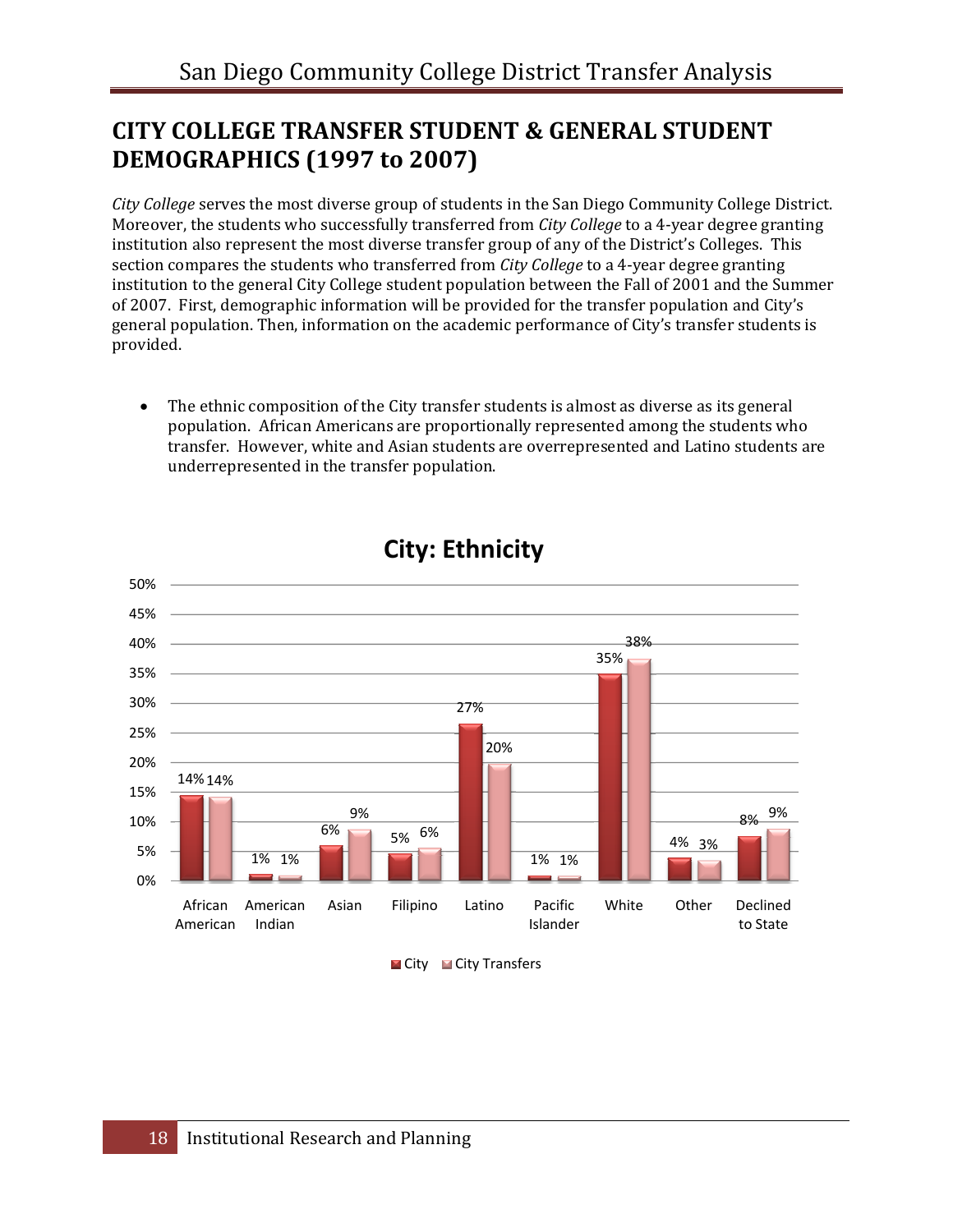• Women are overrepresented in the transfer student population as compared to the general City student population.



• Transfer students from *City College*, on average, are older than those who transfer from Mesa and Miramar. The average age of City transfer students is 28. However, the largest group of City transfer students is between the ages of 18 and 24.

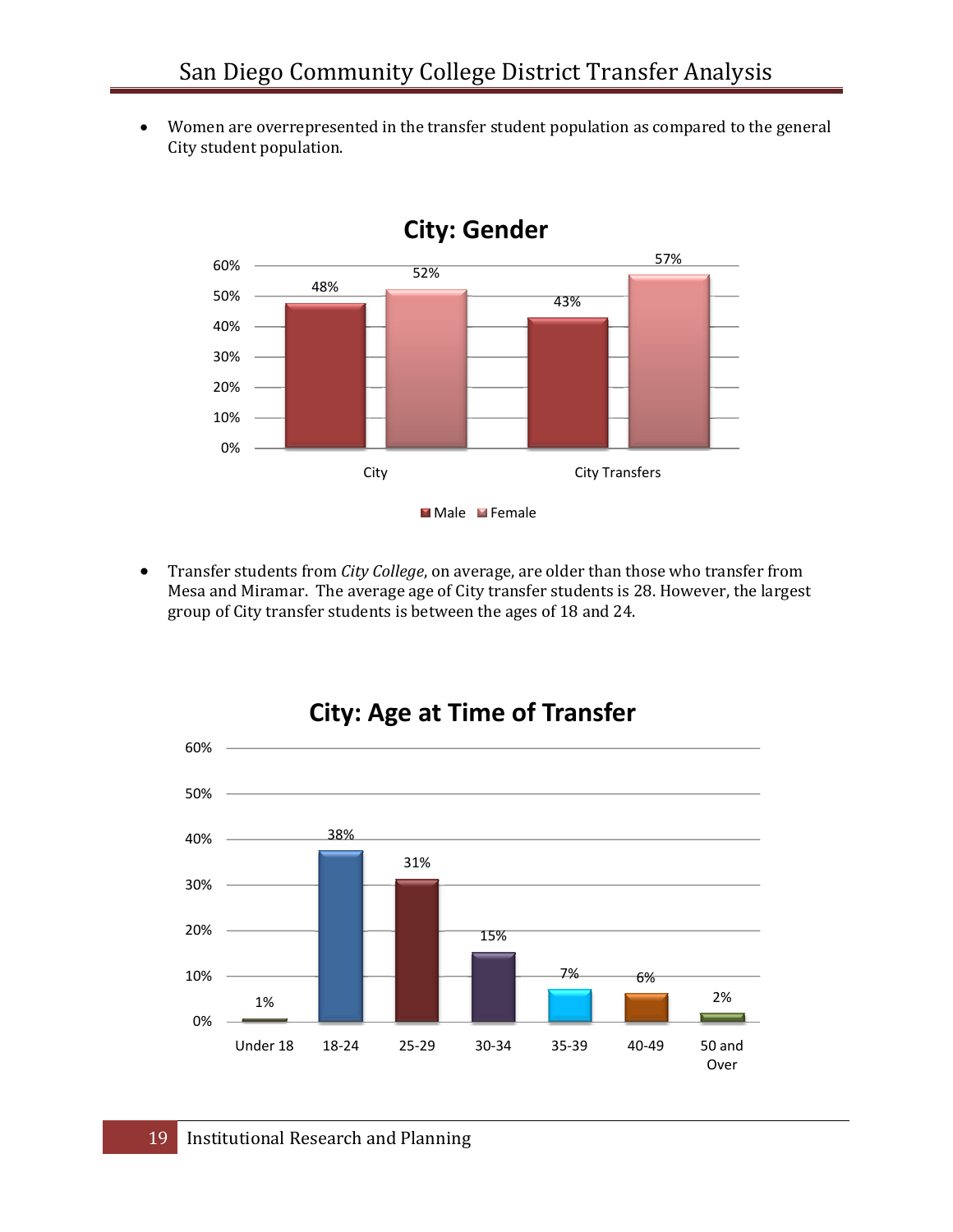#### *CITY TRANSFER STUDENT PERFORMANCE*

Students transferring from *City College* are more likely to have completed more units than those attending Mesa and Miramar. The average number of units completed at the time of transfer is 47. *City* students also transfer with an average Grade Point Average of 3.08. Below is the distribution of student grade point averages and cumulative units completed.



#### **City: Units Completed**

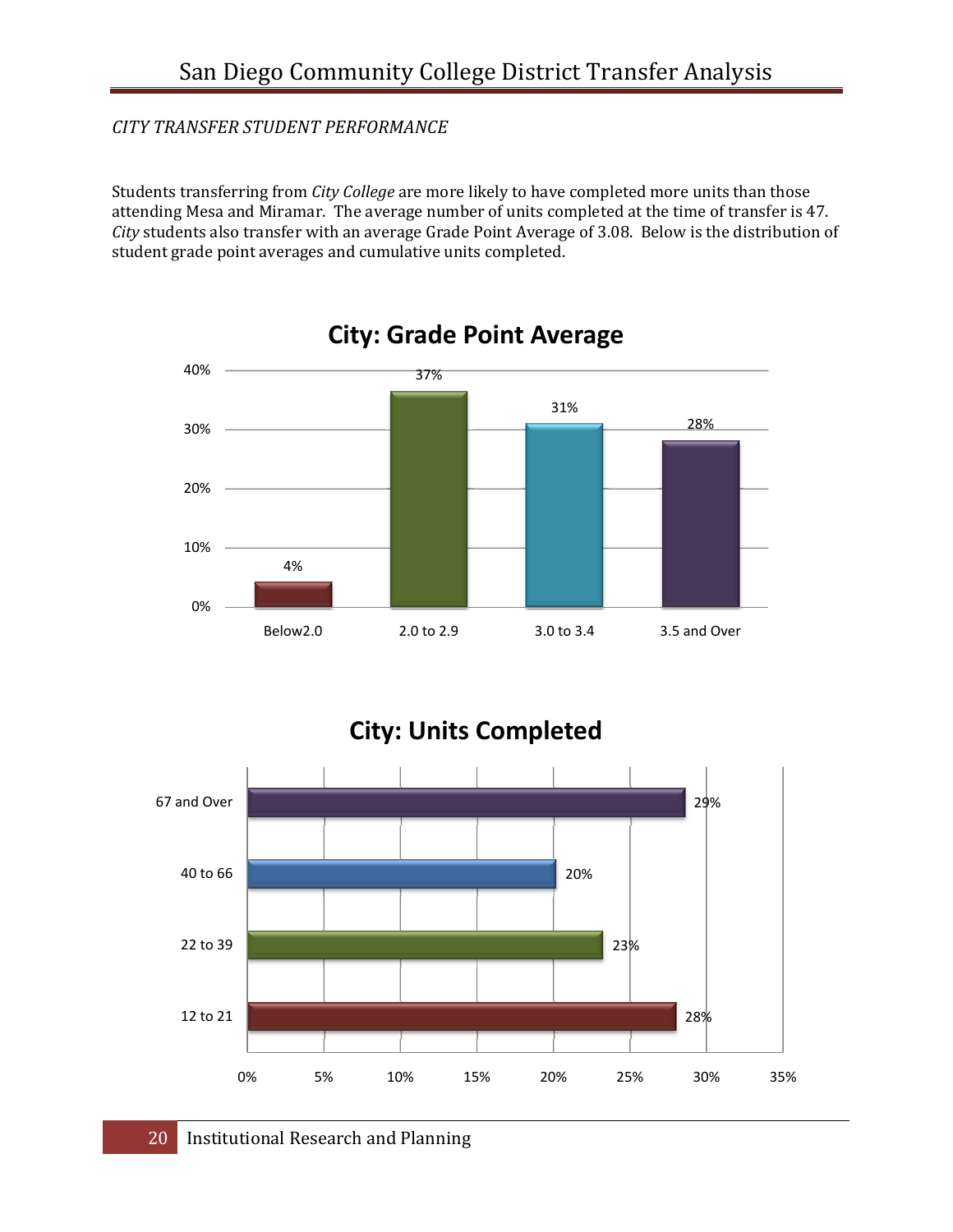#### **ANALYSIS OF TRANSFER DESTINATIONS**

The results from the *City College* transfer analysis are included in this section. An illustration of the differences in the student population and those who successfully transfer to a four‐year degree granting institution was provided in the previous section. Following this illustration, insight into the transfer patterns of students over the past six years is provided. Special attention is given to the top transfer destinations and comparisons between CSU and UC, public and private, and in‐state and out‐of state‐ transfers.

#### **CITY COLLEGE STUDENTS**

*Transfer Volume and Student Outcomes*

There are several noteworthy trends in transfer behavior that have occurred at *City College* over the past 6 years. First, the overall number of students transferring to 4‐year colleges has significantly increased. The transfer student population has more than doubled in the past 6 years. This increase in transfer volume is apparent at all types of transfer institutions – UC's, CSU's, private colleges, public colleges, in‐state colleges, and out‐of‐state colleges.

• In the 2001-02 academic year only 714 students transferred to 4-year degree granting institutions. Last year (2006‐07), 1,596 students transferred to 4‐year degree granting institutions, an increase rate of 124% compared to a 5% rate of growth in the overall population at City.

| <b>Transfer Year</b>     | <b>Transfers</b> | <b>General Population</b> |
|--------------------------|------------------|---------------------------|
| 2001-02 Academic Year    | 714              | 14,150                    |
| Academic Year<br>2002-03 | 845              | 14,322                    |
| 2003-04 Academic Year    | 932              | 13,736                    |
| Academic Year<br>2004-05 | 1,030            | 13,625                    |
| 2005-06 Academic Year    | 1,217            | 13,780                    |
| Academic Year<br>2006-07 | 1,596            | 14,781                    |
|                          |                  |                           |
| <b>Total</b>             | 6,334            | 84,394                    |

## **City: Volume of Student Transfers**

*Note: The general population numbers are the unduplicated head count at Fall Census.*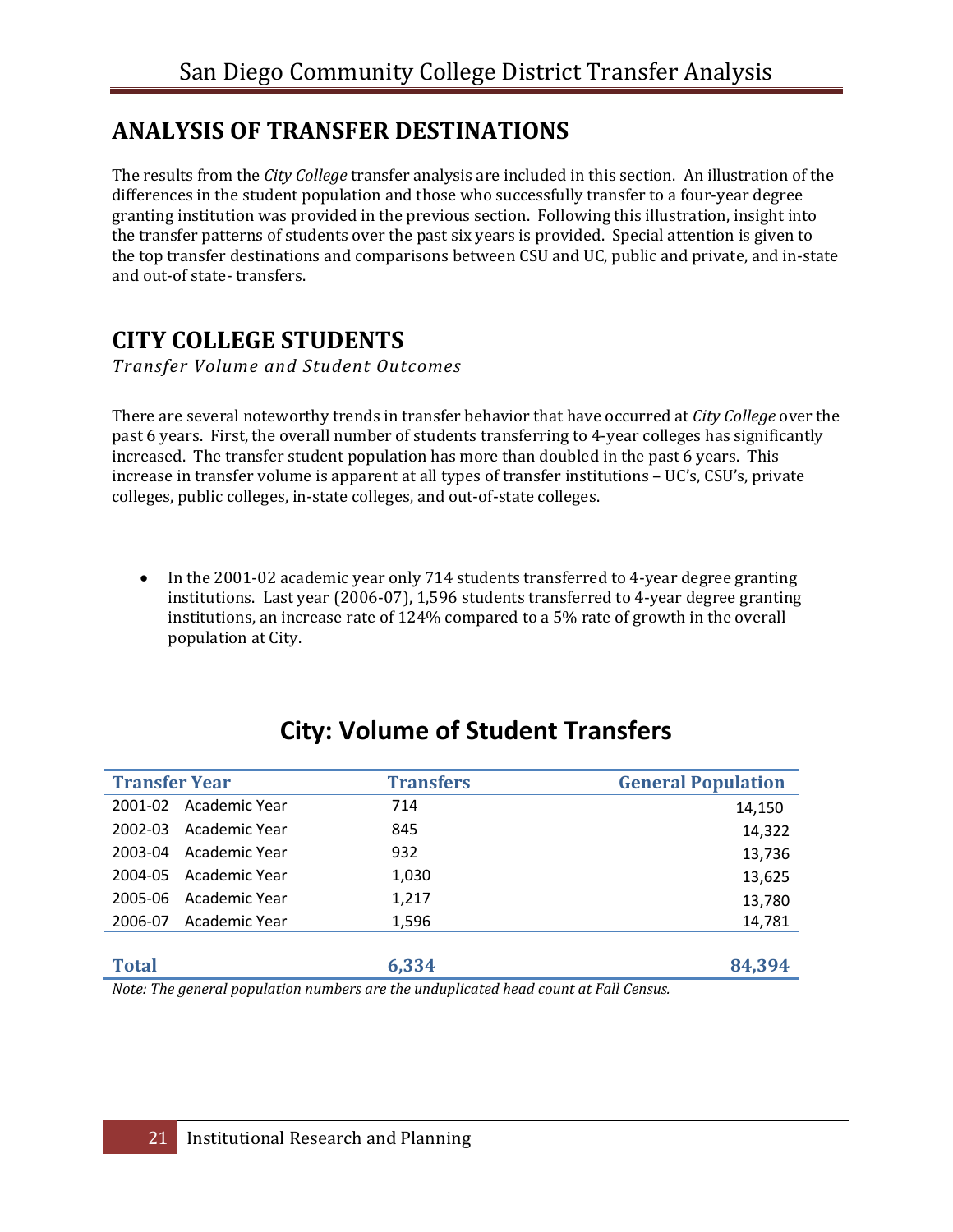- There has been an increase in the volume of students transferring to the top 5 transfer institutions: San Diego State University, University of Phoenix, University of California, San Diego, National University and California State University, San Marcos.
- There has also been an increase in the volume of transfers to the top 10 transfer destinations. The majority of students who transfer from City College go to San Diego State University, followed by University of Phoenix.
- Over the 6 years of this study, there has been a considerable growth in the volume of students transferring to the University of Phoenix, San Francisco State University, and California State University, Fullerton.



#### **City: Top 5 Transfer Institutions**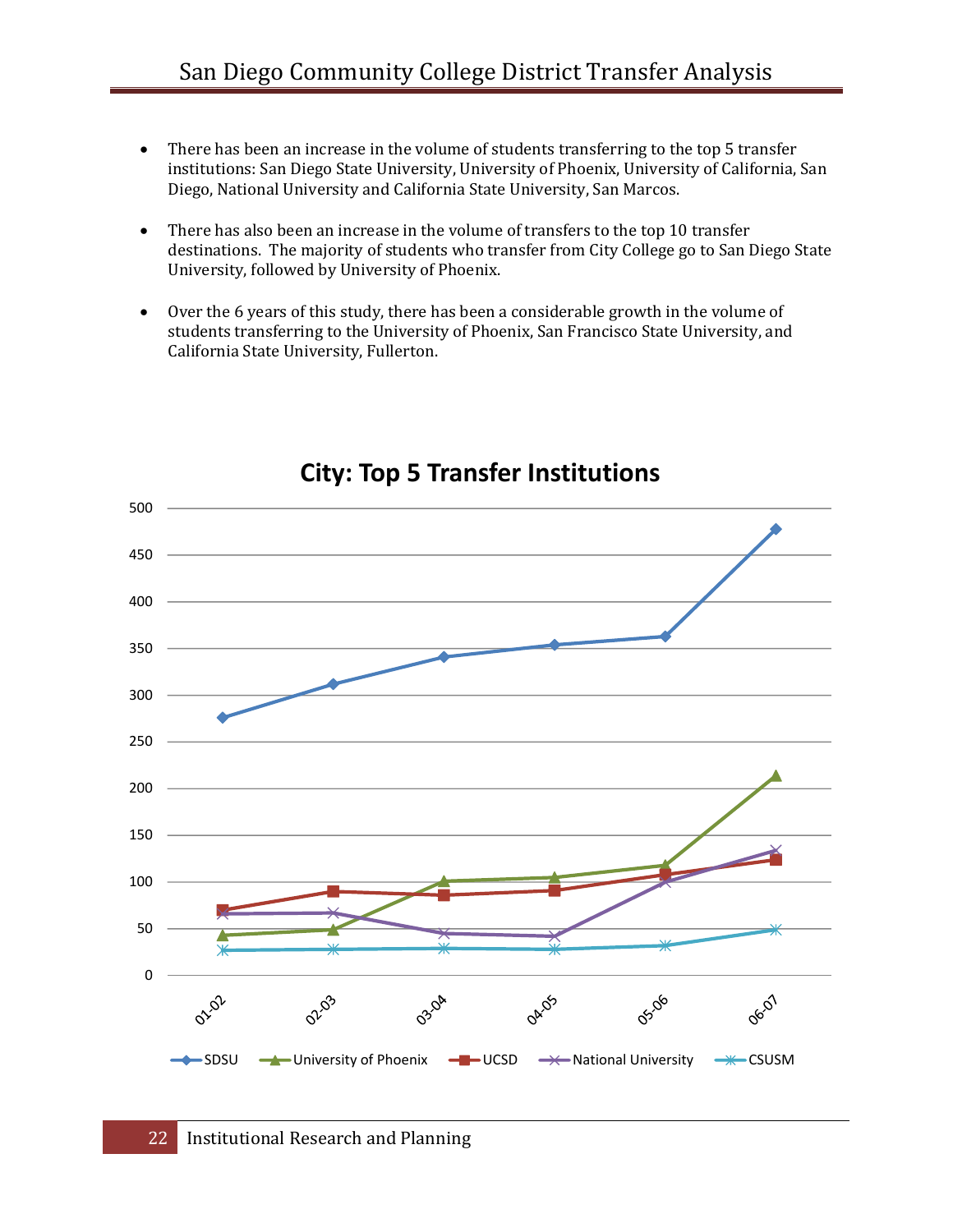|    | <b>College</b>                           | $01 - 02$ | $02 - 03$ | 03-04 | $04 - 05$ | $05 - 06$ | $06 - 07$ |
|----|------------------------------------------|-----------|-----------|-------|-----------|-----------|-----------|
| 1  | SDSU                                     | 276       | 312       | 341   | 354       | 363       | 478       |
| 2  | University of Phoenix                    | 43        | 49        | 101   | 105       | 118       | 214       |
| 3  | <b>UCSD</b>                              | 70        | 90        | 86    | 91        | 108       | 124       |
| 4  | <b>National University</b>               | 66        | 67        | 45    | 42        | 100       | 134       |
| 5  | <b>CSUSM</b>                             | 27        | 28        | 29    | 28        | 32        | 49        |
| 6  | San Francisco State University           | 8         | 12        | 13    | 16        | 24        | 25        |
|    | Southern Illinois University, Carbondale | 20        | 12        | 11    | 23        | 9         | 16        |
| 8  | University of California, Berkeley       | 9         | 16        | 14    | 11        | 15        | 13        |
| 9  | California State University, Fullerton   | 3         | 5         | 5     | 7         | 9         | 34        |
| 10 | Springfield College                      | 6         |           | 5     | 15        | 10        | 17        |

#### **City: Top Ten Transfer Institutions by Year**

The increase in the volume of transfers has occurred at many different levels. UC's, CSU's, private colleges, public colleges, in‐state, and out‐of state colleges have all seen increases in transfer volume over the past 6 years. However, CSU's, private colleges, and out‐of‐state colleges have grown at a faster rate than their counterparts. The notable increases in transfers to out‐of‐state colleges and private colleges are largely due to the University of Phoenix which is a private college and considered out‐of‐state (Arizona).

• There has been a steady increase in both University of California and California State University transfers, with the largest rate of growth (99%) in transfer volume occurring in the CSU system compared to UC (70%).



## **City: Volume of UC/CSU Transfers**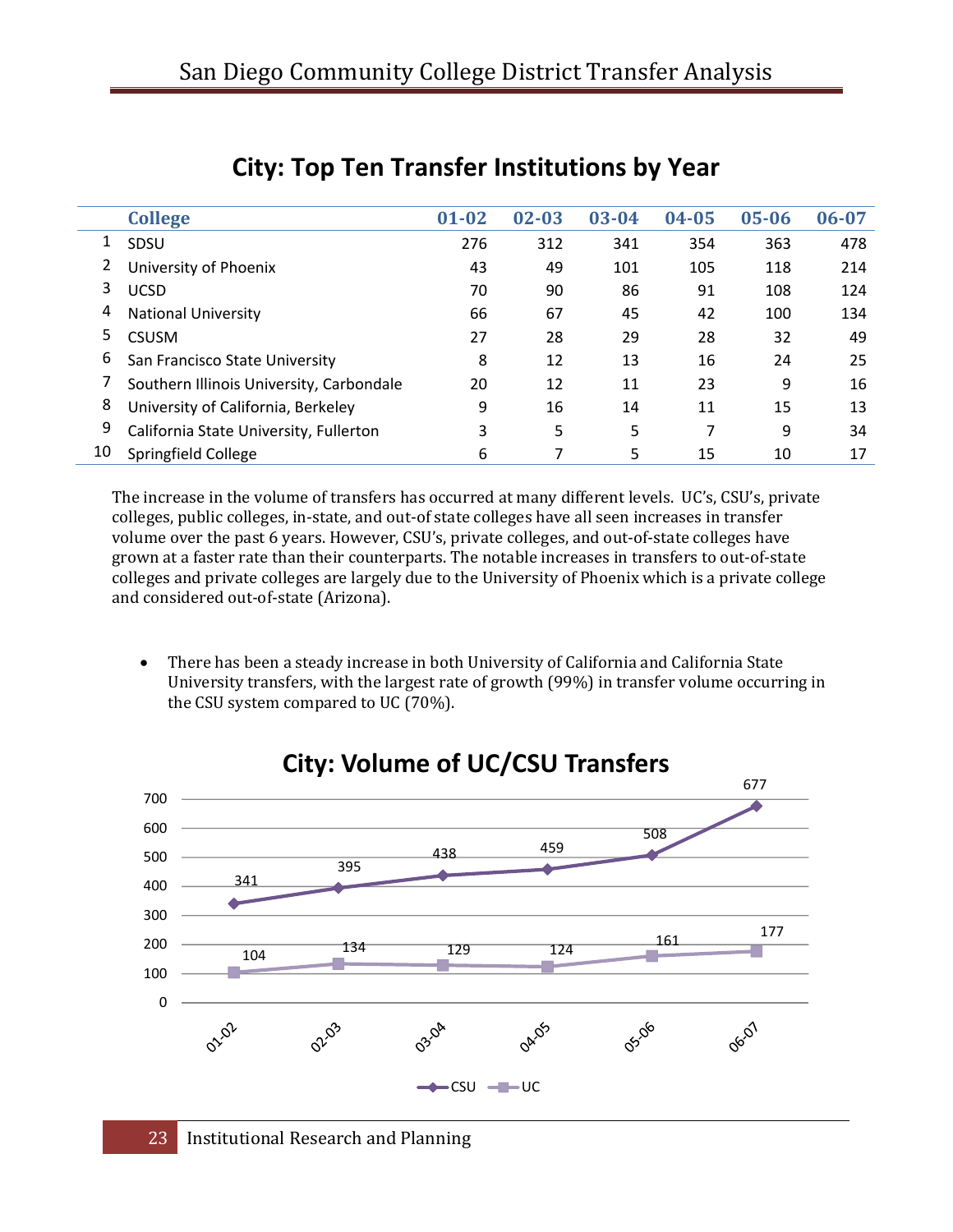• There has also been an increase in the volume of students transferring to both public and private institutions. However, private colleges have had a larger increase in attendance. The population of students transferring to private colleges has more than tripled since the 2001‐2002 academic year. During the same time period, public colleges saw an increase rate of 96% in transfer volume.



#### **City: Volume of Public/Private Transfers**

• Finally, there has been an increase in both in‐state and out‐of‐state transfers. There was a significant spike in transfers to in‐state schools between 2004‐05 and 2006‐07.

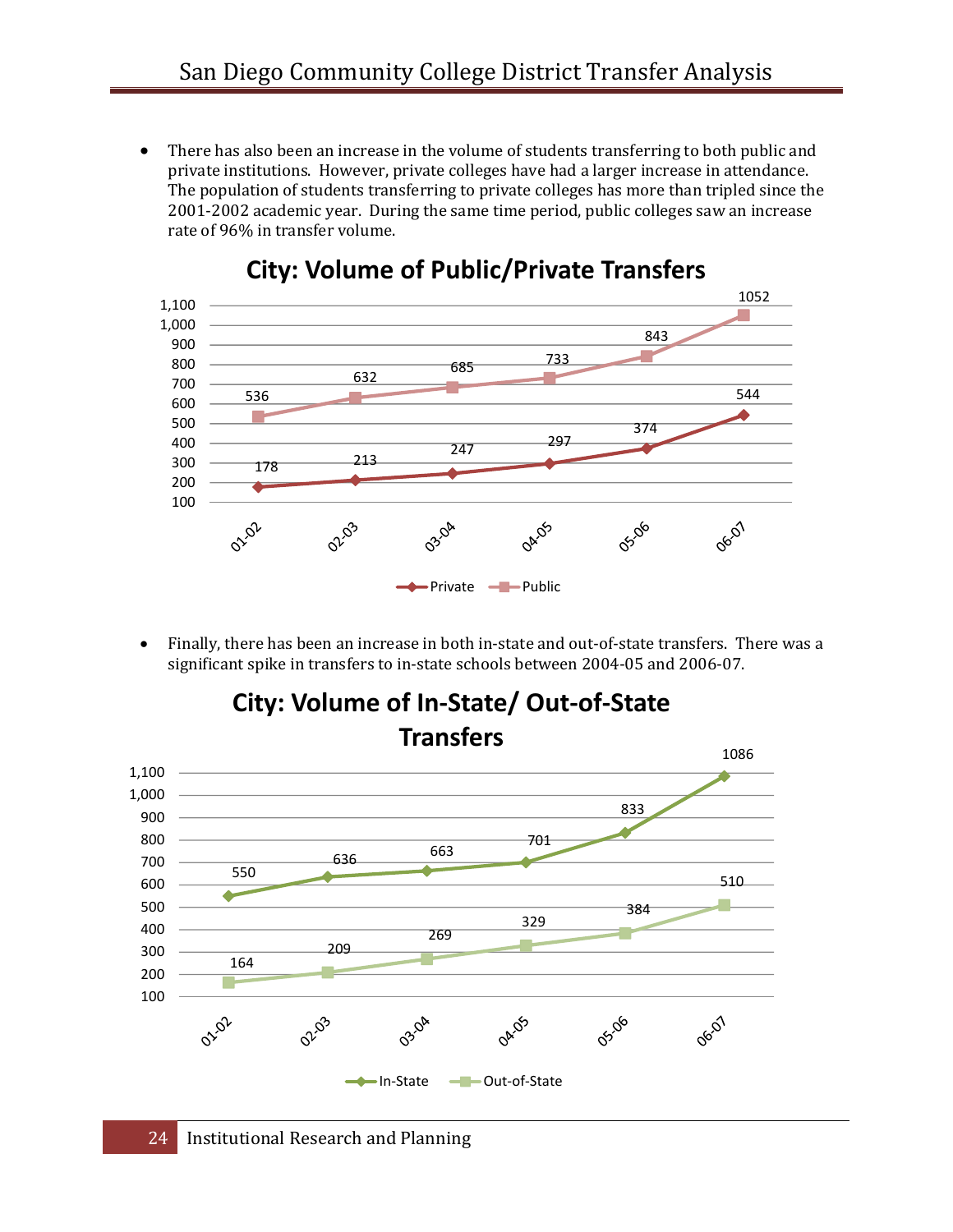#### **CITY COLLEGE**

*Percentage of Transfer Students and Outcomes*

This section focuses on the percentage of *City College* transfer students who are attending a particular 4‐year college in a given year.

- The illustration below shows an overall decrease in the percentage of *City College* students transferring to SDSU and UCSD and an increase in the overall percentage of students transferring to the University of Phoenix.
- A similar pattern holds true for the top 10 transfer destinations. Since 2001‐02 academic year to 2006‐07, there has been a 9% decrease in the percentage of students transferring to SDSU, and a 2% decrease in the percentage of students transferring to UCSD. Alternatively, there has been a 7% increase in the percentage of students who are transferring to the University of Phoenix.



**Percentage of City Students Transferring to Top 5 Institutions**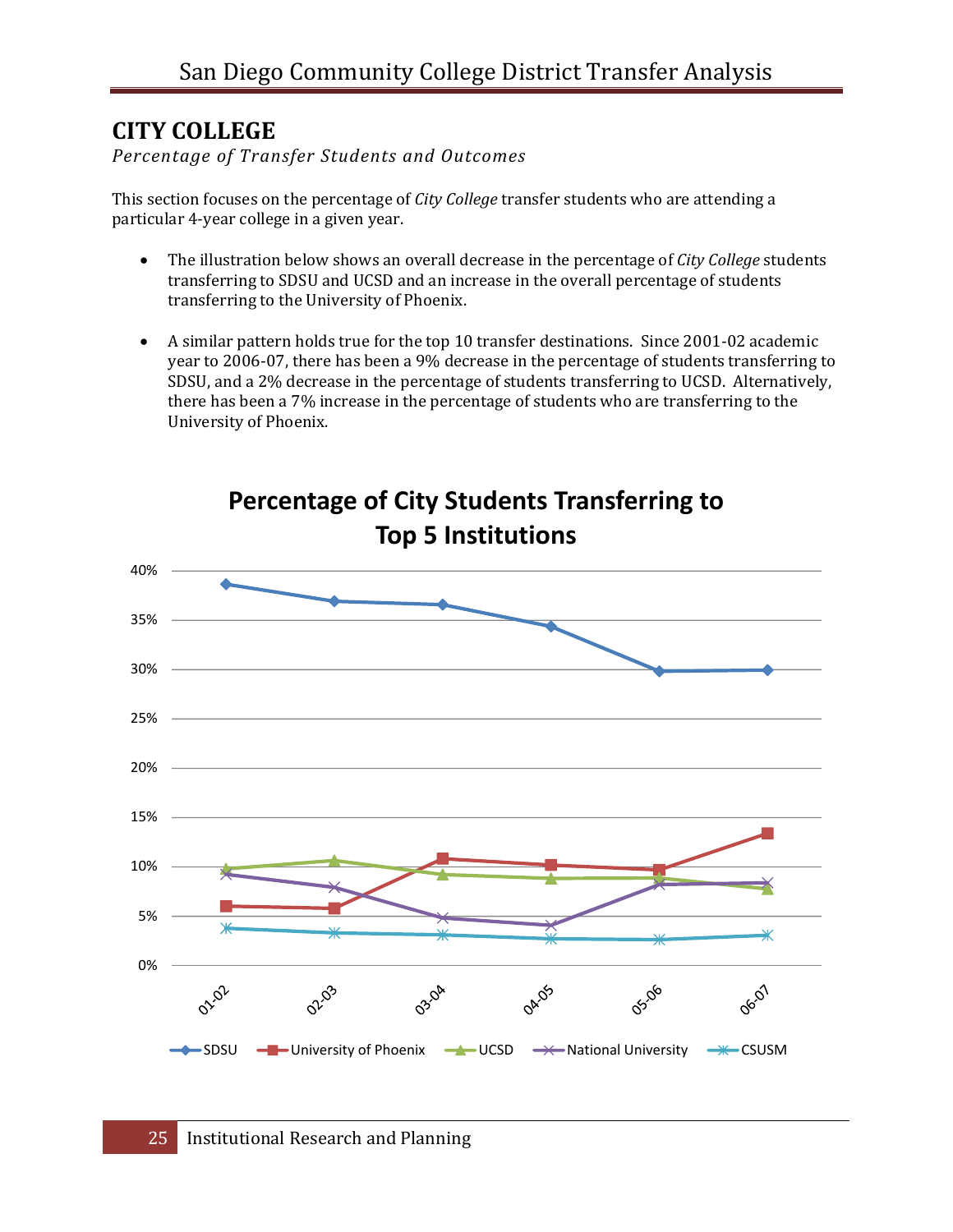|    | <b>College</b>                           | $01 - 02$ | $02 - 03$ | 03-04 | $04 - 05$ | 05-06 | 06-07 |
|----|------------------------------------------|-----------|-----------|-------|-----------|-------|-------|
|    | SDSU                                     | 39%       | 37%       | 37%   | 34%       | 30%   | 30%   |
|    | University of Phoenix                    | 6%        | 6%        | 11%   | 10%       | 10%   | 13%   |
| 3  | UCSD                                     | 10%       | 11%       | 9%    | 9%        | 9%    | 8%    |
| 4  | <b>National University</b>               | 9%        | 8%        | 5%    | 4%        | 8%    | 8%    |
| 5  | <b>CSUSM</b>                             | 4%        | 3%        | 3%    | 3%        | 3%    | 3%    |
| 6  | San Francisco State University           | 1%        | 1%        | 1%    | 2%        | 2%    | 2%    |
|    | Southern Illinois University, Carbondale | 3%        | 1%        | 1%    | 2%        | 1%    | 1%    |
| 8  | University of California, Berkeley       | 1%        | 2%        | 2%    | 1%        | 1%    | 1%    |
| 9  | California State University, Fullerton   | 0%        | 1%        | 1%    | 1%        | 1%    | 2%    |
| 10 | Springfield College                      | 1%        | 1%        | 1%    | 1%        | 1%    | 1%    |

## **Percentage of City Student Transfers by College and Year**

*Note: The percentages do not total 100% since only the top 10 transfer institutions are reported.*

• There has also been a notable decrease (9%) in the percentage of students attending public institutions over the past 6 years, with a corresponding increase (9%) in the number of students transferring to private institutions. This is largely due to the increase in students who are transferring to the University of Phoenix.



Private **-**Public

**OAX**OS

06-07

05106

03.04

# **City: Percentage of Public/Private Transfers by**

02.03

01102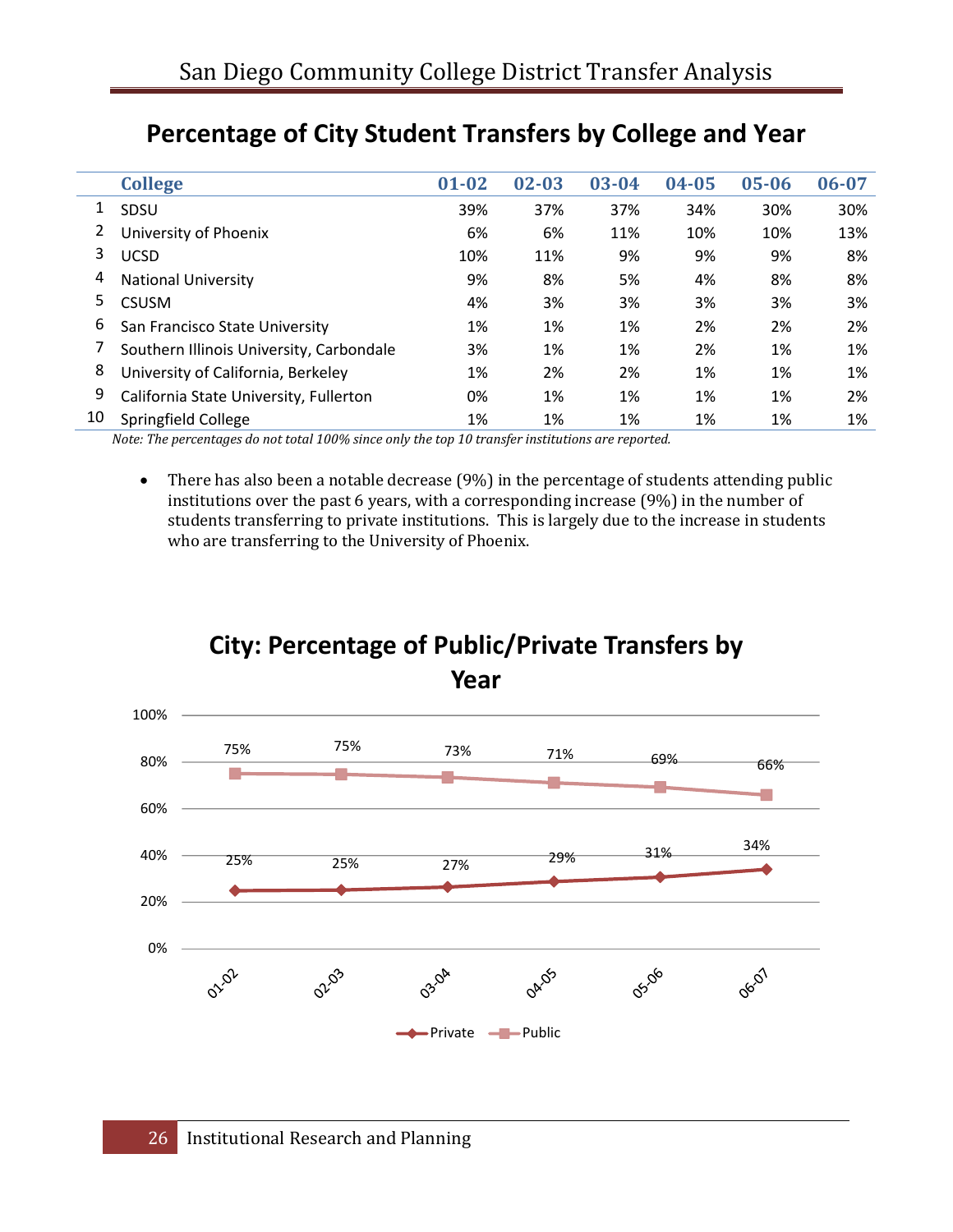• During the 6‐year span of this study, there has been a 9% decrease in the percentage of students who transferred to an in‐state institution and a 9% increase in the percentage of students who transferred out‐of‐state. It appears as though this shift is a result of the increase in the percentage of students who are attending the University of Phoenix. Although the University of Phoenix has campuses in California, it is identified as an out‐of‐ state college (Arizona).



#### **Percentage of In‐State/Out‐of‐State Transfers by Year**

#### **Summary**

- The volume of transfers considerably increased over the past 6 years, with a growth rate of 124%.
- The top ten most popular transfer destinations for City College transfers are not the same as Mesa and Miramar. Different schools are represented and different transfer patterns are noted.
- The most popular transfer destination is San Diego State University, followed by the University of Phoenix.
- The percentage of student transfers does not reflect the same patterns indicated in the analysis of transfer volume.
- The only top 10 university that saw a steady increase in transfers was the University of Phoenix.
- The increase in University of Phoenix transfers is also reflected in changes in the percentage of students transferring to private, out‐of –state colleges.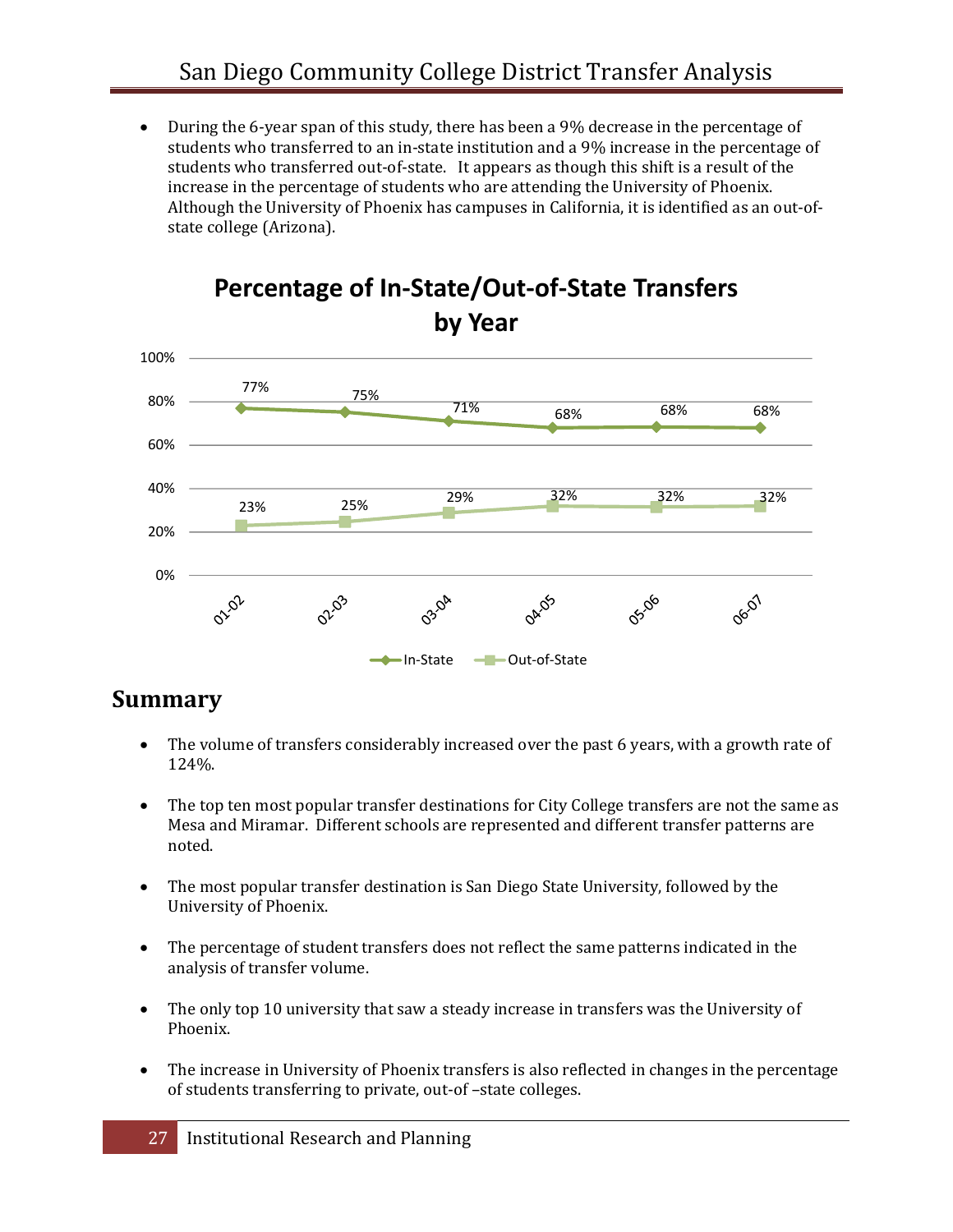#### **MESA COLLEGE TRANSFER STUDENT & GENERAL STUDENT DEMOGRAPHICS (1997 to 2007)**

*Mesa College* serves the largest number of, and transfers the most, students in the San Diego Community College District. The students who successfully transfer from *Mesa College* to a 4‐year degree granting institution represent a diverse group. This section compares the students who transferred from Mesa College to a 4‐year degree granting institution to the general Mesa College population between the Fall of 2001 and the Summer of 2007. First, demographic information will be provided for the transfer population and Mesa's general population. Then, information on the academic performance of Mesa's transfer students is provided.

> • White and Asian students are overrepresented in Mesa's transfer population. African American students are slightly underrepresented and Latino students are the most underrepresented given their proportion in the general population.



#### **Mesa: Ethnicity**

■ Mesa ■ Mesa Transfers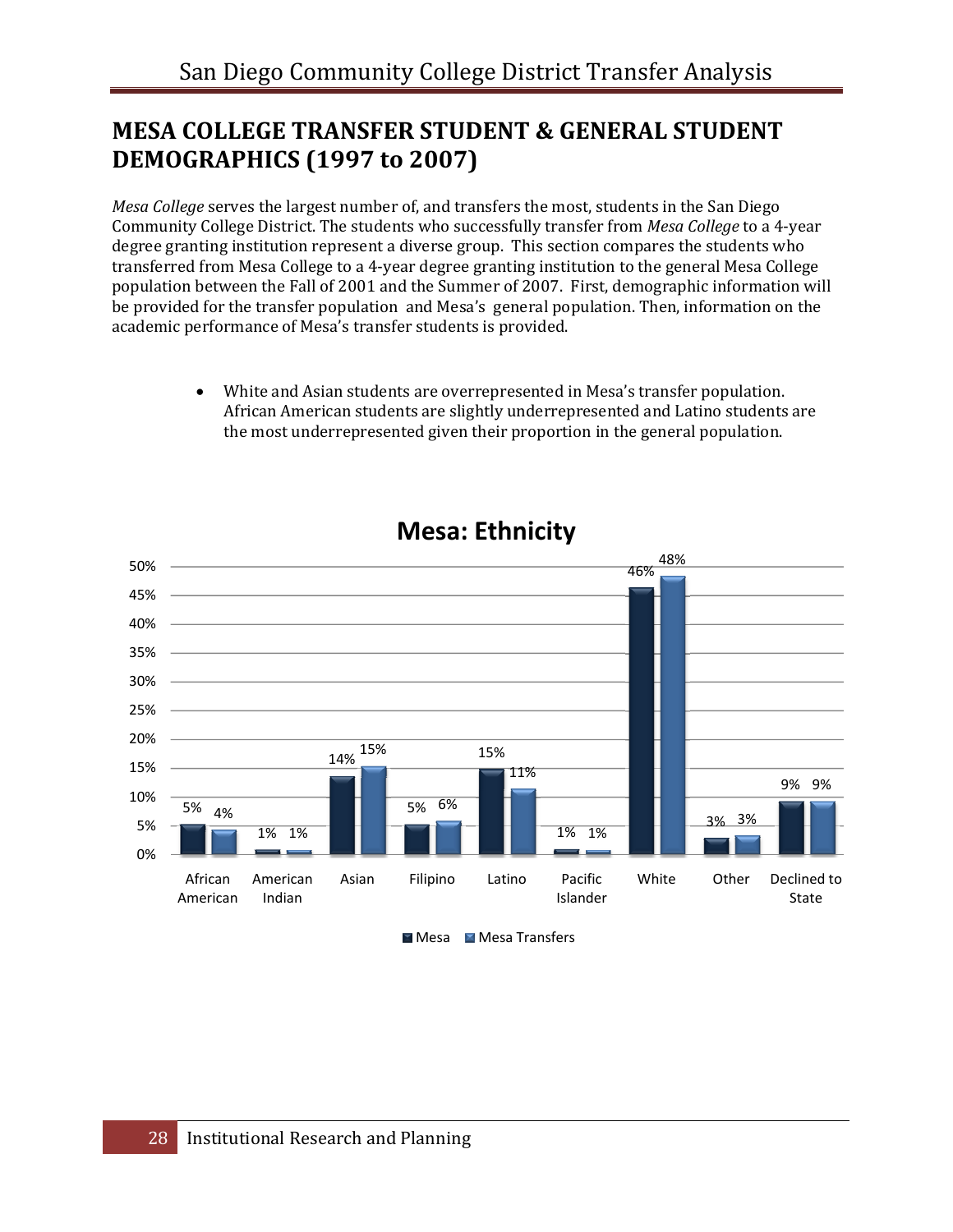• A proportional number of men and women transfer as compared to the general *Mesa* student population.



#### **Mesa: Gender**

• Transfer students from *Mesa College*, on average, are younger than those who transfer from City and Miramar. The average age of Mesa transfer students is 26. However, the majority of Mesa transfer students are between the ages of 18 and 24 at the point of transfer.



#### **Mesa: Age at Time of Transfer**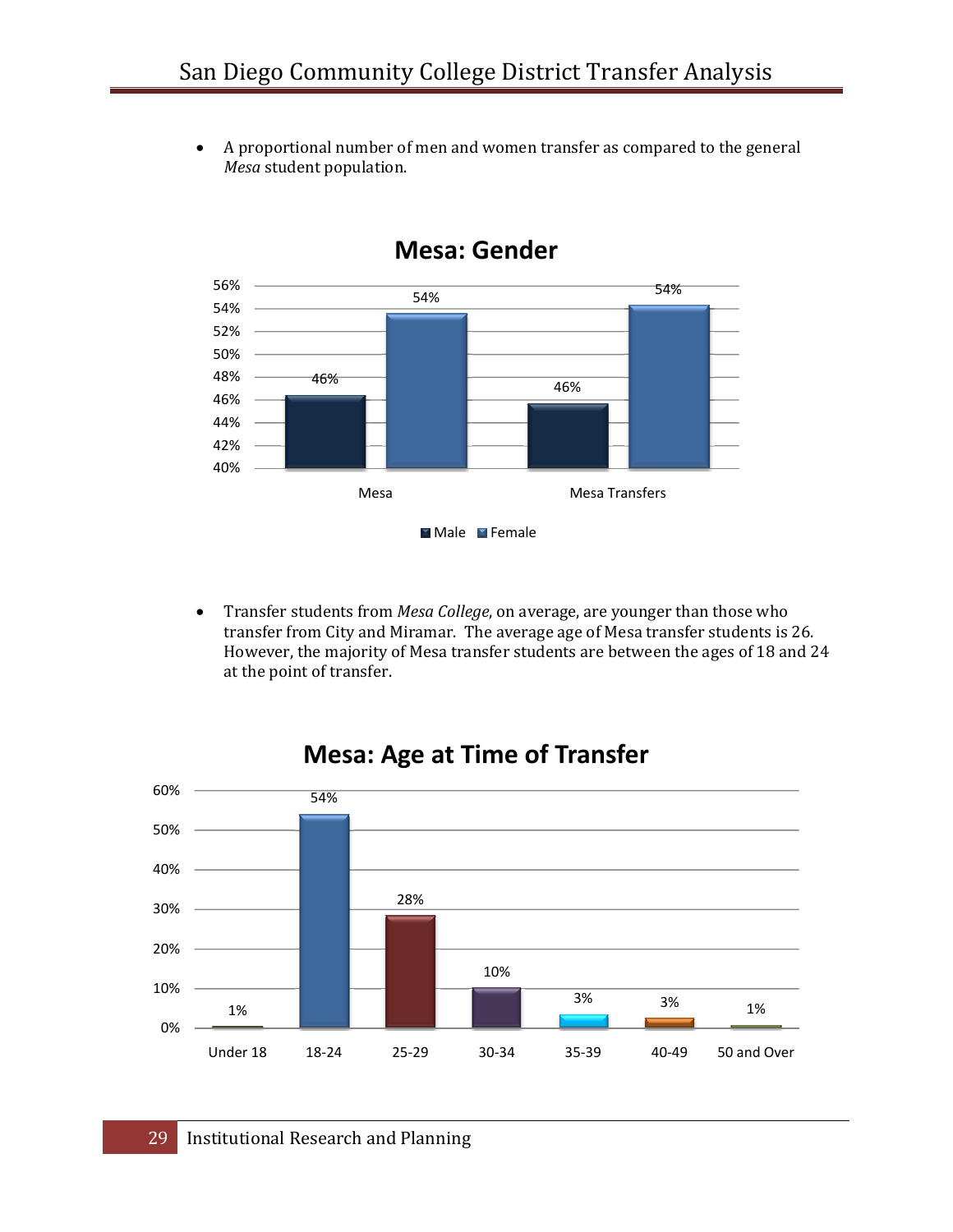#### *MESA TRANSFER STUDENT PERFORMANCE*

The average number of units completed upon transferring is 45 for *Mesa* Students. *Mesa* students also transfer with an average student grade point average of 3.07. Below is the distribution of student grade point averages and cumulative units completed.



**Mesa: Units Completed**

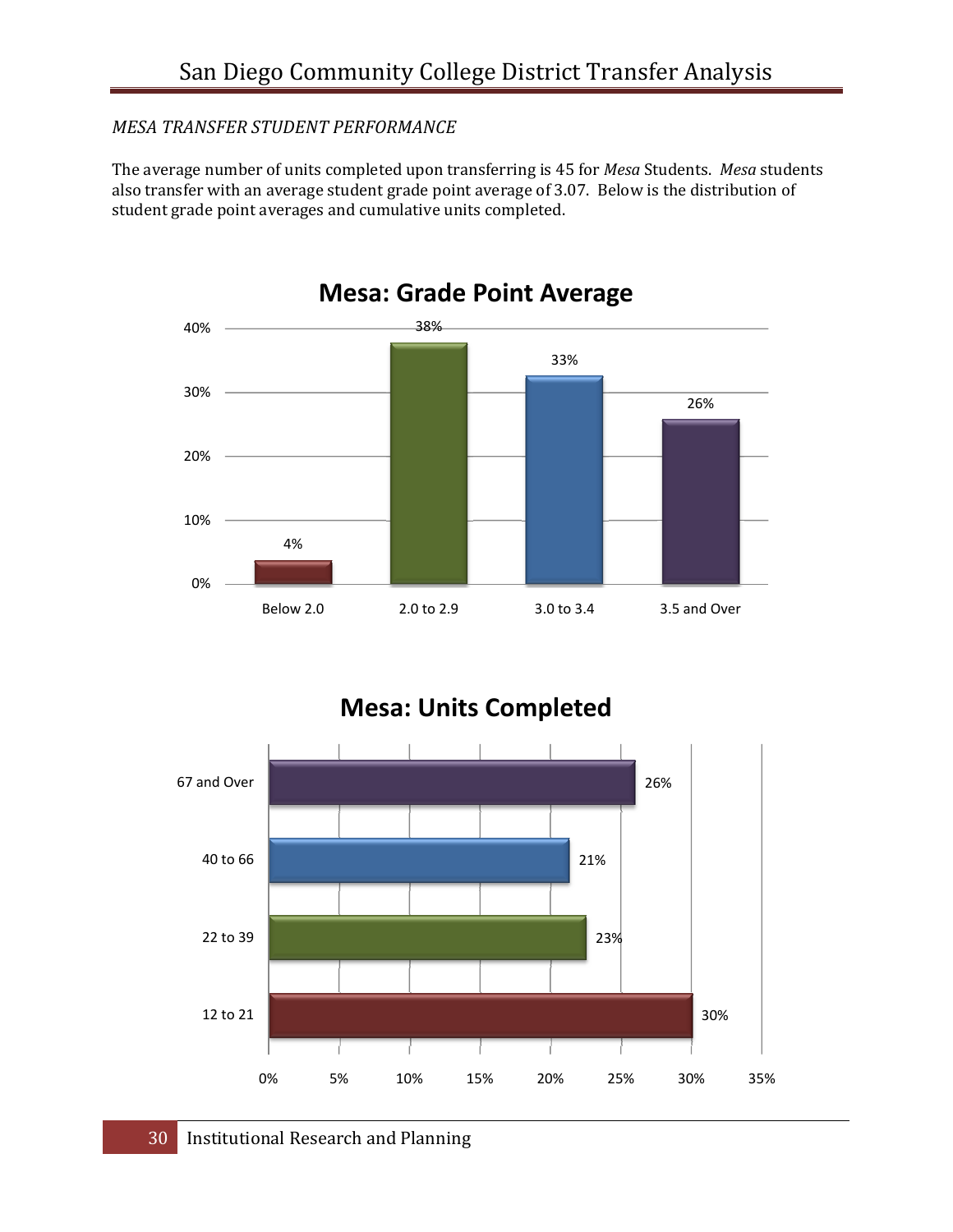#### **ANALYSIS OF TRANSFER DESTINATIONS**

The results from the *Mesa College* transfer analysis are included in this section. An illustration of the differences in the student population and those who successfully transfer to a four‐year degree granting institution was provided in the previous section. Following this illustration, insight into the transfer patterns of students over the past six years is provided. Special attention is given to the top transfer destinations and comparisons between CSU and UC, public and private, and in‐state and out‐of state‐ transfers.

#### **MESA COLLEGE**

*Transfer Volume and Student Outcomes*

There are several noteworthy trends in transfer behavior that have occurred at *Mesa College* over the past 6 years. First, the overall number of students transferring to 4‐year colleges has consistently increased. This increase in transfer volume is apparent at all types of transfer institutions – UC's, CSU's, private colleges, public colleges, in‐state colleges, and out‐of‐state colleges.

> • In the 2001-02 academic year 2,338 students transferred to 4-year degree granting institutions. Last year (2006‐07), 3,798 students transferred to 4‐year degree granting institutions, an increase rate of 62% compared to a 12% decrease rate in the overall population at Mesa.

|               | <b>Transfers</b>                                 | <b>General Population</b> |
|---------------|--------------------------------------------------|---------------------------|
| Academic Year | 2,338                                            | 21,700                    |
| Academic Year | 2,490                                            | 22,255                    |
| Academic Year | 2,816                                            | 20,847                    |
| Academic Year | 2,891                                            | 20,557                    |
|               | 3,159                                            | 19,300                    |
| Academic Year | 3,798                                            | 19,143                    |
|               | 17,492                                           | 123,802                   |
|               | <b>Transfer Year</b><br>2004-05<br>Academic Year |                           |

#### **Mesa: Volume of Student Transfers**

*Note: The general population numbers are the unduplicated head count at Fall Census.*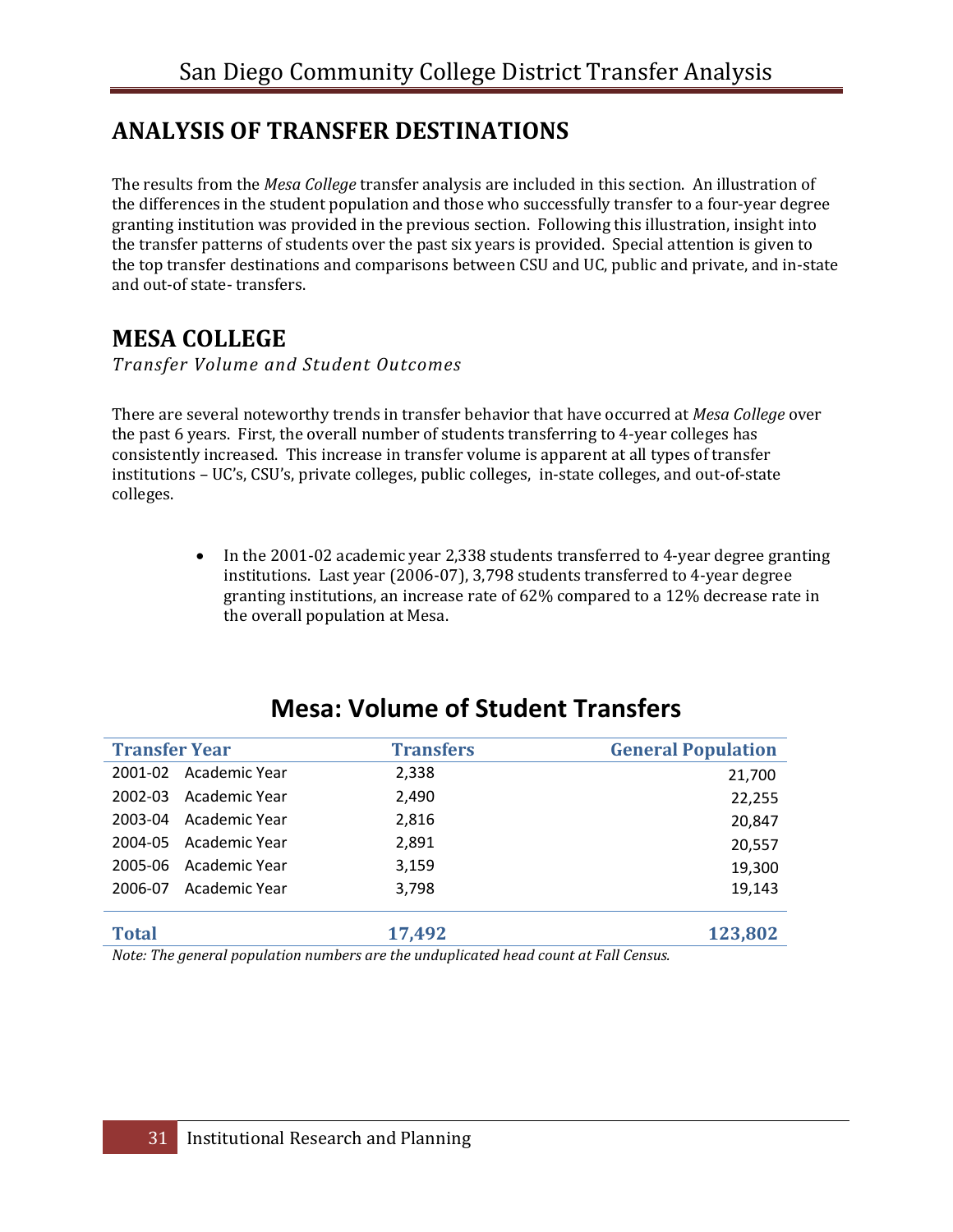- There has been an increase in the volume of students transferring to the top 5 transfer institutions: San Diego State University, University of California, San Diego, California State University, San Marcos, University of Phoenix and National University.
- There has been an increase in the volume of transfers to the top 10 transfer destinations as well. The majority of students who transfer from Mesa College go to San Diego State University, followed by University of California, San Diego.
- Over the 6 years of this study, there has been a considerable growth in the volume of students transferring to the University of Phoenix, National University, San Francisco State University, and California State University, Fullerton.



#### **Mesa: Top 5 Transfer Institutions**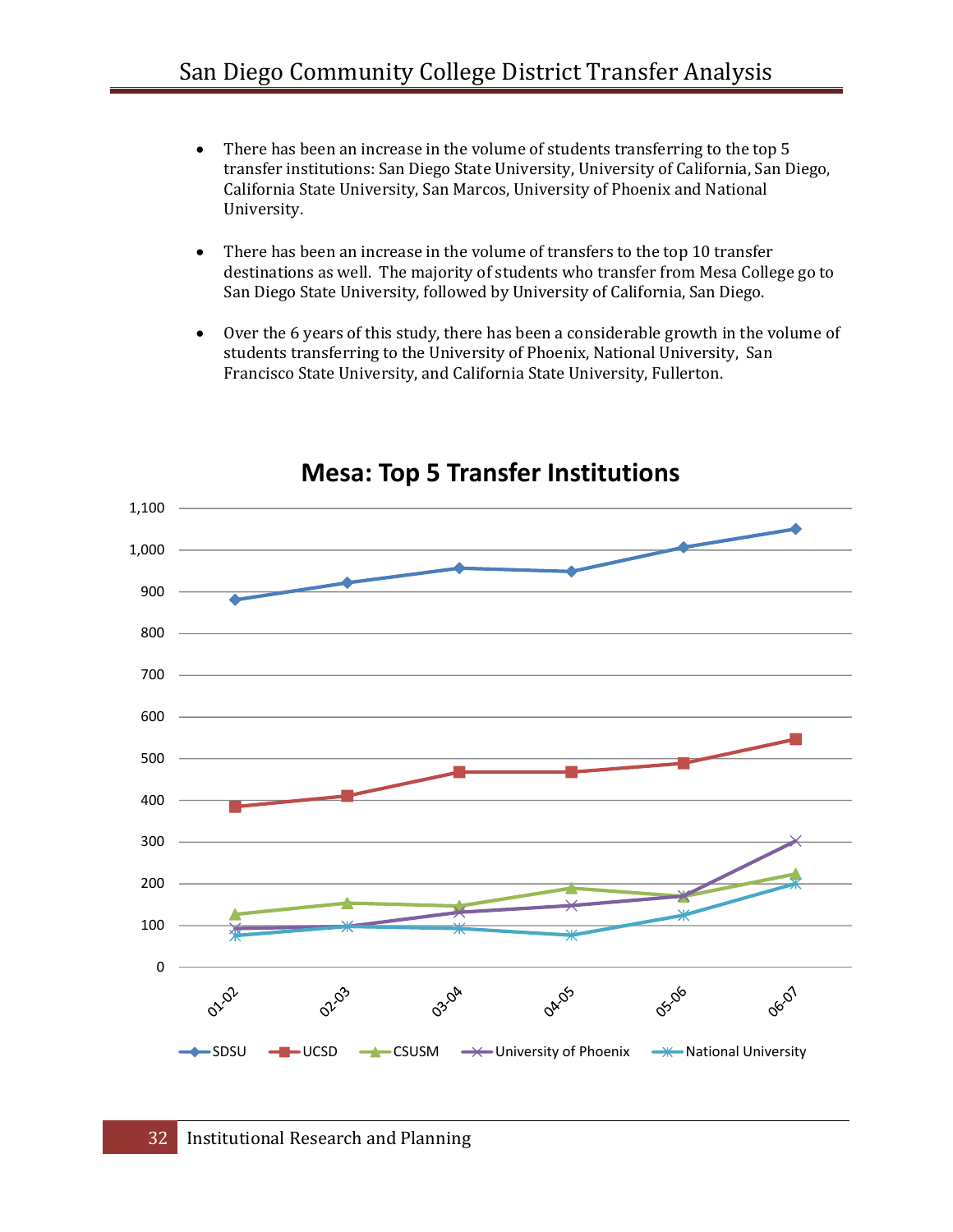|    | <b>College</b>                          | $01 - 02$ | $02 - 03$ | 03-04 | 04-05 | $05 - 06$ | 06-07 |
|----|-----------------------------------------|-----------|-----------|-------|-------|-----------|-------|
|    | <b>SDSU</b>                             | 881       | 922       | 957   | 949   | 1,007     | 1,051 |
| 2  | <b>UCSD</b>                             | 385       | 411       | 468   | 468   | 489       | 547   |
| 3  | <b>CSUSM</b>                            | 127       | 154       | 147   | 190   | 170       | 224   |
| 4  | University of Phoenix                   | 93        | 98        | 132   | 148   | 171       | 303   |
| 5  | <b>National University</b>              | 76        | 98        | 93    | 77    | 125       | 201   |
| 6  | University of California, Berkeley      | 40        | 51        | 62    | 57    | 55        | 71    |
|    | San Francisco State University          | 32        | 34        | 38    | 51    | 70        | 76    |
| 8  | University of California, Los Angeles   | 40        | 51        | 42    | 46    | 39        | 65    |
| 9  | California State University, Fullerton  | 22        | 9         | 29    | 21    | 36        | 95    |
| 10 | University of California, Santa Barbara | 28        | 30        | 28    | 42    | 35        | 26    |

## **Mesa: Top Ten Transfer Institutions by Year**

The increase in the volume of transfers has occurred at many different levels. UC's, CSU's, private colleges, public colleges, in‐state, and out‐of state colleges have all seen increases in transfer volume over the past 6 years. However, CSU's, private colleges, and out‐of‐state colleges have grown at a faster rate than their counterparts. The notable increases in transfers to out‐of‐state colleges and private colleges are largely due to the University of Phoenix which is a private college and considered out‐of‐state (Arizona).

• There has been a steady increase in both University of California and California State University transfers, with the largest rate of growth (47%) in transfer volume occurring in the CSU system compared to UC (45%).



#### **Mesa: Volume of UC/CSU Transfers**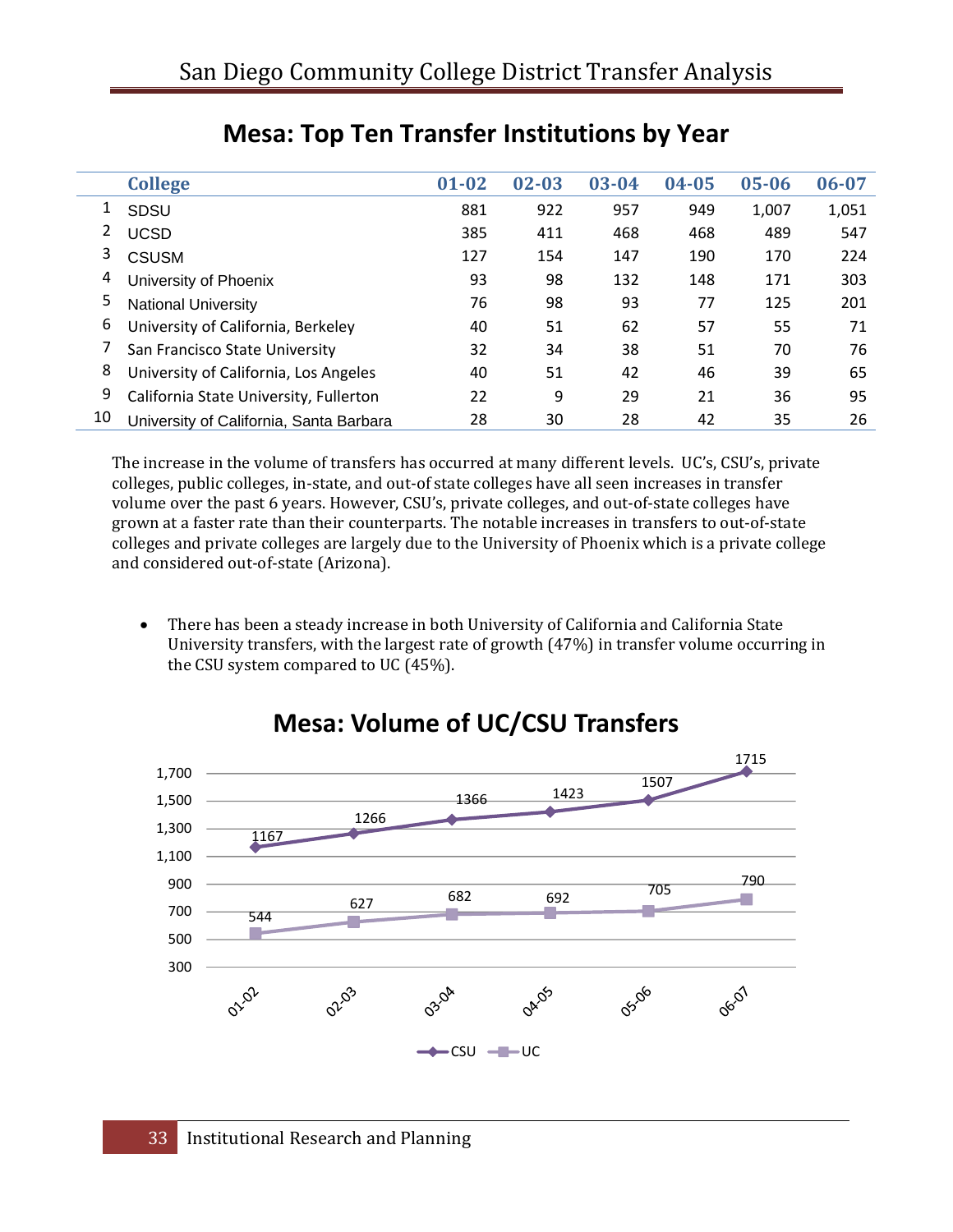• There has also been a notable increase in students transferring to both public and private institutions. However, private colleges have had a larger increase in attendance. The population of students transferring to private colleges has more than doubled since the 2001‐2002 academic year. During the same time period, public colleges saw an increase rate of 50% in transfer volume. This is largely due to the University of Phoenix.



#### **Mesa: Volume of Private/Public Transfers**

Finally, there has been an increase in both in-state and out-of-state transfers. However, out‐of‐state colleges have seen a greater rate of increase in attendance, having more than doubled their transfer attendance since 2001‐2002.

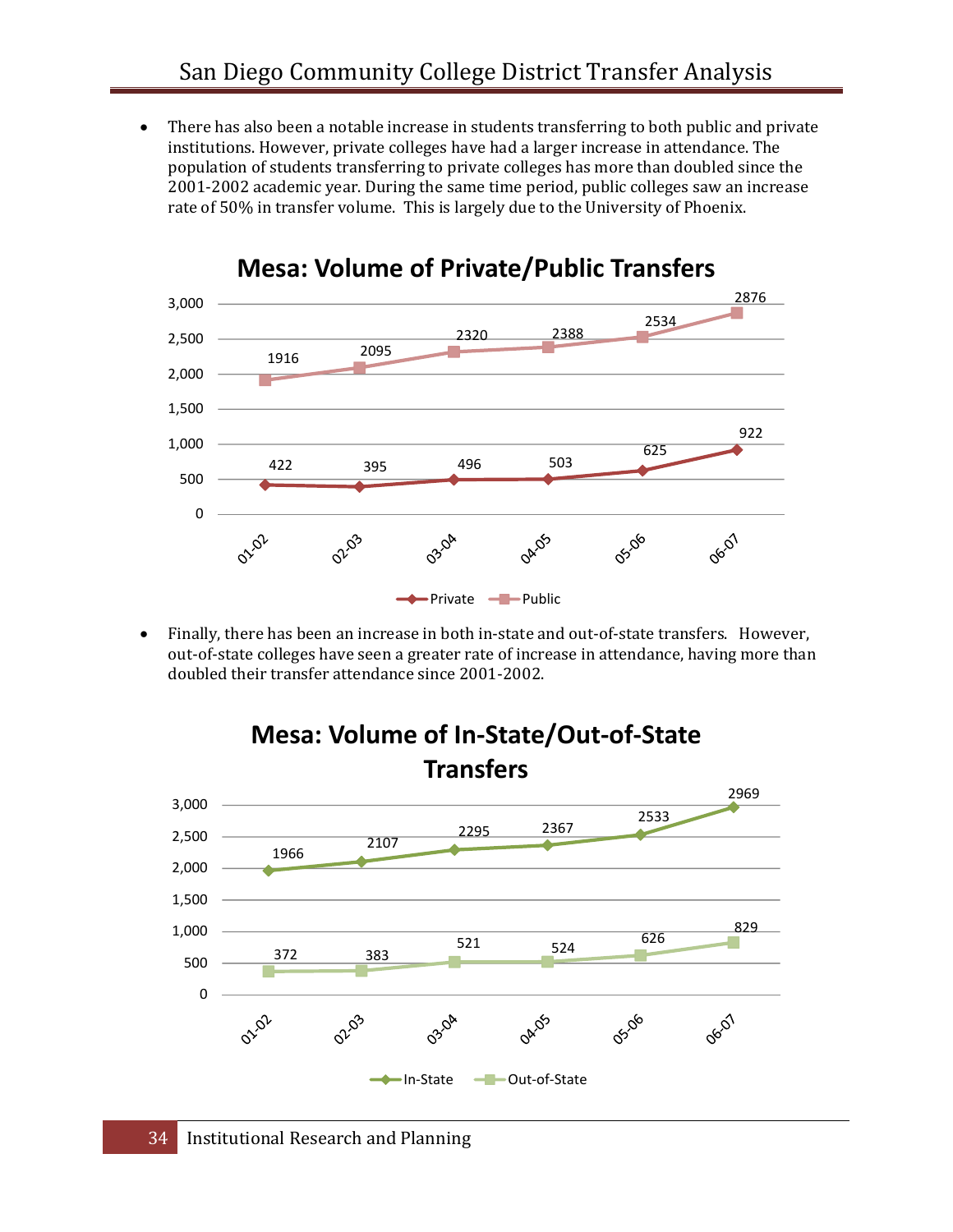#### **MESA COLLEGE**

*Percentage of Transfer Students and Outcomes*

This section focuses on the percentage of *Mesa College* transfer students who are attending a particular 4‐year college in a given year.

- The illustration below shows an overall decrease in the percentage of *Mesa College* students transferring to SDSU and UCSD and an increase in the overall percentage of students transferring to the University of Phoenix and National University.
- A similar pattern holds true for the top 10 transfer destinations. Since 2001‐02 academic year to 2006‐07, there has been a 10% decrease in the percentage of students transferring to SDSU, and a 2% decrease in the percentage of students transferring to UCSD. Alternatively, there has been a 4% increase in the percentage of students who are transferring to the University of Phoenix and a 2% increase in the percentage of students transferring to National University.



**Percentage of Mesa Students Transferring to Top 5 Institutions**

#### 35 Institutional Research and Planning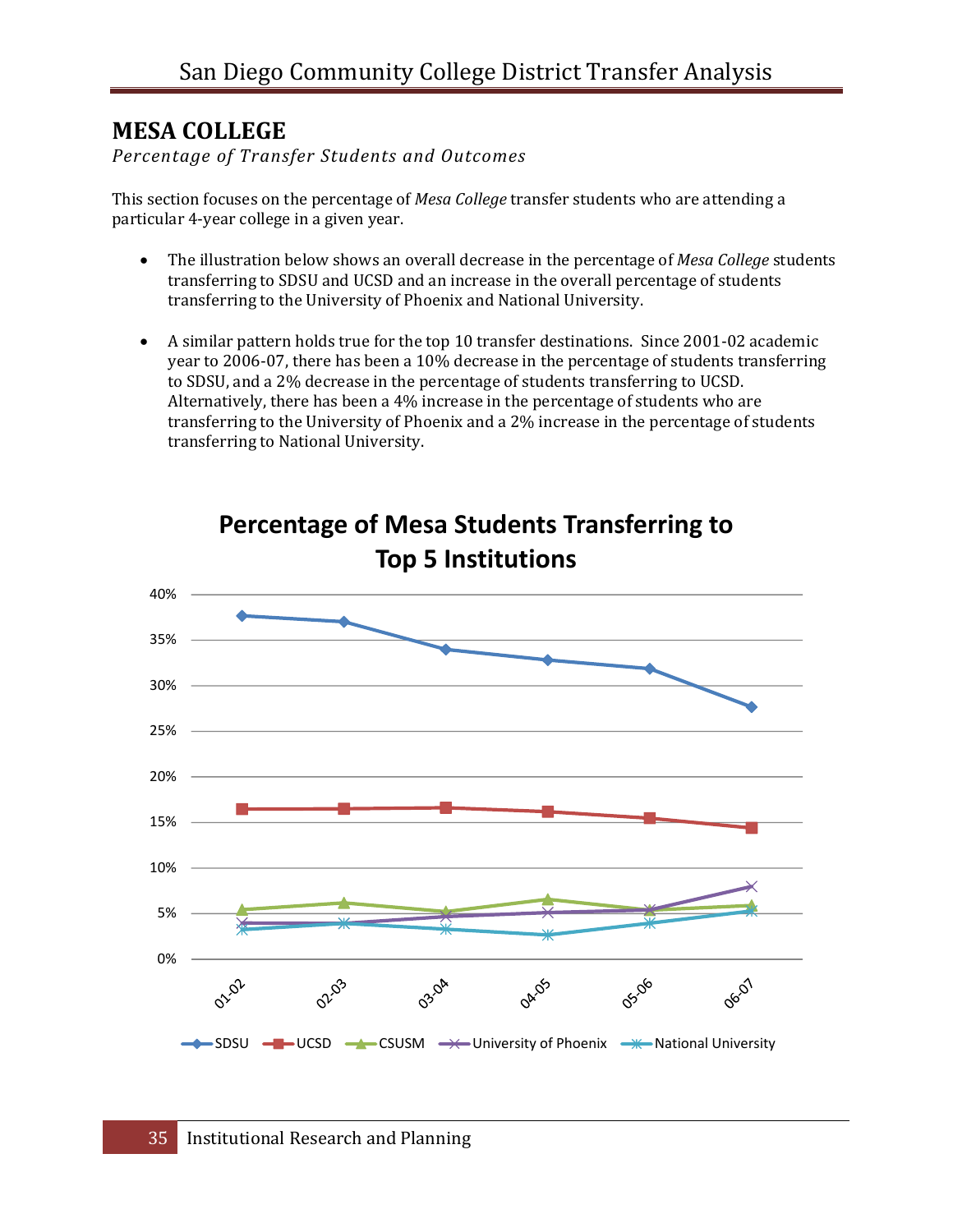|    | <b>College</b>                          | $01 - 02$ | $02 - 03$ | $03 - 04$ | $04 - 05$ | $05 - 06$ | $06 - 07$ |
|----|-----------------------------------------|-----------|-----------|-----------|-----------|-----------|-----------|
|    | <b>SDSU</b>                             | 38%       | 37%       | 34%       | 33%       | 32%       | 28%       |
| 2  | <b>UCSD</b>                             | 16%       | 17%       | 17%       | 16%       | 15%       | 14%       |
| 3  | <b>CSUSM</b>                            | 5%        | 6%        | 5%        | 7%        | 5%        | 6%        |
| 4  | University of Phoenix                   | 4%        | 4%        | 5%        | 5%        | 5%        | 8%        |
| 5  | <b>National University</b>              | 3%        | 4%        | 3%        | 3%        | 4%        | 5%        |
| 6  | University of California, Berkeley      | 2%        | 2%        | 2%        | 2%        | 2%        | 2%        |
|    | San Francisco State University          | 1%        | $1\%$     | 1%        | 2%        | 2%        | 2%        |
| 8  | University of California, Los Angeles   | 2%        | 2%        | 1%        | 2%        | 1%        | 2%        |
| 9  | California State University, Fullerton  | 1%        | $0\%$     | 1%        | 1%        | 1%        | 3%        |
| 10 | University of California, Santa Barbara | 1%        | 1%        | 1%        | 1%        | 1%        | 1%        |

## **Percentage of Mesa Student Transfers by College and Year**

*Note: The percentages do not total 100% since only the top 10 transfer institutions are reported.*

• There has also been a notable decrease (6%) in the percentage of students attending public institutions over the past 6 years, with a corresponding increase (6%) in the number of students transferring to private institutions. This is largely due to the increase in students who are transferring to the University of Phoenix.



**Mesa: Percentage of Private/Public**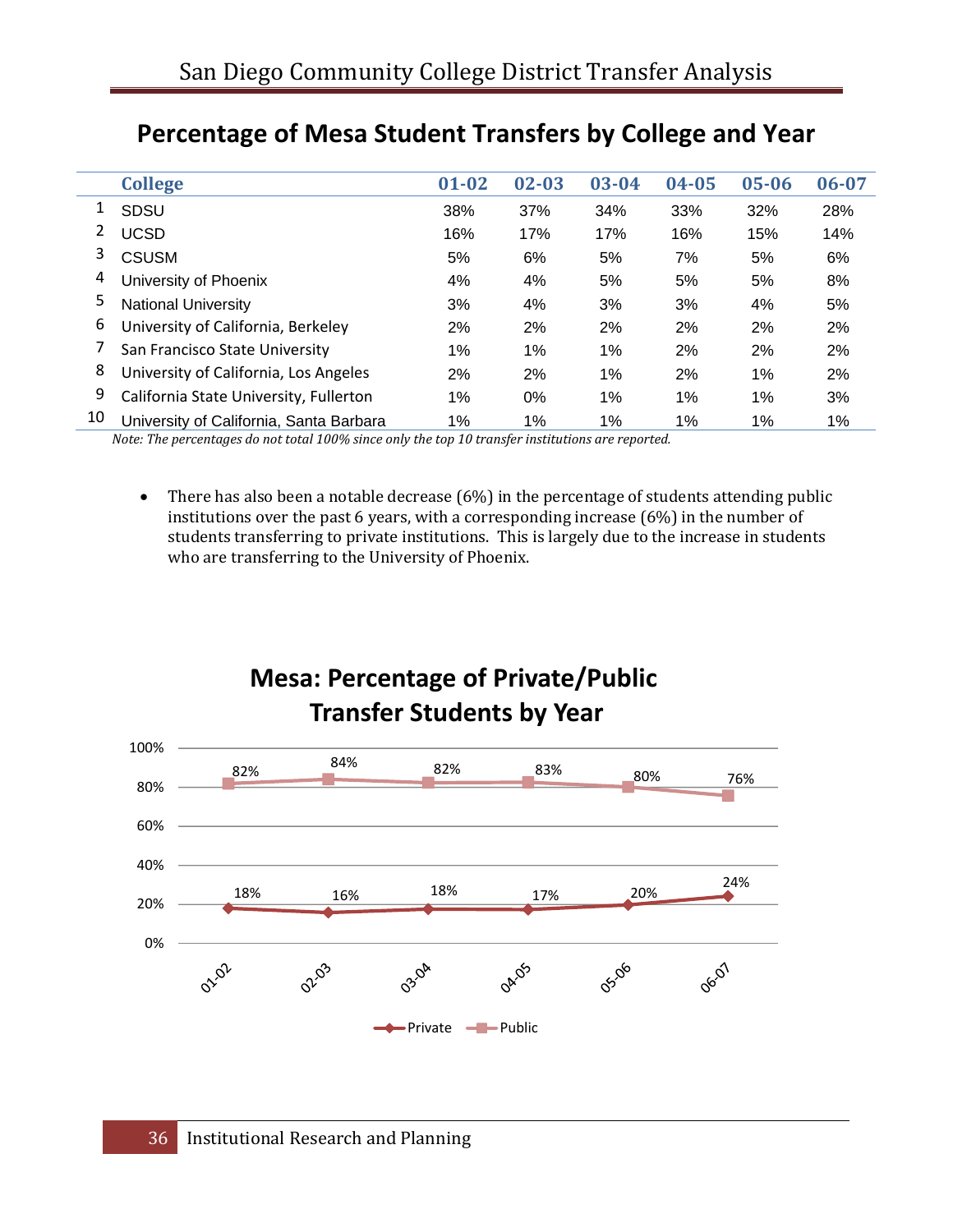• During the 6‐year span of this study, a 6% decrease in the percentage of students who transferred to an in‐state institution and a 6% increase in the percentage of students who transferred out‐of‐state was also noticed. This shift is largely a result of the increase in the percentage of students who are attending the University of Phoenix. Although the University of Phoenix has campuses in California, it is identified as an out‐of‐state college (Arizona).



## **Mesa: Percentage of In‐State/Out‐of‐State Transfers by Year**

#### **Summary**

- The volume of transfers increased over the past 6 years, with a growth rate of 62%.
- The top ten most popular transfer destinations for *Mesa College* transfers are not the same as City and Miramar. Different schools are represented and different transfer patterns are noted.
- The most popular transfer destination is San Diego State University, followed by University of California, San Diego.
- The percentage of student transfers does not reflect the same patterns indicated in the analysis of transfer volume.
- University of Phoenix saw the greatest increase in the percentage of students transferring  $(4\%)$ .
- The increase in University of Phoenix transfers also reflects changes in the percentage of students transferring to private, out‐of –state colleges.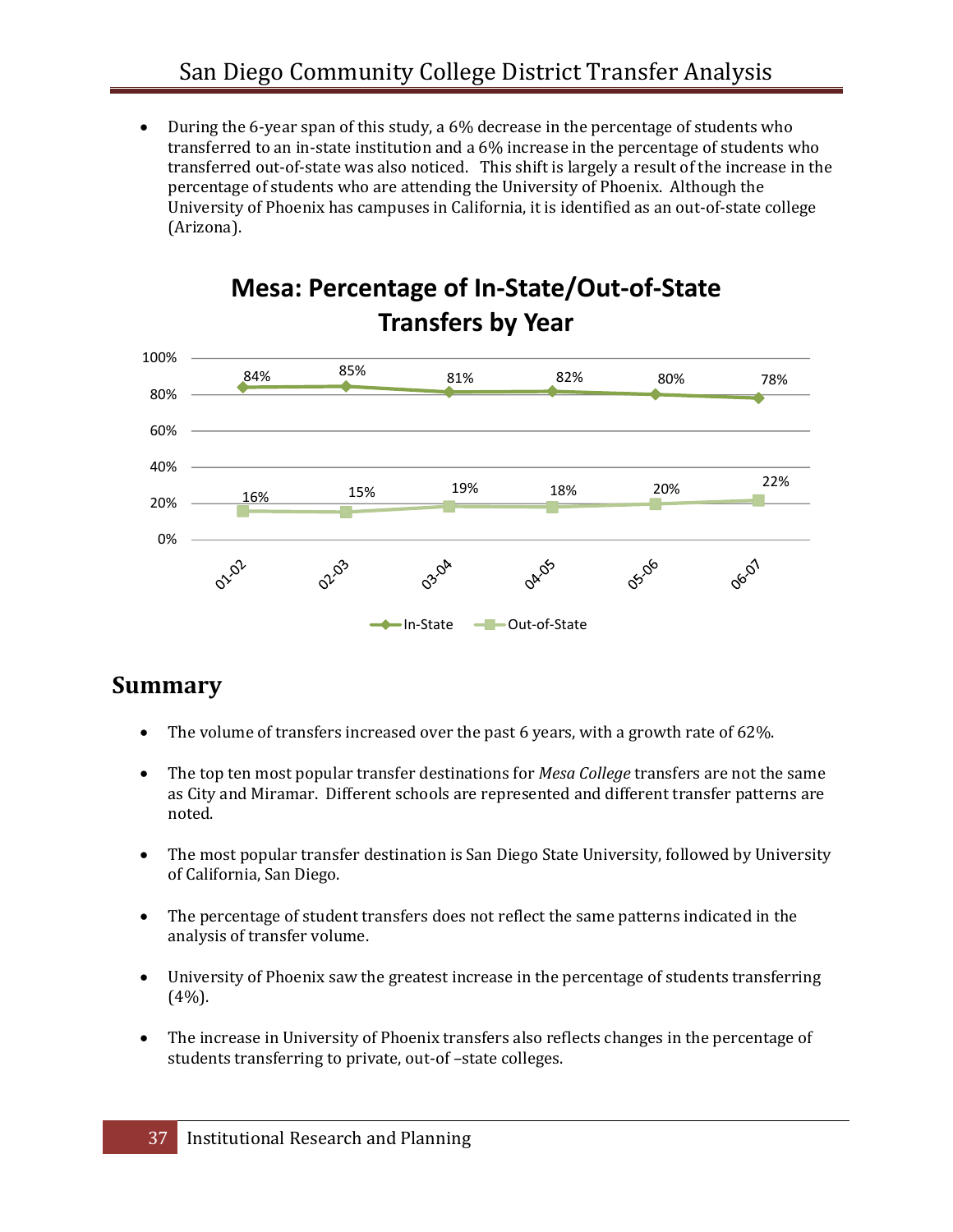#### **MIRAMAR COLLEGE TRANSFER STUDENT & GENERAL STUDENT DEMOGRAPHICS (1997 to 2007)**

The students who successfully transferred from *Miramar College* to a 4‐year degree granting institution also represent a diverse group of students. Asian, African American, and Filipino students are among those minority groups whose representation is as well, or better than, would be expected given their numbers in the general population. This section compares the students who transferred from *Miramar College* to a 4‐year degree granting institution between the Fall of 2001 and the Summer of 2007. First, demographic information will be provided for the transfer population and Miramar's general population. Then, information on the academic performance of Miramar's transfer students is provided.

• Racially and ethnically, there are several notable differences between the general population of *Miramar College* students and transfer students. For example, there is a larger percentage of Asian and Filipino students in the transfer population than in the general population, and fewer Latino and White students. There is, however, a representative proportion of African Americans transferring from *Miramar College* to a 4‐ year degree granting institution.



#### **Miramar: Ethnicity**

 $M$ Miramar  $M$ Transfers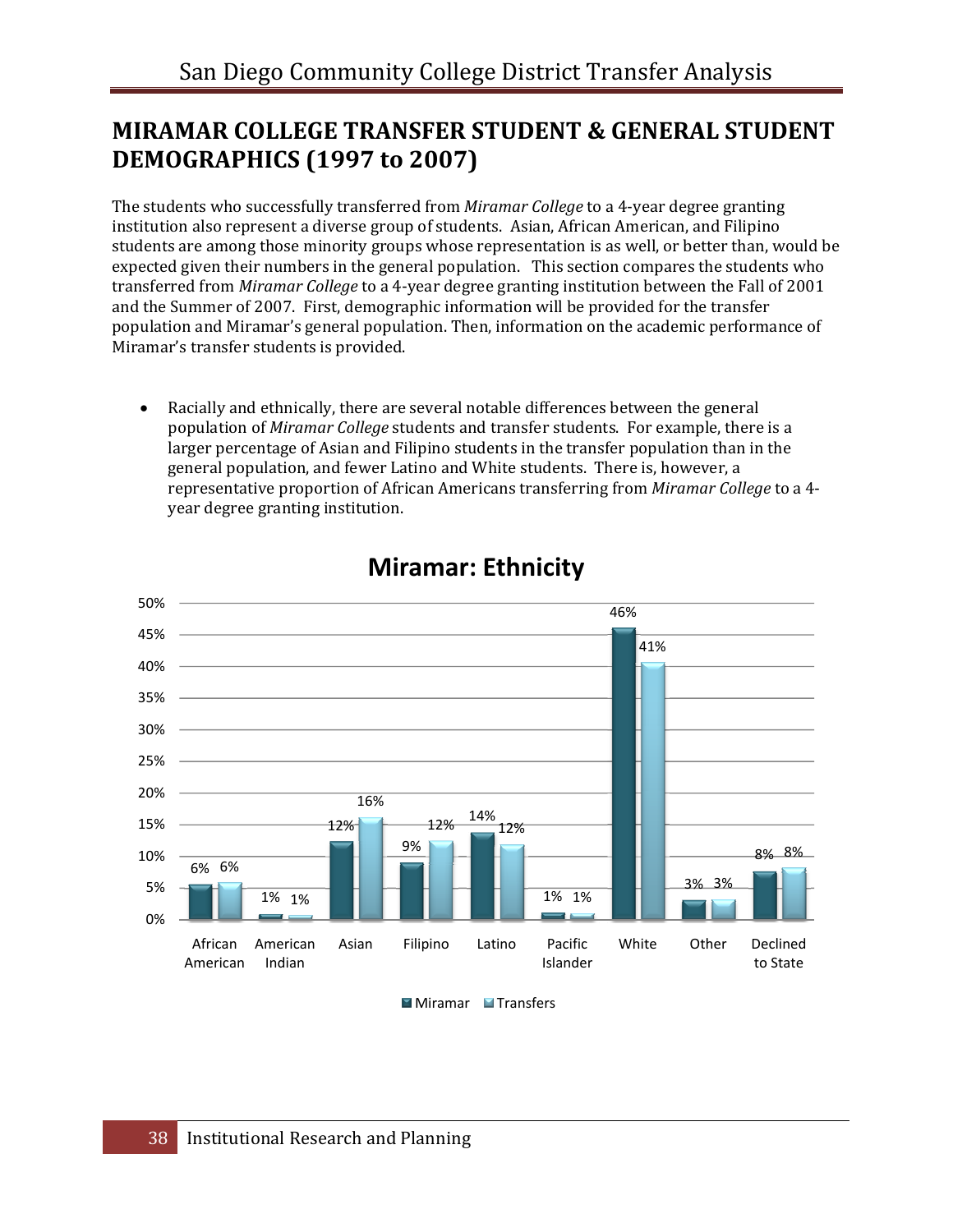• Women are overrepresented in the transfer student population as compared to the general Miramar student population.



#### **Miramar: Gender**

• The average age of a Miramar transfer student is 27. However, the largest group of Miramar transfer students is between the ages of 18 and 24.



#### 39 Institutional Research and Planning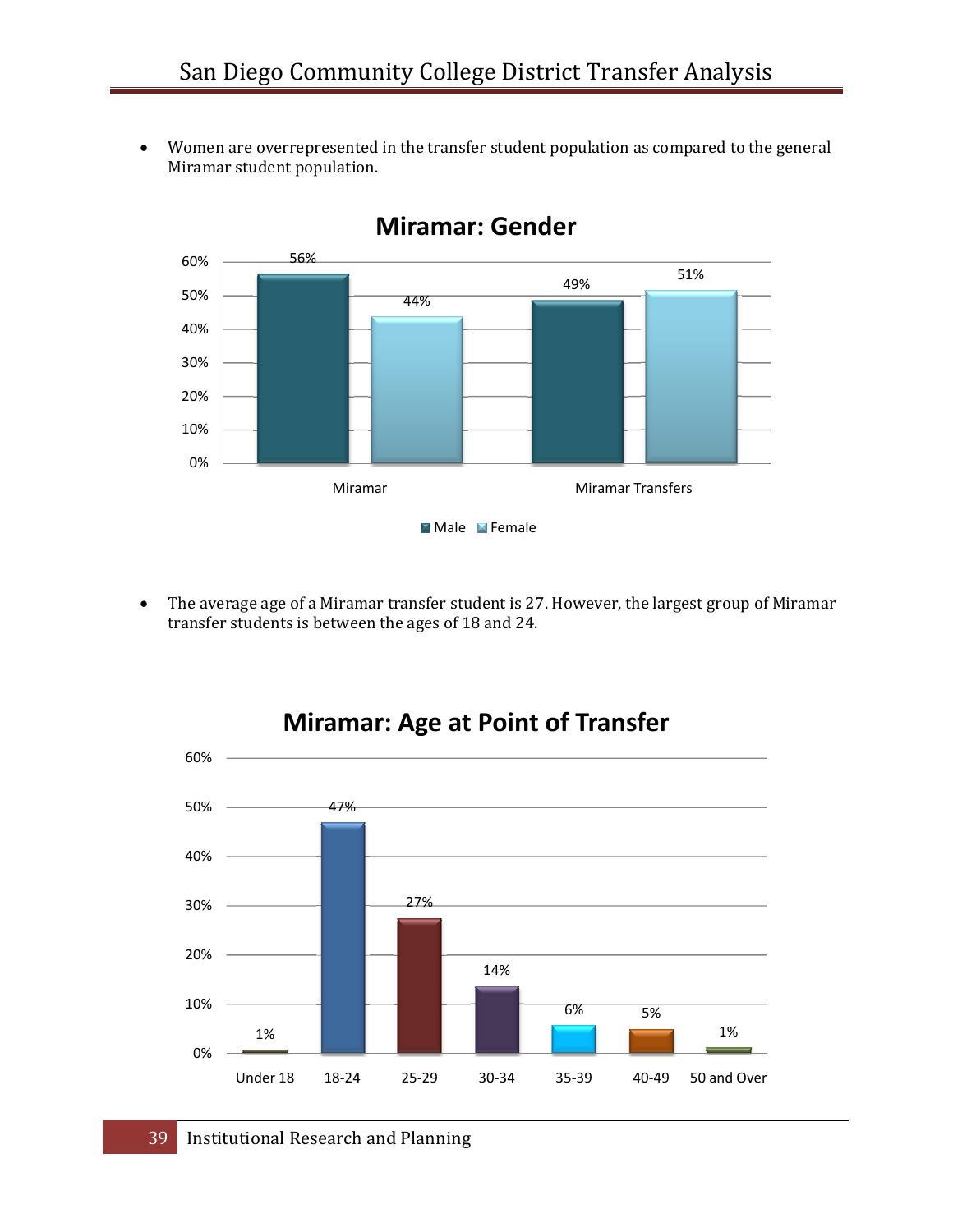#### *MIRAMAR TRANSFER STUDENT PERFORMANCE*

Students transferring from *Miramar College* are more likely to have completed fewer units than those attending City or Mesa. The average number of units completed upon transferring is 43. *Miramar College* students also transferred with an average student Grade Point Average of 3.15, the highest in the District. Below is the distribution of student grade point averages and cumulative units completed.



#### **Miramar: Grade Point Average**

**Miramar: Units Completed**

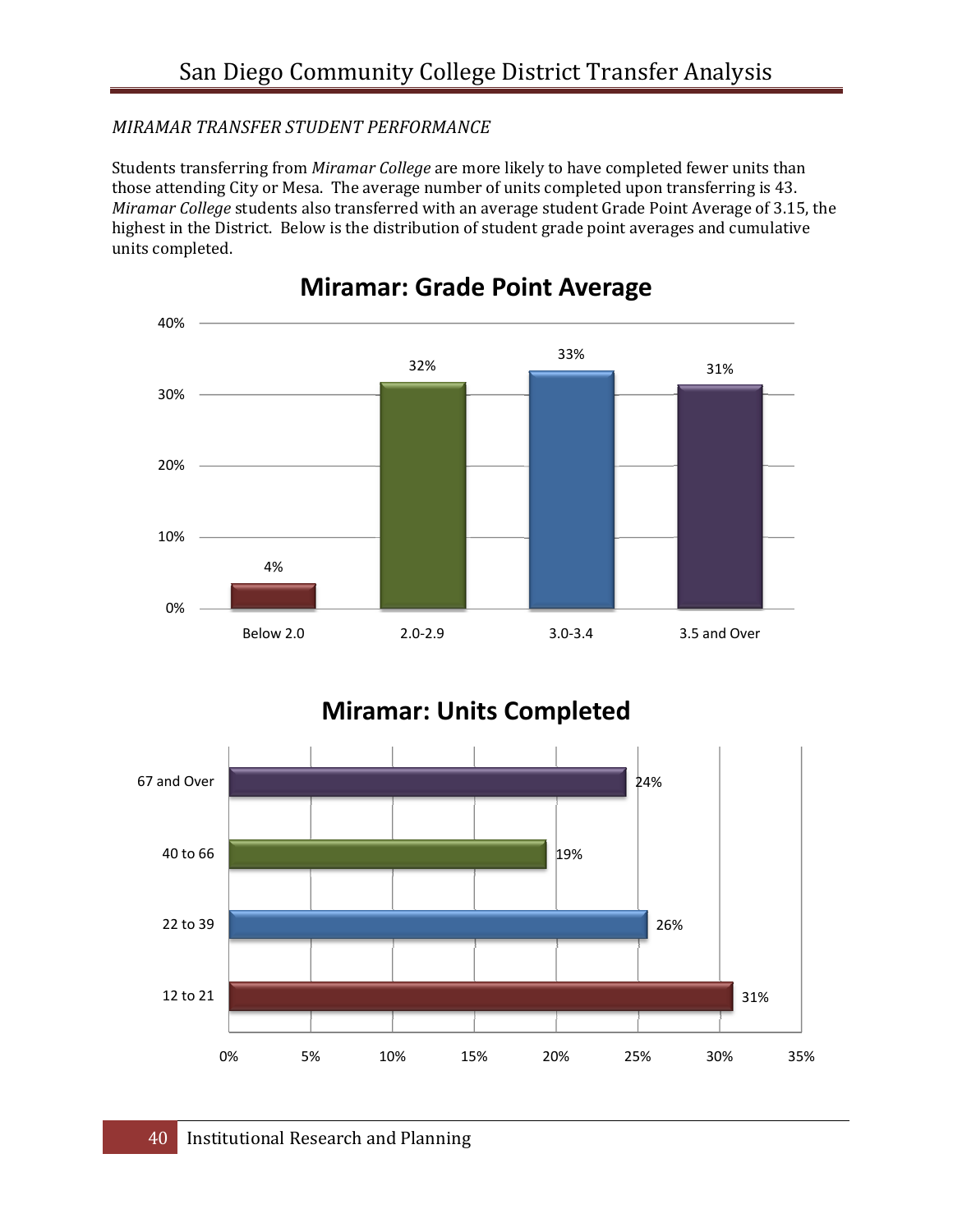#### **ANALYSIS OF TRANSFER DESTINATIONS**

The results from the *Miramar College* transfer analysis are included in this section. An illustration of the differences in the student population and those who successfully transfer to a four‐year degree granting institution was provided in the previous section. Following this illustration, insight into the transfer patterns of students over the past six years is provided. Special attention is given to the top transfer destinations and comparisons between CSU and UC, public and private, and in‐ state and out‐of state‐ transfers.

#### **MIRAMAR COLLEGE**

*Transfer Volume and Student Outcomes*

There are several noteworthy trends in transfer behavior that have occurred at *Miramar College* over the past 6 years. First, the overall number of students transferring to 4‐year colleges has significantly increased. The transfer student population has almost doubled. This increase in transfer volume is apparent at all types of transfer institutions – UC's, CSU's, private colleges, public colleges, in‐state colleges, and out‐of‐state colleges.

• In the 2001-02 academic year only 622 students transferred to 4-year degree granting institutions. Last year (2006‐07), 1,230 students transferred to 4‐year degree granting institutions, an increase rate of 98% compared to a 5% rate of growth in the overall population at Miramar.

| <b>Transfer Year</b> |                       | <b>Transfers</b> | <b>General Population</b> |
|----------------------|-----------------------|------------------|---------------------------|
|                      | 2001-02 Academic Year | 622              | 8,000                     |
| 2002-03              | - Academic Year       | 672              | 8,890                     |
| 2003-04              | Academic Year         | 755              | 7,940                     |
|                      | 2004-05 Academic Year | 828              | 8,080                     |
| 2005-06              | - Academic Year       | 908              | 8,162                     |
| 2006-07              | Academic Year         | 1,230            | 8,397                     |
| <b>Total</b>         |                       | 5,015            | 49.469                    |

#### **Miramar: Volume of Student Transfers**

*Note: The general population numbers are the unduplicated head count at Fall Census.*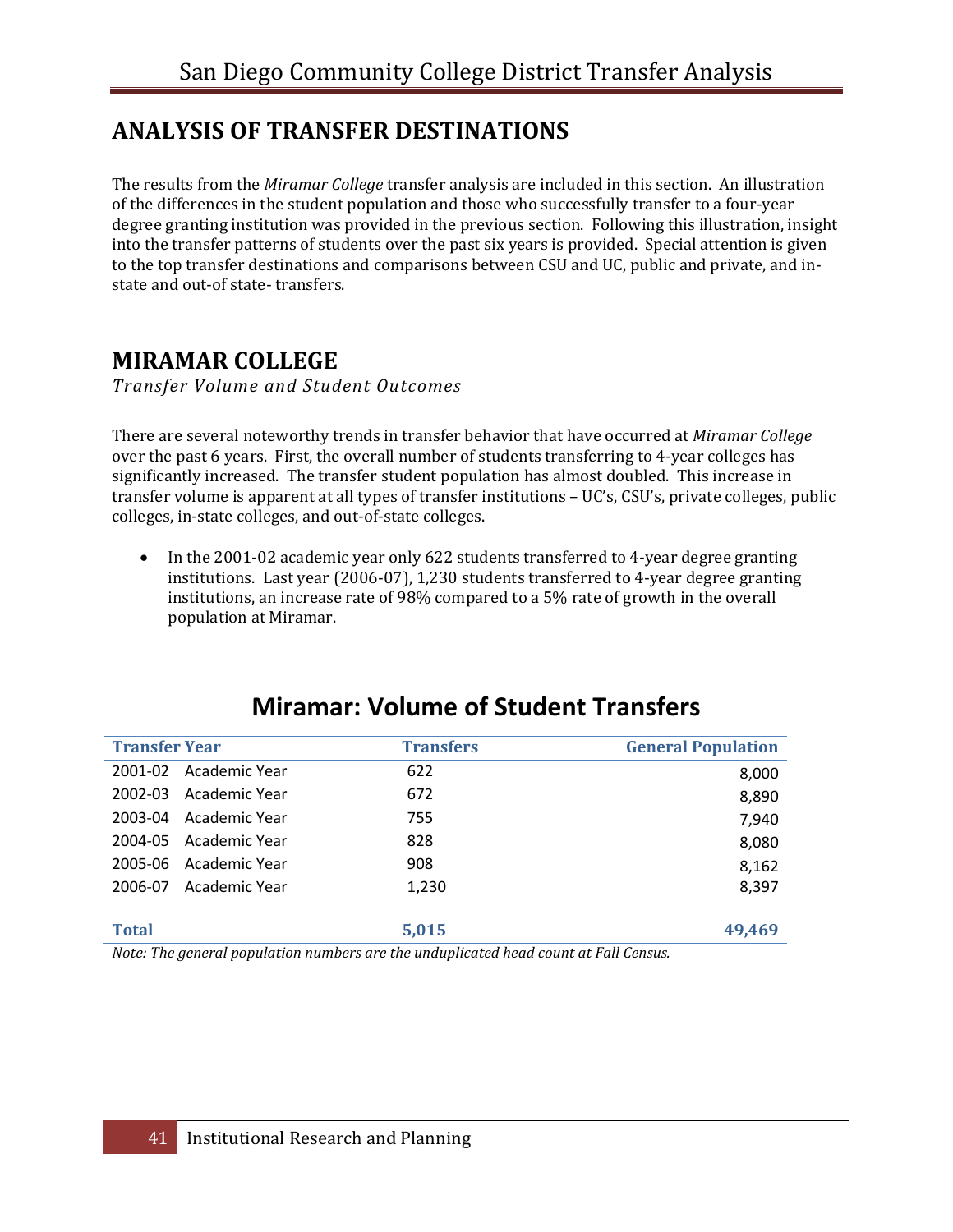- There has been an increase in the volume of students transferring to the top 5 transfer institutions: San Diego State University, University of California, San Diego, University of Phoenix, California State University, San Marcos and National University.
- There has been an increase in the volume of transfers to the top 10 transfer destinations as well. The majority of students who transfer from *Miramar College* go to San Diego State University, followed by University of California, San Diego.
- Over the 6 years of this study, there has been a considerable growth in the volume of students transferring to the University of Phoenix , National University, and California State University, Fullerton.
- Miramar has seen a less dramatic increase in students transferring to SDSU than both City and Mesa. This is most likely due to the CSU policy shift that designated a local service area for students transferring from north of Highway 56 as CSU San Marcos and South of Highway 56 as SDSU. Many Miramar students were affected by this change.



**Miramar: Top 5 Transfer Institutions**

## **Miramar: Top Ten Transfer Institutions by Year**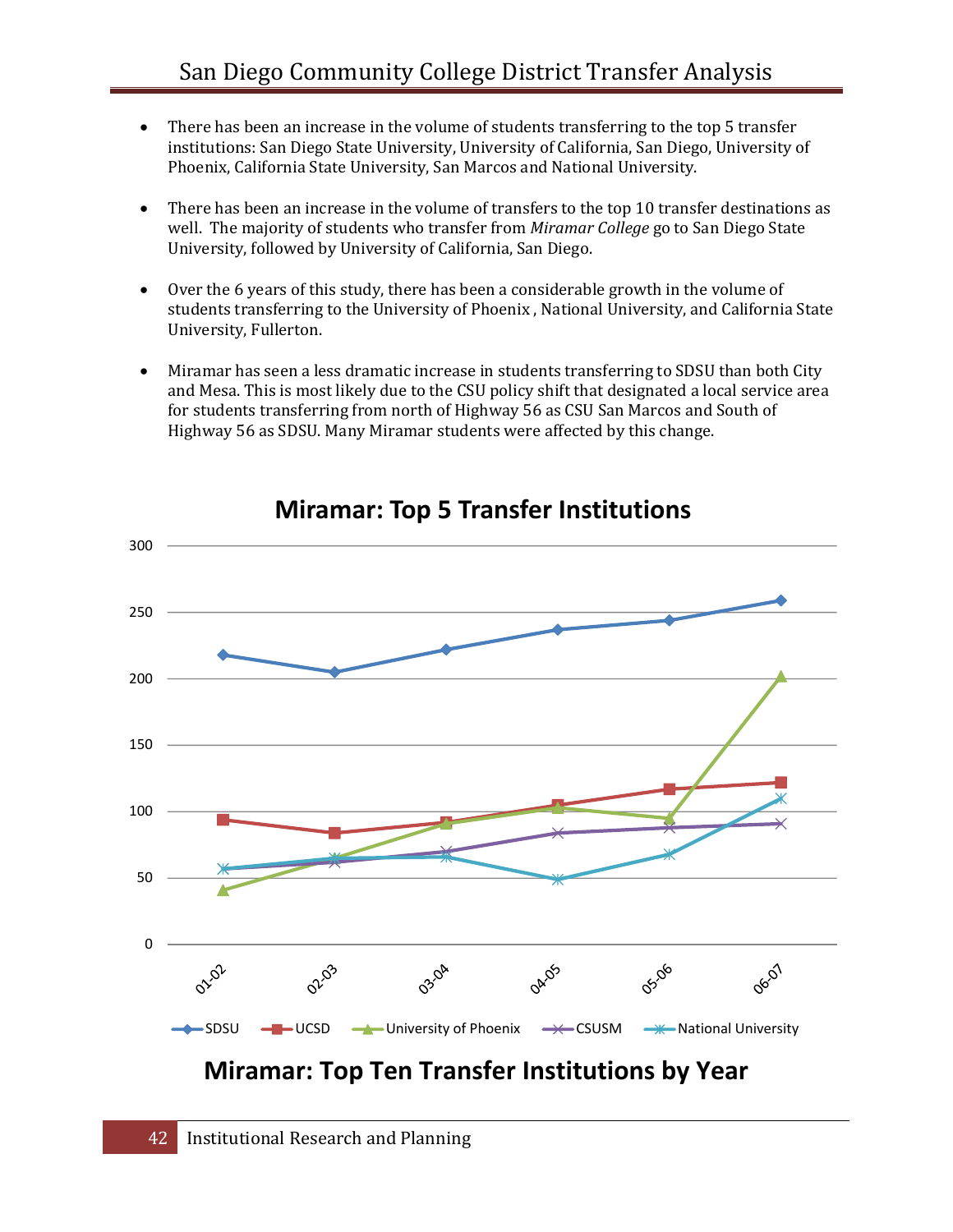|    | <b>College</b>                              | $01 - 02$ | $02 - 03$ | $03 - 04$ | $04 - 05$ | $05 - 06$ | 06-07 |
|----|---------------------------------------------|-----------|-----------|-----------|-----------|-----------|-------|
| 1  | <b>SDSU</b>                                 | 218       | 205       | 222       | 237       | 244       | 259   |
|    | <b>UCSD</b>                                 | 94        | 84        | 92        | 105       | 117       | 122   |
| 3  | University of Phoenix                       | 41        | 65        | 91        | 103       | 95        | 202   |
| 4  | <b>CSUSM</b>                                | 57        | 62        | 70        | 84        | 88        | 91    |
| 5  | <b>National University</b>                  | 57        | 65        | 66        | 49        | 68        | 110   |
| 6  | <b>Embry-Riddle Aeronautical University</b> | 3         | 0         | 4         | 6         | 15        | 33    |
|    | California State University Long Beach      | ⇁         | 7         | 15        | 7         | 10        | 12    |
| 8  | California State University Fullerton       | 3         | 3         | 5         | 8         | 6         | 29    |
| 9  | University of California Berkeley           | 5         | 8         | 3         | 13        | 10        | 6     |
| 10 | University of California Irvine             | 8         | 6         | 5         |           |           | 10    |

#### San Diego Community College District Transfer Analysis

The increase in the volume of transfers has occurred at many different levels. UC's, CSU's, private colleges, public colleges, in‐state, and out‐of state colleges have all seen increases in transfer volume over the past 6 years. However, CSU's, private colleges, and out‐of‐state colleges have grown at a faster rate than their counterparts. The notable increases in transfers to out‐of‐state colleges and private colleges are largely due to the University of Phoenix which is a private college and considered out‐of‐state (Arizona).

• There has been an increase in both University of California and California State University transfers, with the largest rate of growth (54%) in transfer volume occurring in the CSU system compared to UC (29%).



#### **Miramar: Volume of UC/CSU Transfers**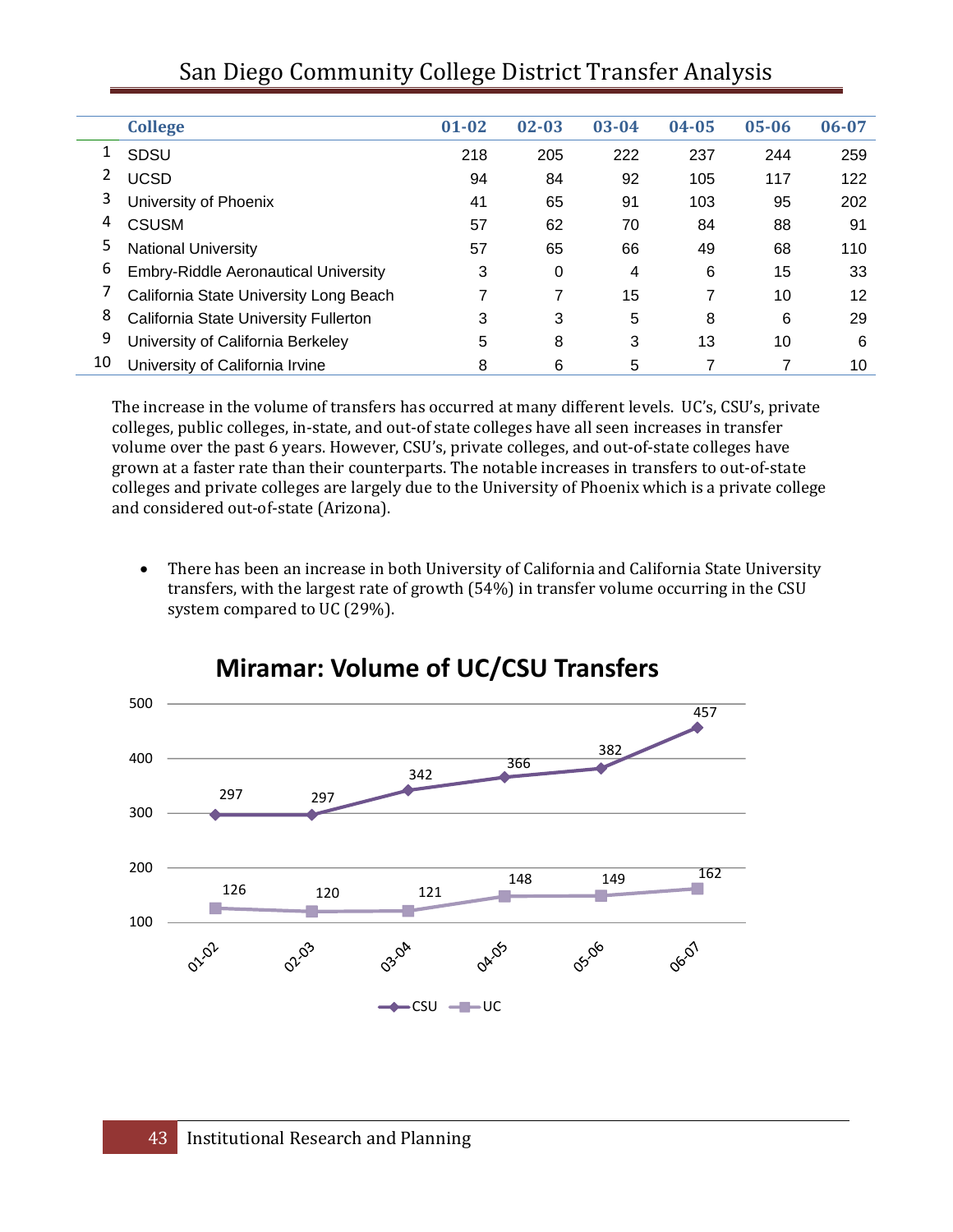• There has also been a notable increase in students transferring to both public and private institutions. However, private colleges have had a larger increase in attendance. The population of students transferring to private colleges has more than tripled since the 2001‐ 2002 academic year. During the same time period, public colleges saw an increase rate of 61% in transfer volume. This can be attributed to the University of Phoenix.



Finally, there has been an increase in both in‐state and out‐of‐state transfers. However, out‐of‐state colleges have seen a greater rate of increase in attendance, having more than quadrupled their transfer attendance since 2001‐2002. This is also largely due to the University of Phoenix.



## **Miramar: Volume of In‐State/ Out‐of‐State**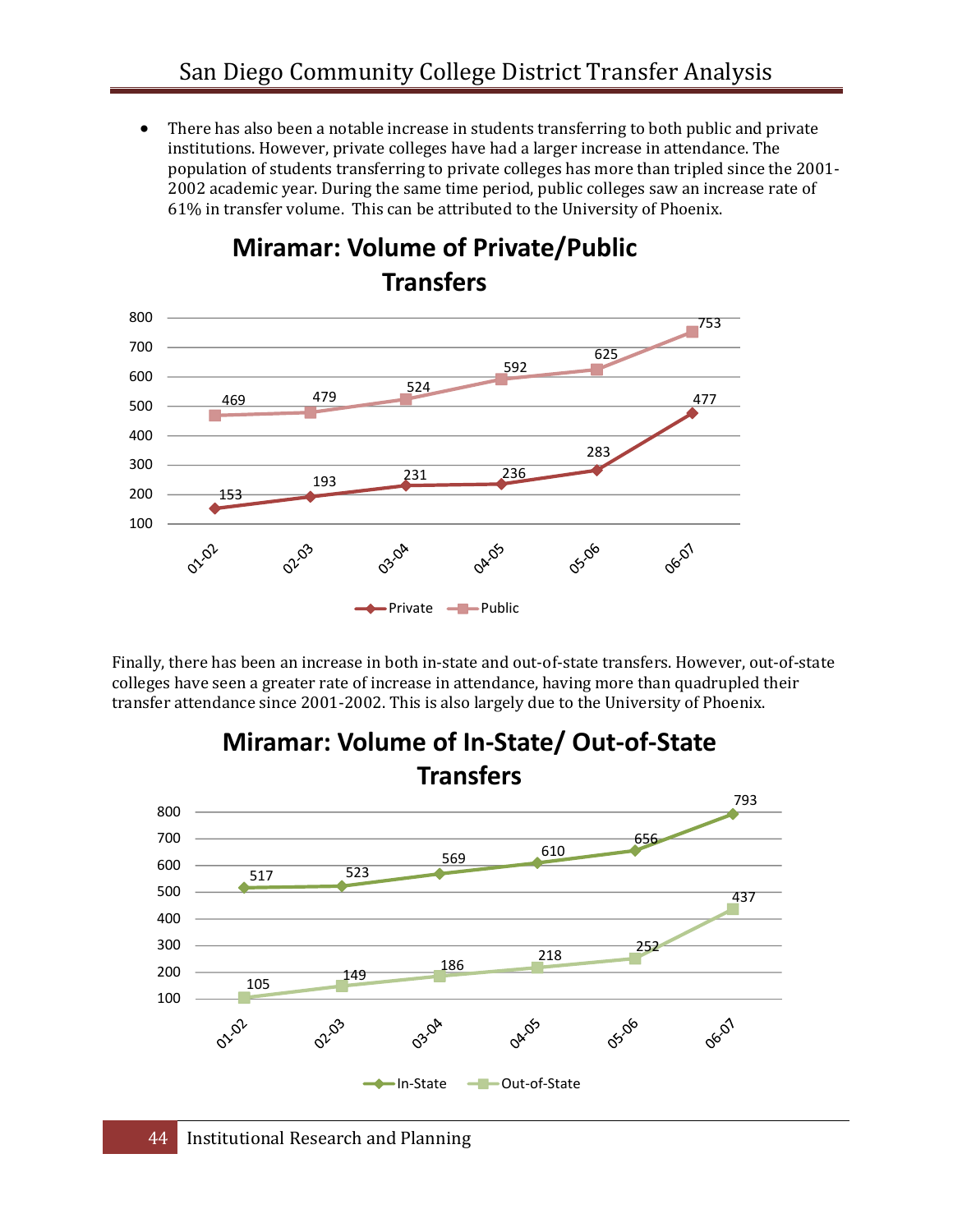#### **MIRAMAR COLLEGE**

*Percentage of Transfer Students and Outcomes*

This section focuses on the percentage of *Miramar College* transfer students who are attending a particular college in a given year.

- The illustration below shows an overall decrease in the percentage of *Miramar College* students transferring to SDSU and UCSD and an increase in the overall percentage of students transferring to the University of Phoenix.
- A similar pattern holds true for the top 10 transfer destinations. Since 2001‐02 academic year to 2006‐07, there has been a 14% decrease in the percentage of students transferring to SDSU, a 5% decrease in the percentage of students transferring to UCSD, and a 2% decrease in the percentage of students transferring to CSUSM. Alternatively, there has been a 9% increase in the percentage of students who are transferring to the University of Phoenix and a 3% increase in students attending Embry‐Riddle Aeronautical University.



## **Percentage of Miramar Students Transferring to Top 5 Institutions**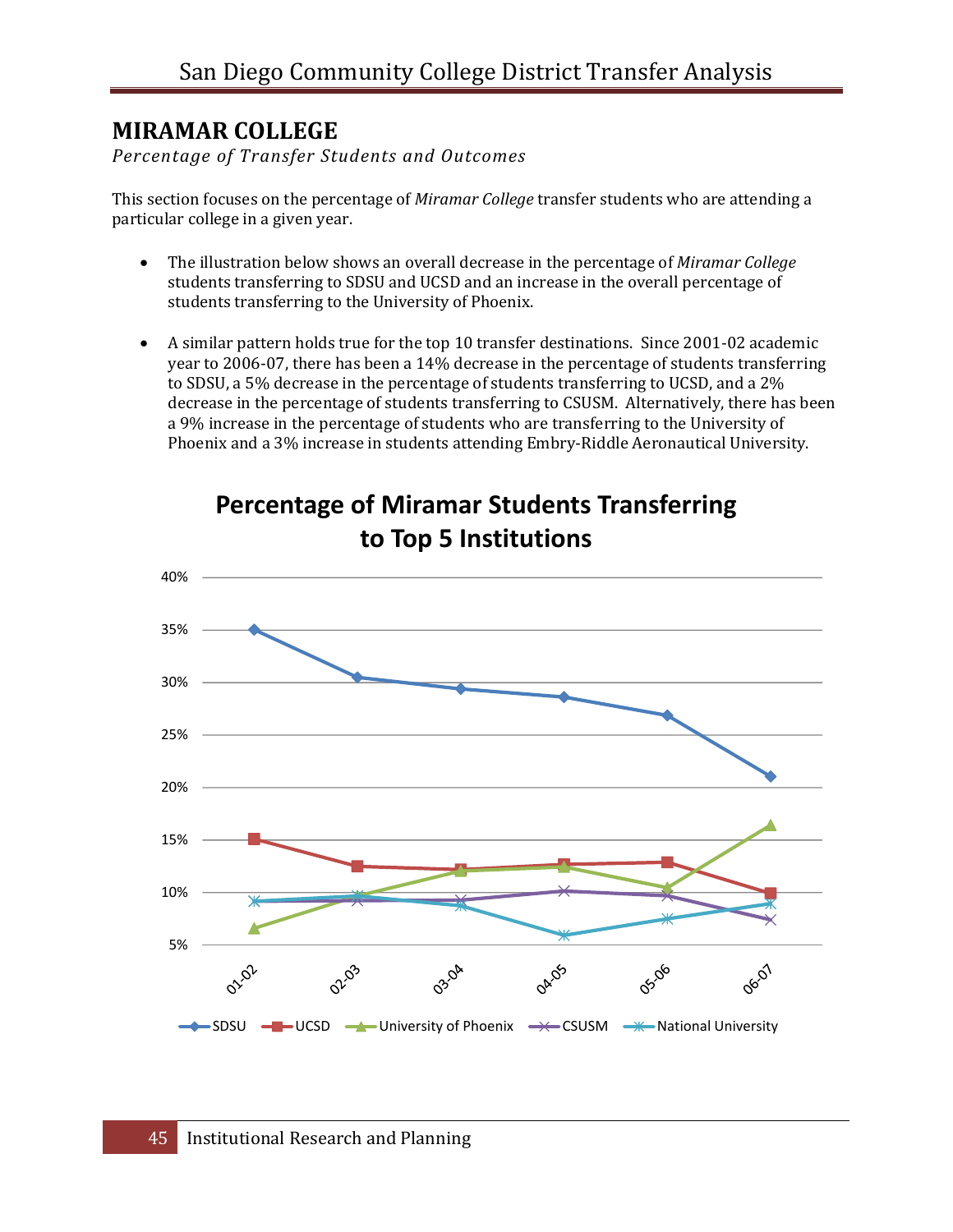|    | <b>College</b>                              | $01 - 02$ | $02 - 03$ | $03 - 04$ | $04 - 05$ | $05 - 06$ | $06 - 07$ |
|----|---------------------------------------------|-----------|-----------|-----------|-----------|-----------|-----------|
|    | SDSU                                        | 35%       | 31%       | 29%       | 29%       | 27%       | 21%       |
| 2  | <b>UCSD</b>                                 | 15%       | 13%       | 12%       | 13%       | 13%       | 10%       |
| 3  | University of Phoenix                       | 7%        | 10%       | 12%       | 12%       | 10%       | 16%       |
| 4  | <b>CSUSM</b>                                | 9%        | 9%        | 9%        | 10%       | 10%       | 7%        |
| 5  | <b>National University</b>                  | 9%        | 10%       | 9%        | 6%        | 7%        | 9%        |
| 6  | <b>Embry-Riddle Aeronautical University</b> | $0\%$     | $0\%$     | $1\%$     | $1\%$     | 2%        | 3%        |
|    | California State University Long Beach      | 1%        | 1%        | 2%        | 1%        | 1%        | 1%        |
| 8  | California State University Fullerton       | 0%        | 0%        | 1%        | 1%        | 1%        | 2%        |
| 9  | University of California Berkeley           | 1%        | 1%        | 0%        | 2%        | 1%        | 0%        |
| 10 | University of California Irvine             | 1%        | 1%        | 1%        | $1\%$     | 1%        | 1%        |

## **Percentage of Miramar Student Transfers by College and Year**

*Note: The percentages do not total 100% since only the top 10 transfer institutions are reported.*

• There has also been a notable decrease (14%) in the percentage of students attending public institutions over the past 6 years, with a corresponding increase (14%) in the number of students transferring to private institutions. This is largely due to the increase in students who are transferring to the University of Phoenix.

## **Miramar: Percentage of Private/Public Transfer Students by Year**

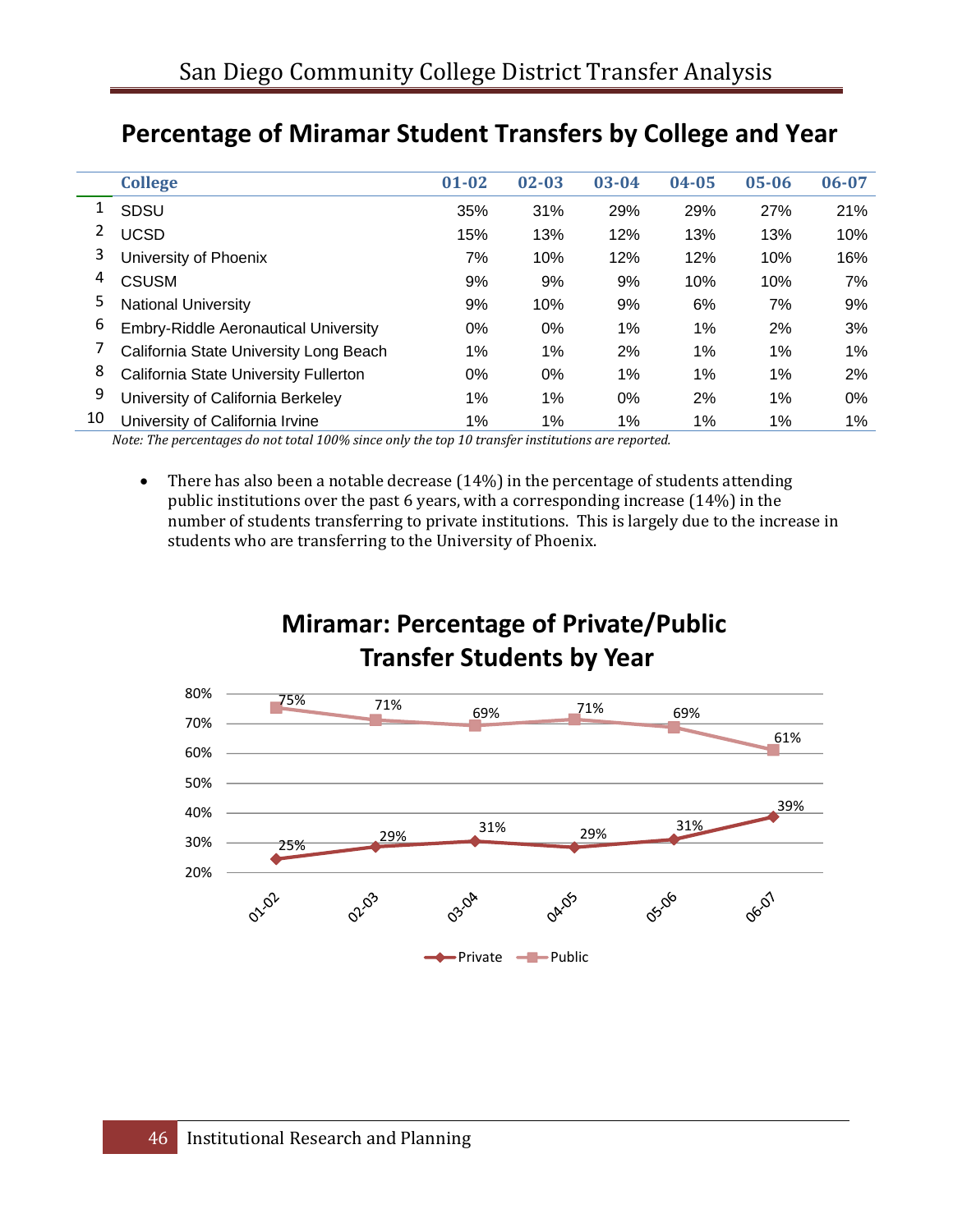During the 6‐year span of this study, a 19% decrease in the percentage of students who transferred to an in‐state institution and a 19% increase in the percentage of students who transferred out‐of‐state was also noticed. It appears as though this trend is largely due to the increase in the percentage of students who are attending the University of Phoenix. Although the University of Phoenix has campuses in California, it is identified as an out‐of‐ state college (Arizona).





#### **SUMMARY**

- The volume of transfers considerably increased over the past 6 years, with a growth rate of 98%.
- The top ten transfer destinations for *Miramar College* transfers are not the same as City and Mesa. Different transfer institutions are represented and different transfer patterns are noted.
- The most popular transfer destination is San Diego State University, followed by University of California, San Diego.
- The percentage of student transfers does not reflect the same patterns indicated in the analysis of transfer volume.
- The only top 10 university that saw a steady increase in the percentage of transfers was the University Of Phoenix, Embry‐Riddle Aeronautical University, and CSU Fullerton.
- The increase in University of Phoenix transfers also reflects changes in the percentage of students transferring to private, out‐of –state colleges.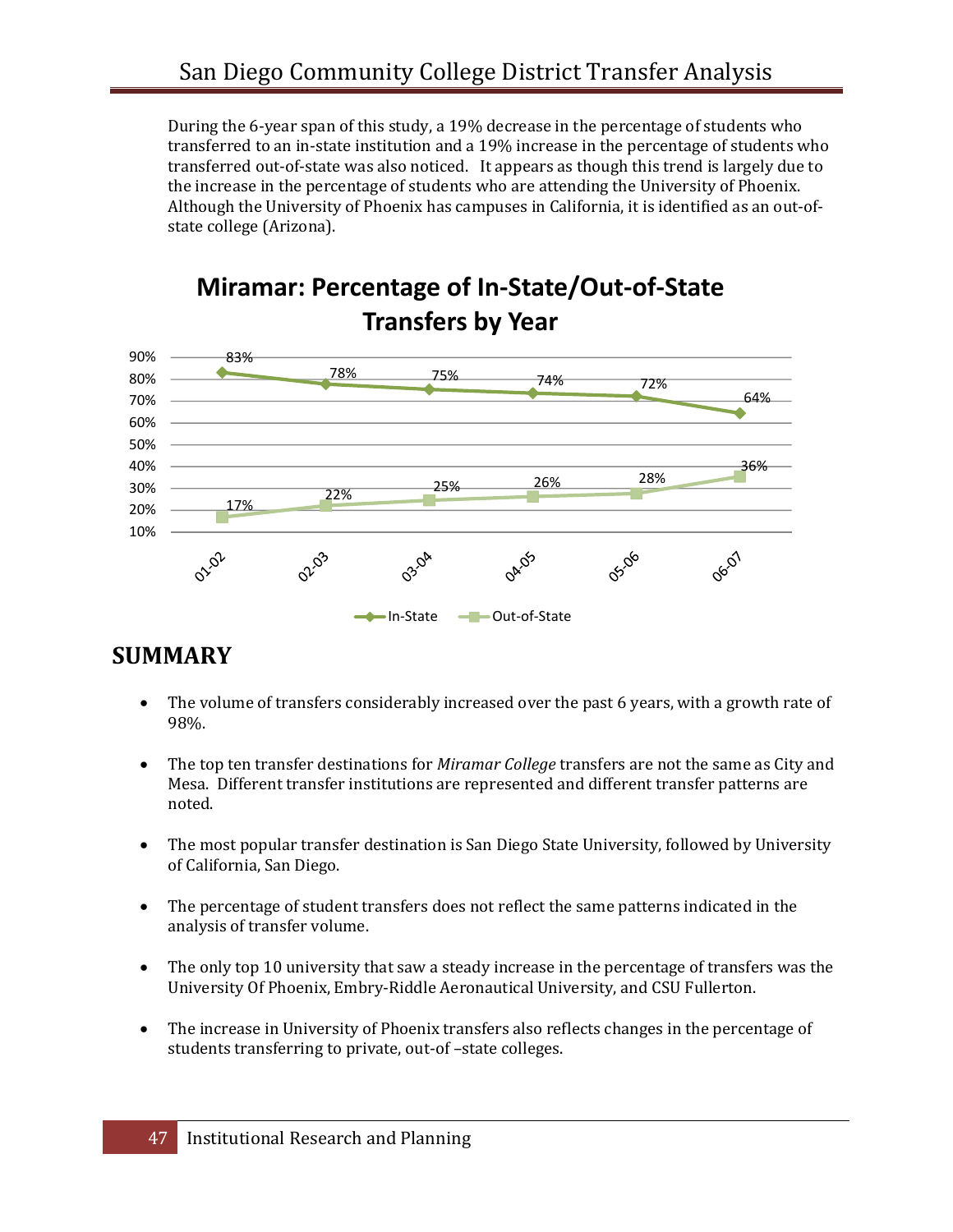#### **SUMMARY OF TRANSFER ANALYSES**

Much of what is reported here is consistent with the trends that have been observed at the state level and presented by the California Community College Chancellor's Office. First, there is an overall increase in the *volume* of students transferring from City, Mesa, and Miramar between Fall 2001 to Summer 2007. Second, there is a net decline in the overall *percentage* of students transferring to UC and CSU campuses. This is due, in part, to the increase in the percentage of transfers to the University of Phoenix and other private, for profit institutions. Third, the only 4‐ year college that is showing a steady growth in the percentage of transfer students is the University of Phoenix. While some state schools are showing an increase in the percentage of transfers, this is minimal compared to the large increases seen at the University of Phoenix. Finally, the patterns of transfer behavior differ between City, Mesa, and Miramar.

- The total volume of students transferring has been steadily increasing since the 2001-2002 academic year with a rate of growth of 124% at City, 62% at Mesa, and 98% at Miramar.
- The top 5 transfer destinations differ by college.
- There is still a considerable amount of ethnic & racial disparity in transfer success. Underserved minority students are less likely to go to one of the University of California campuses or one of the California State University campuses, rather many opt to transfer to the University of Phoenix.

The next section focuses on specific predictors that account for much of the transfer behavior for specific institutions. Using binomial logistic regression models, predictors of student transfer success were investigated. The central focus was the role that ethnicity, age, G.P.A., and cumulative units completed play in predicting the likelihood a student will successfully transfer to a 4‐year degree granting institution. The first section focuses on transfer destinations, specifically looking at UC, CSU, in-state, out-of-state, public, and private schools, as well as looking more specifically at the predictors of transferring to UCSD and SDSU. This section focuses on specific student populations of interests. These include traditionally underserved students (minorities), non‐traditional students (older adults), and prior non‐credit students.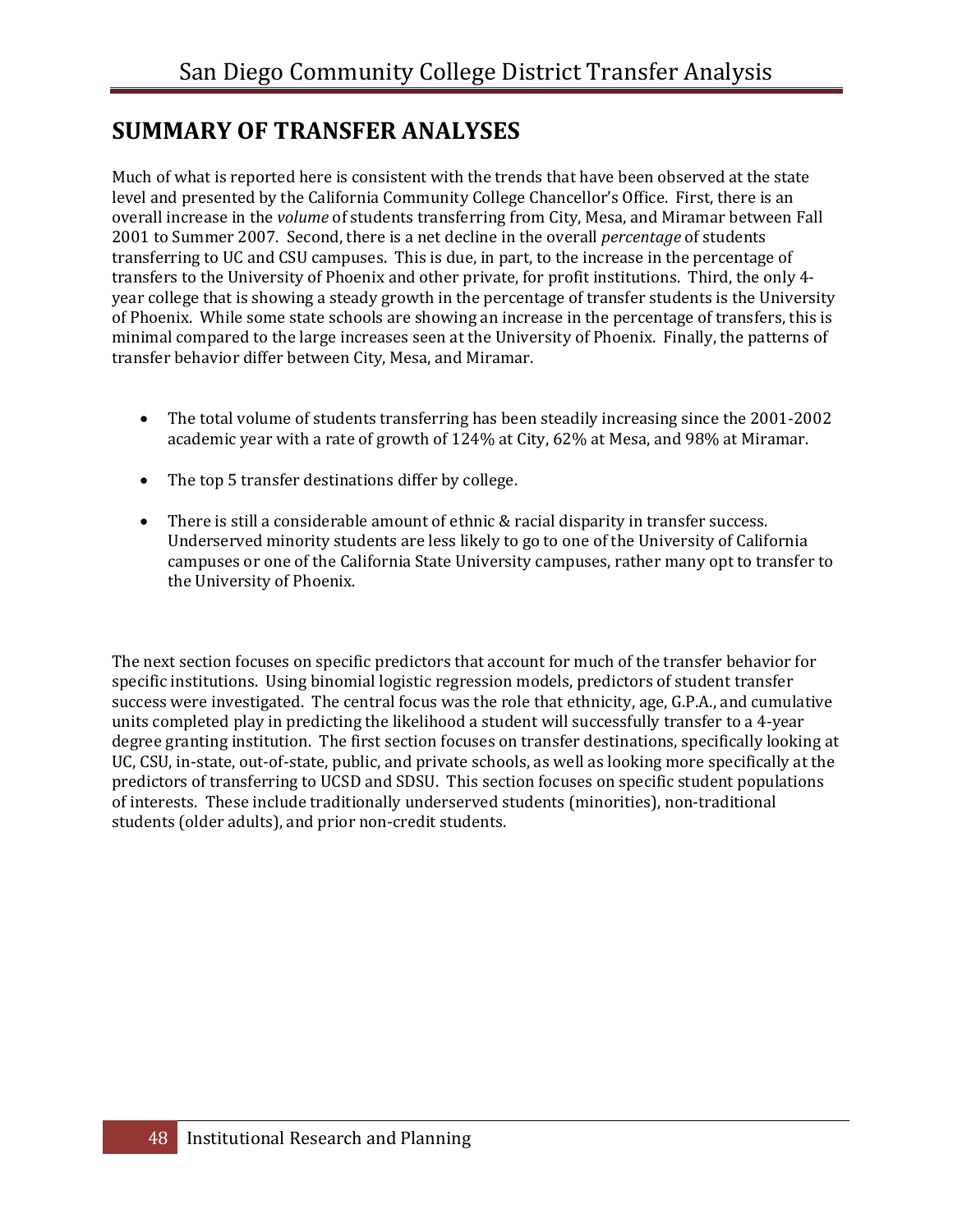#### **PREDICTORS OF TRANSFER STUDENT SUCCESS**

#### *University of California (all campuses)*

In general, students who successfully transfer to one of the University of California campuses do so rather expediently. They take the required classes, no more or less, and meet the G.P.A. requirements specified in many of the transfer agreements. The analyses also suggest that younger students are more likely to transfer to a UC campus than any other college destination. Gender and ethnicity are also key predictors of UC transfer success. The analyses reveal that men are more likely to transfer than women, and Asians and white students are more likely to transfer than minorities. The effect of G.P.A. on transferring has a varied affect depending on which campus is being investigated. On average, students who have a G.P.A. over 3.3 are more likely to transfer to UC campuses than CSU's or other colleges. However, students with the highest G.P.A.'s are attending UC Berkeley and UCLA, as compared to other UC campuses.

#### *University of California, San Diego*

University of California at San Diego is the most popular UC transfer destination for SDCCD students. UCSD transfers are similar to other UC transfer students in several respects. Like all UC campuses, UCSD's transfer students are likely to complete over 30 units at SDCCD. Also, ethnicity is a key predictor of transfer. The analyses show that Asian and white students are more likely to transfer to UCSD. When compared to other UC campuses, UCSD transfer students are also different in important ways. For example, UCSD transfers are older and more likely to be female. Moreover, UCSD transfer students are more likely than other UC transfer students to have a GPA below a 3.3. The difference in G.P.A. is most likely influenced by the local TAG program where students are guaranteed admittance into UCSD if they meet certain course requirements and maintain a 2.8 G.P.A. or above.

#### *California State University (all campuses)*

As is the case with the University of California transfer students, those who are transferring to colleges in the California State University system are younger and less likely to be an underserved minority student. White students are more likely to transfer to a CSU than any other racial/ethnic group. Women are also more likely to transfer to CSU campuses than are men. Academically, it appears that CSU transfers are completing more units than other transfer students; however, they are doing so with a lower cumulative G.P.A. The analyses indicate that students with G.P.A. below 2.8 are more likely to attend CSU campuses. However, this pattern does not hold true for some highly impacted campuses such as San Diego State and Cal Poly. These students tend to have G.P.A.'s that are higher, on average, than other CSU transfers.

#### *San Diego State University*

San Diego State University is the most popular transfer destination for SDCCD students. SDSU transfers are similar to other CSU transfer students in several respects. Like all CSU campuses, SDSU's transfer students are likely to complete over 30 units at SDCCD. Also, gender is a key predictor of transfer. The analyses show that women are more likely to transfer than men. When compared to other CSU campuses, SDSU transfer students are also different in important ways. For example, white students are less likely to go to SDSU and age is not a significant predictor of transfer. Moreover, SDSU transfer students are significantly more likely than other CSU transfer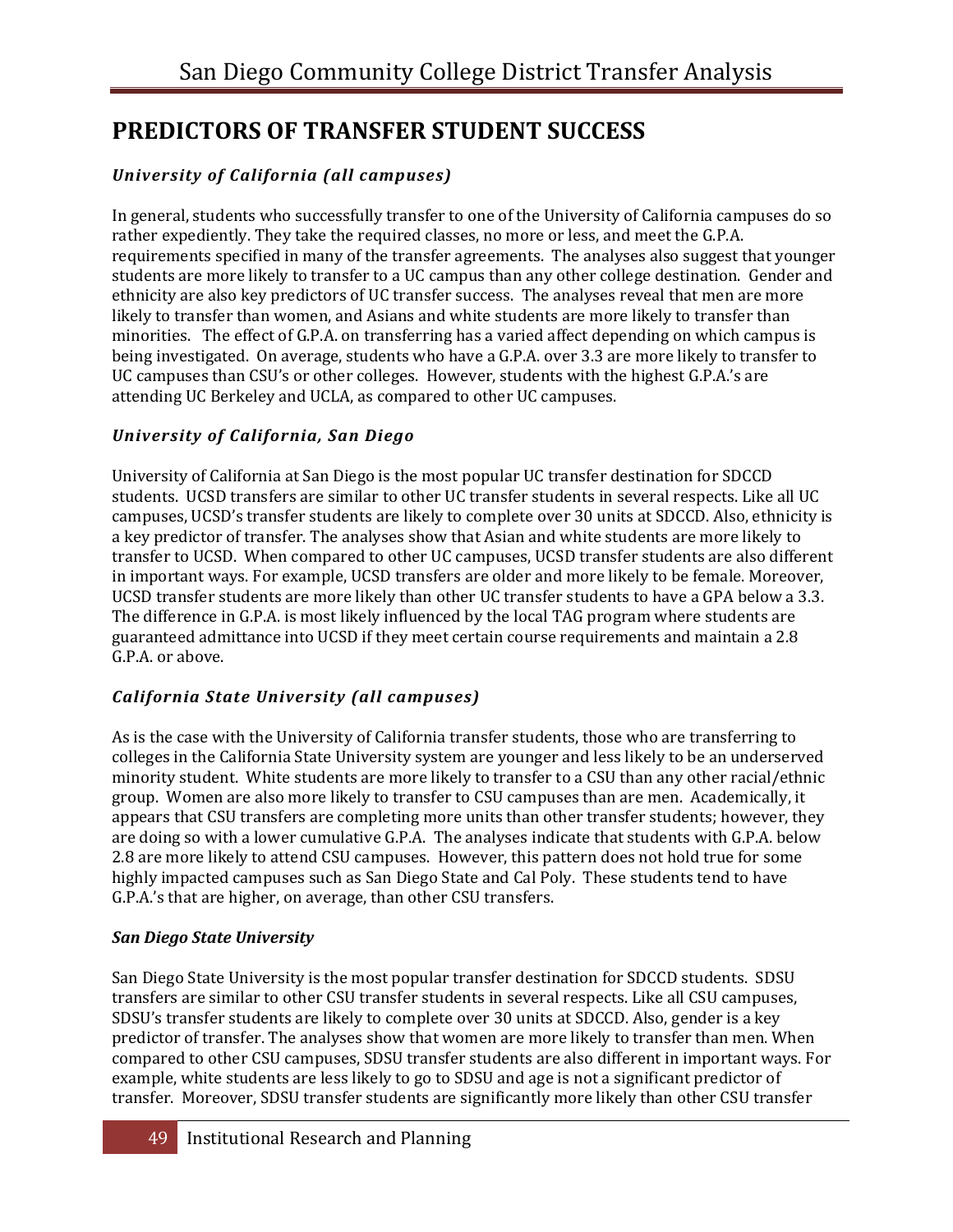students to have a G.P.A. above a 3.3. For SDSU transfer students having a G.P.A. over a 3.3 is the strongest predictor of transfer.

#### *University of Phoenix*

The likelihood of a student successfully transferring to the University of Phoenix is almost entirely determined by the student's age and race/ethnicity. Older students are more likely to attend University of Phoenix than younger students, with the average age of a University of Phoenix transfer being 31 years old. White students are less likely to attend University of Phoenix than underserved minority students. While their overall percentages are high, given their representation in the population of transfers, Black and Latino students are far more likely to go to University of Phoenix than white students even when their G.P.A. and cumulative units earned are similar. Another characteristic that is predictive of transferring to the University of Phoenix is a relatively low number of units earned prior to transferring. On average, these students transfer with only 37 units completed and have overall G.P.A.'s that are lower than most other transfer students. More specifically, the odds of a student with a G.P.A. below 2.8 transferring to University of Phoenix is more than 60% higher than for a student with a G.P.A. above 2.8.

#### *Private vs. Public*

The analyses of the differences in transfer success between those who go to public institutions vs. those who go to private institutions indicate that gender is not significant in determining one's destination. However, age and race/ethnicity do matter. More specifically, older students and underserved minority students are more likely to attend a private institution than a public institution. The analyses also suggest that students who complete fewer units and have a lower G.P.A. are more likely to transfer to a private college. However, the data here are most likely influenced by University of Phoenix transfers and not a fair representation of all private colleges, especially those that are competitive to get into.

#### *InState vs. OutofState*

In looking at variation between in-state and out-of-state transfers, the data suggests that older students and men are more likely to attend out-of-state colleges. In addition, white and Asian students are more likely to transfer to an in‐state college. In investigating the academic predictors, it is evident that students who completed fewer units and have a G.P.A. below a 3.3 are more likely to transfer to an out‐of‐state college. The data here are most likely influenced by University of Phoenix transfers and not a fair representation of all out‐of‐state colleges.

#### *UnderServed Students (Minorities)*

One of the greatest predictors of a student transferring to University of Phoenix is ethnicity, with students who are traditionally under‐served being the most likely to transfer to University of Phoenix. In each of our models, race and ethnicity were significant predictors in transfer student success. Here it is important to note a few interesting trends. Asians are far more likely to transfer to a competitive UC campus than are whites. White students, however, are far more likely to transfer to a UC or CSU institution than are other minorities. Additional analyses reveal that several African American students had the grades and the units to transfer to San Diego State or any CSU campus (broadly defined), but instead ended up transferring to the University of Phoenix. It is recommended that future studies look into this phenomenon in greater detail and focus on those